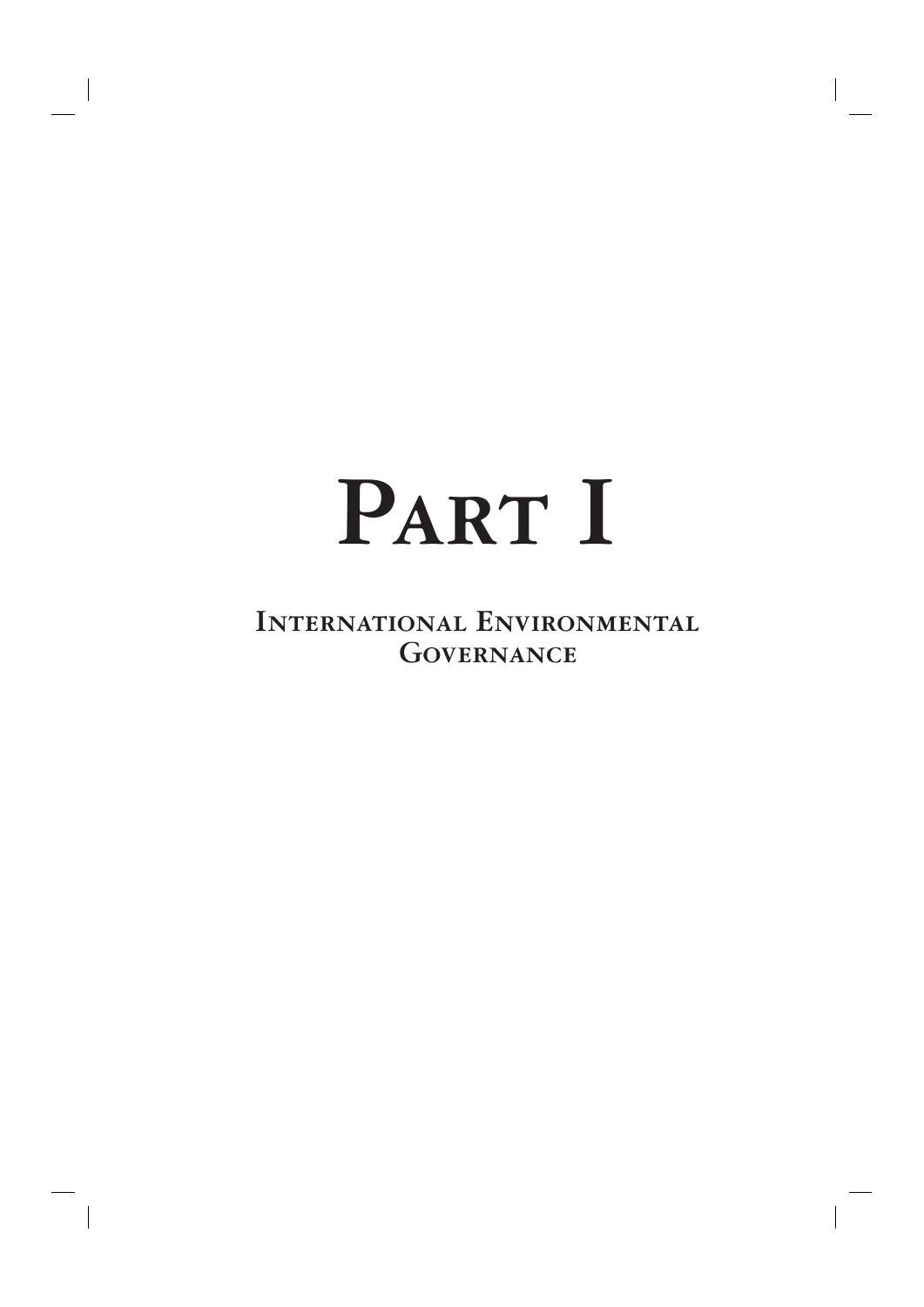$\frac{1}{\sqrt{2}} \int_{-\infty}^{\infty} \frac{1}{\sqrt{2}} \, d \mu \, d \mu$  $\frac{1}{2}$  $\begin{array}{c} - \\ | \end{array}$  $\frac{1}{\sqrt{2}}$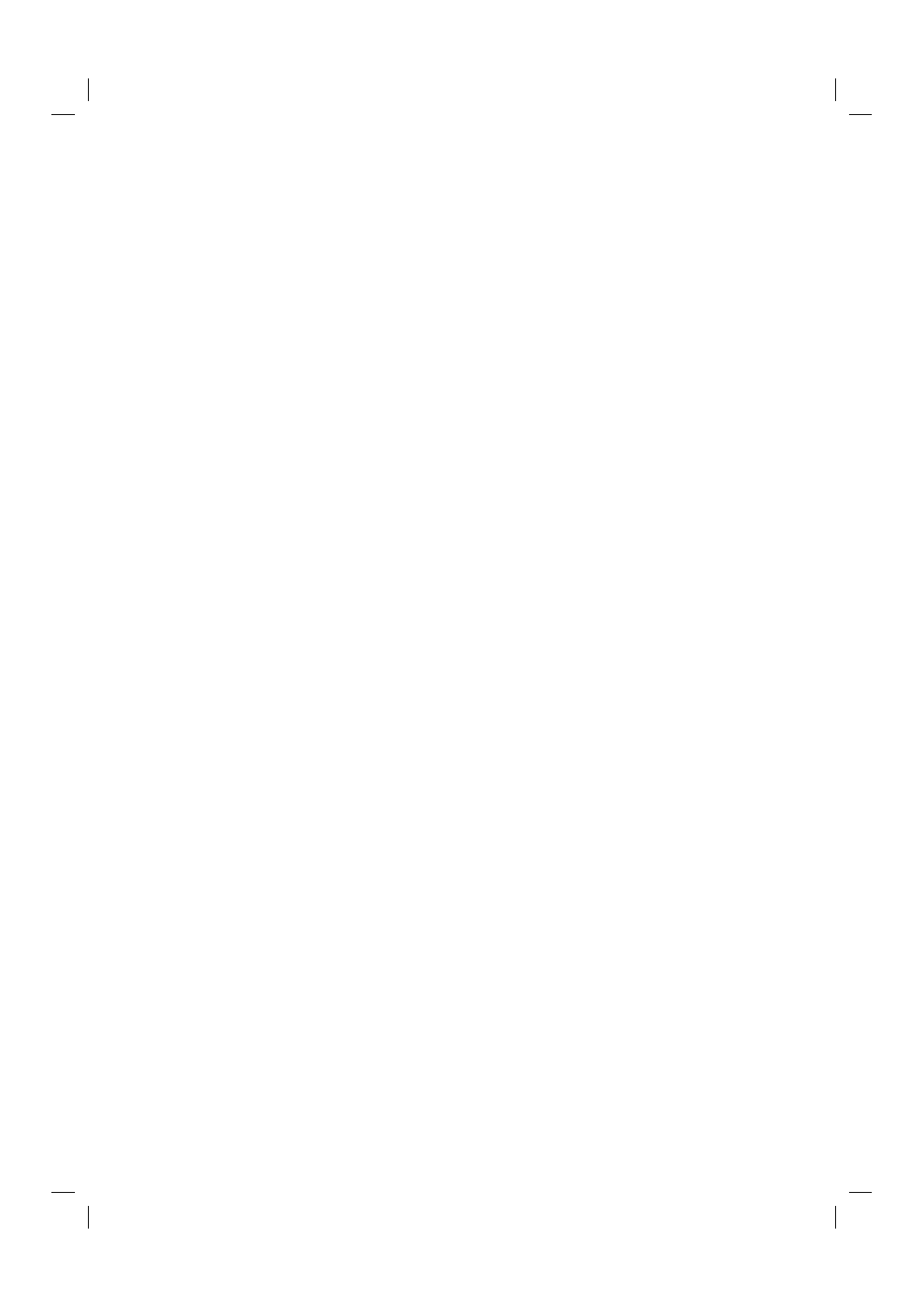## **The stockholm conference and the birth of the united nations environment programme**<sup>1</sup>

*Donald Kaniaru2*

## **Background**

The mid-1960s witnessed many important issues being raised and many decisions being taken at the global level in such diverse fields as social, economic and industrial development, oceans, and the future direction of the environment. In the industrial development sector, this culminated in 1965 in the establishment by the United Nations General Assembly of the United Nations Industrial Development Organization (UNIDO)**,** with its location competitively settled in Vienna, Austria. Among the competitors, with the vote carried out by secret ballot, were Paris, Nairobi and Vienna. Of the three, Paris dropped out first, with Nairobi losing to Vienna in the final vote. Having lost its bid for Nairobi to host UNIDO, the decision proved to be a catalyst for intensified Kenyan diplomatic efforts to become the home of a future UN agency or organization.

In other sectors, efforts were also being made at the international level. In 1967, the Maltese Ambassador to the UN, Arvid Pardo, called on the international community to regulate the resources and wealth of the oceans beyond the limits of national jurisdiction as the common heritage of mankind. This opened the process of intense global negotiations in the Third Conference on the Law of the Sea, resulting in the United Nations Convention on the Law of the Sea (UNCLOS). At about the same time, in 1968, concern about emerging environmental degradation as a result of human activities led Sweden to call on the global community to address issues relating

<sup>1</sup> This paper is based on a lecture given by the author on 16 August 2005.

Special Senior Legal Adviser to the Executive Director of UNEP; former Director, Division of Environmental Policy Implementation, UNEP.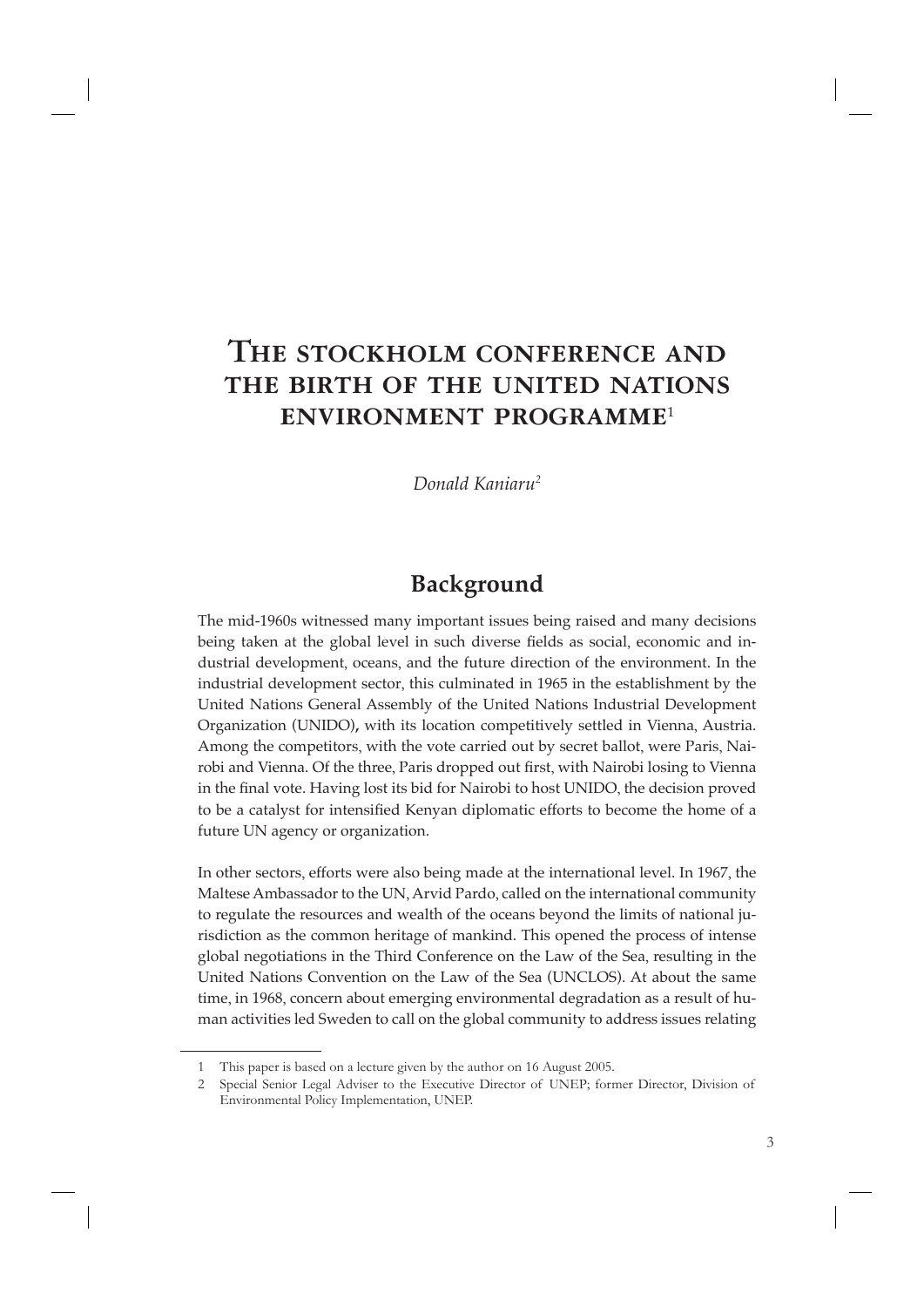to the human environment. Initially, the matter was raised in the UN Economic and Social Council (ECOSOC) which recommended to the General Assembly that a UN Conference on the Human Environment (UNCHE) be held in Stockholm in June 1972, and that its preparatory process be set in motion. The General Assembly approved the Council's recommendations. This paper takes a look at the Stockholm Conference and touches on how Kenya's active involvement influenced the discussions and negotiations, implicitly and explicitly, and in how this involvement paved the road for Nairobi to be selected as the home of the UN organ that resulted from the Stockholm process: the United Nations Environment Programme (UNEP).

The focus by Sweden on the environment resulted from pollution concerns arising from human activities that were degrading the environment. It is notable that Sweden, in raising this matter globally, had also taken steps at the national level by instituting an environmental statute in 1968. Other countries, led by Japan and the United States in 1969 and 1970, respectively, followed suit thereafter. Today, more than thirty years later, both national institutions dealing with the environment and national environmental laws and policies are a reality in all regions of the world.

The preparations for the Stockholm Conference were brisk, and took place between 1968 and 1972.<sup>3</sup> The UN General Assembly set up a preparatory committee of 27 member states and appointed Maurice F. Strong as Secretary General of the Conference, with a secretariat based in Geneva. The Secretary General of the Conference used several methods, including setting up expert groups, to canvass support, advance the preparatory process and address political and other looming problems and concerns raised by the different regional groups, which might have hampered progress to a successful conference. Four preparatory meetings were held.<sup>4</sup>

During these meetings and consultations, several key concerns of different regional and political groupings emerged. For developing countries it became clear that the focus of the conference, perceived as being on pollution, was too narrow and that it might constrain their industrial development, something which they were not prepared to compromise. Equally, developing countries had to be assured of additional financial resources and technical assistance before they would attend the conference. These were serious concerns and the Secretary General of the Confer-

<sup>3</sup> See Problems of the Human Environment, GA Res. 2398 (XXIII), 3 December 1968; ECOSOC Res. 1448 (XLVII); United Nations Conference on the Human Environment, GA Res. 2581 (XXIV), 15 December 1969; Development and Environment, GA Res. 2849 (XXVI), 20 December 1971; Institutional and Financial Arrangements for International Environmental Co-operation, GA Res. 2997 (XXVII), 15 December 1972.

<sup>4</sup> First session, New York, 10-20 March 1970; second session, Geneva, 8-19 February 1971; third session, New York, 13-24 September 1971; and fourth session, New York, 6-17 March 1972. The author handled the brief on the agenda item in 1969 in the Ministry of Foreign Affairs of Kenya and continued to follow the item when posted in the Permanent Mission of Kenya to the UN from June 1970.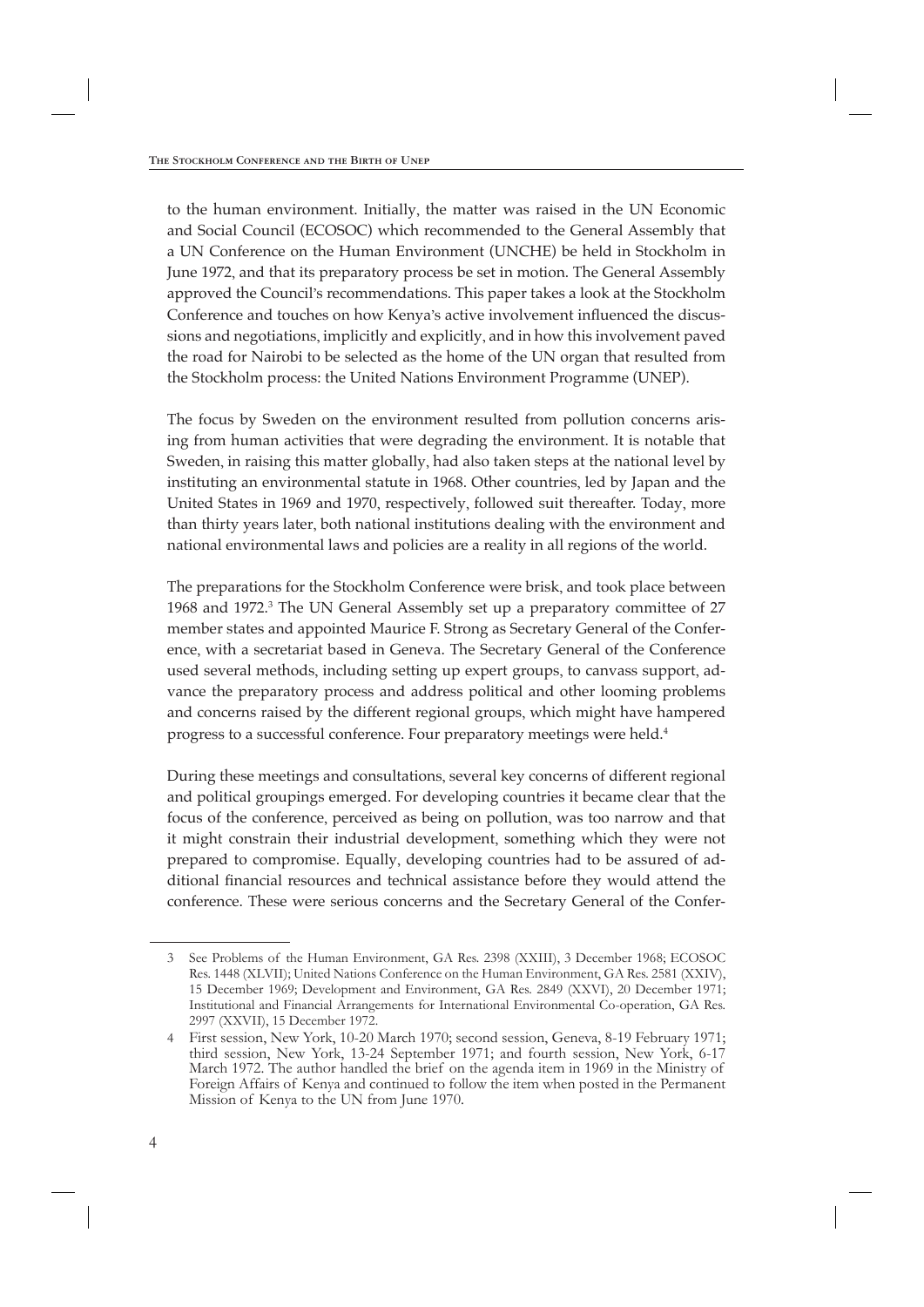ence moved to prevent such an eventuality. Major efforts were made to clarify the relationship between environment and development, the best known of which was at the 1971 experts meeting in Founex, Switzerland. The effort to further clarify the relationship continued after the Stockholm Conference. UNEP spearheaded this effort in attempting to influence the UN system, especially through the Economic Commissions and through governments. UNEP tried to demonstrate that environment and development were compatible: that they were in fact two sides of the same coin. A series of seminars on alternative patterns of development and lifestyles were prepared with the regional commissions, and a final interregional seminar was held pooling the results together. As a result, the debate on environment and development became increasingly relegated to the background, despite a UNEP programme on Environment and Development which continued to clarify the relationship over the first decade of UNEP's existence.

Developing countries were not the only ones with specific concerns. Eastern European countries, led by the then Soviet Union, had their political concerns as well. Participation by the German Democratic Republic needed to be guaranteed to avoid the bloc as a whole boycotting the conference. This issue was resolved and as developing country matters had also been addressed, the conference successfully took place. Fortuitously, its agenda was much broader than the narrow pollution issue which was the initial remit of the conference. As will be recalled, the Prime Minister of India, Indira Gandhi, observed at the time that poverty was the worst form of pollution. Three decades later, the Millennium Development Goals (MDGs)<sup>5</sup> and the World Summit on Sustainable Development (WSSD)<sup>6</sup> both underlined the urgent need of the global community to address the issue of grave poverty, which still today continues to plague much of humanity. Prior to these developments, however, in 1987 the Brundtland Commission, with its origins in the Governing Council of UNEP, came out with its now famous report, Our Common Future.<sup>7</sup> It provided the popular coinage of sustainable development defining it as 'development that meets the needs of the present generation without compromising the ability of future generations to meet their own needs.' The United Nations Conference on Environment and Development (UNCED) further encapsulated the concept of sustainable development in the Rio Declaration and in several of its 27 principles. Since then, global policy and law have shaped not only global and regional conventions and instruments, but national environmental law and policy as well.

<sup>5</sup> United Nations Millennium Declaration, GA Res. 55/2, 18 September 2000, www.un.org/ millennium/declaration/ares552e.pdf.

<sup>6</sup> World Summit on Sustainable Development, Johannesburg Declaration on Sustainable Development, 4 September 2002, www.un.org/esa/sustdev/documents/WSSD\_POI\_PD/English/ POI\_PD.htm.

<sup>7</sup> World Commission on Environment and Development (WCED), *Our Common Future* (Oxford University Press, 1987) UN Doc. A/42/47 (1987) (The Brundtland Report).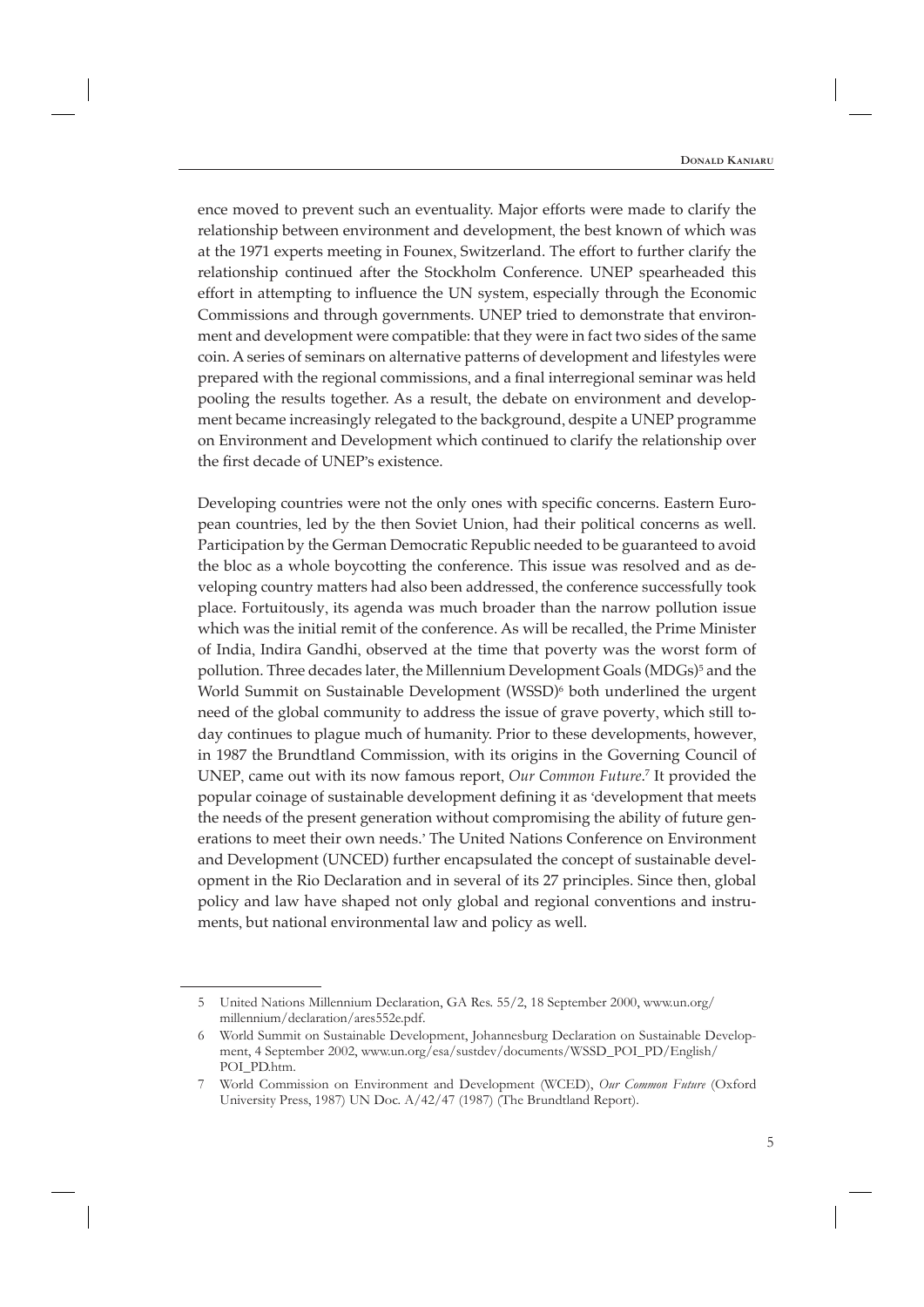## **Conference Outcome**

The Stockholm Conference was held on 5-16 June, 1972. It produced a clear outcome presented in a three-chapter UN report.<sup>8</sup> First, 26 principles were agreed in the Declaration of the United Nations Conference on the Human Environment. These were further elaborated in 1992 in the 27 principles of the Rio Declaration on Environment and Development. The principles have been a forerunner of numerous global, regional and national policies and laws in the decades following Stockholm. Second, the Action Plan for the Human Environment was agreed. Its 109 recommendations broadly embrace three types of action or functions: environmental assessment (Earthwatch), environmental management and supporting measures. This framework provided the basis of the UNEP programme and the substantive basis of cooperation within, and to some extent, outside the UN system. Third, the conference produced the Resolution on Institutional and Financial Arrangements. The structure agreed was as follows: a governing council for environmental programmes, an environment secretariat headed by an executive director, an environment fund and an environmental co-ordination board. These are briefly outlined below.<sup>9</sup>

It is important here to underline an issue raised but not resolved during the Stockholm Conference: the location of the aforementioned secretariat. The Report of the Conference gave any state wishing to offer to host the secretariat the opportunity to do so in writing within 30 days.10 Many offers came forward, becoming the subject of intense negotiations both in New York and in the capitals of the competing countries. Regarding the programmatic side, the overall thrust of the conference was sufficiently clarified and consensus was reached in Stockholm. In the period leading to the 27<sup>th</sup> Session of the General Assembly, a few months after the Stockholm Conference, these programmatic issues were by and large uncontroversial, particularly as it became clear to specialized agencies that governments were determined to set up a mechanism within the UN rather than to have one of the existing agencies, such as FAO or UNESCO, carry out the new tasks. This was, however, not the case regarding the location of the secretariat, an issue which is always highly political and contentious. At one stage, it was unclear whether or not the issue could be decided during that session of the General Assembly. When various developed countries sensed that the location might be different from what they had hoped, they mooted the idea that the decision be postponed until the next session, the  $28<sup>th</sup>$ , in 1973. Developing countries, with Kenya at the helm, strongly opposed such a postponement, stressing that a decision should be reached during the 27<sup>th</sup> Session.

There were, however, certain problems related to taking a decision in the 27<sup>th</sup> Session. First, not all of the offers had been presented with the necessary level of detail.

<sup>8</sup> *Report of the United Nations Conference on the Human Environment*, UN Doc. A/CONF. 48/14/Rev.1, www.unep.org/Documents.multilingual/Default.asp?DocumentID=97&ArticleID=.

See below, the section on UNEP: Institutional and Programme Structures.

<sup>10</sup> Paragraphs 54 and 292, Stockholm Report, *supra* note 8.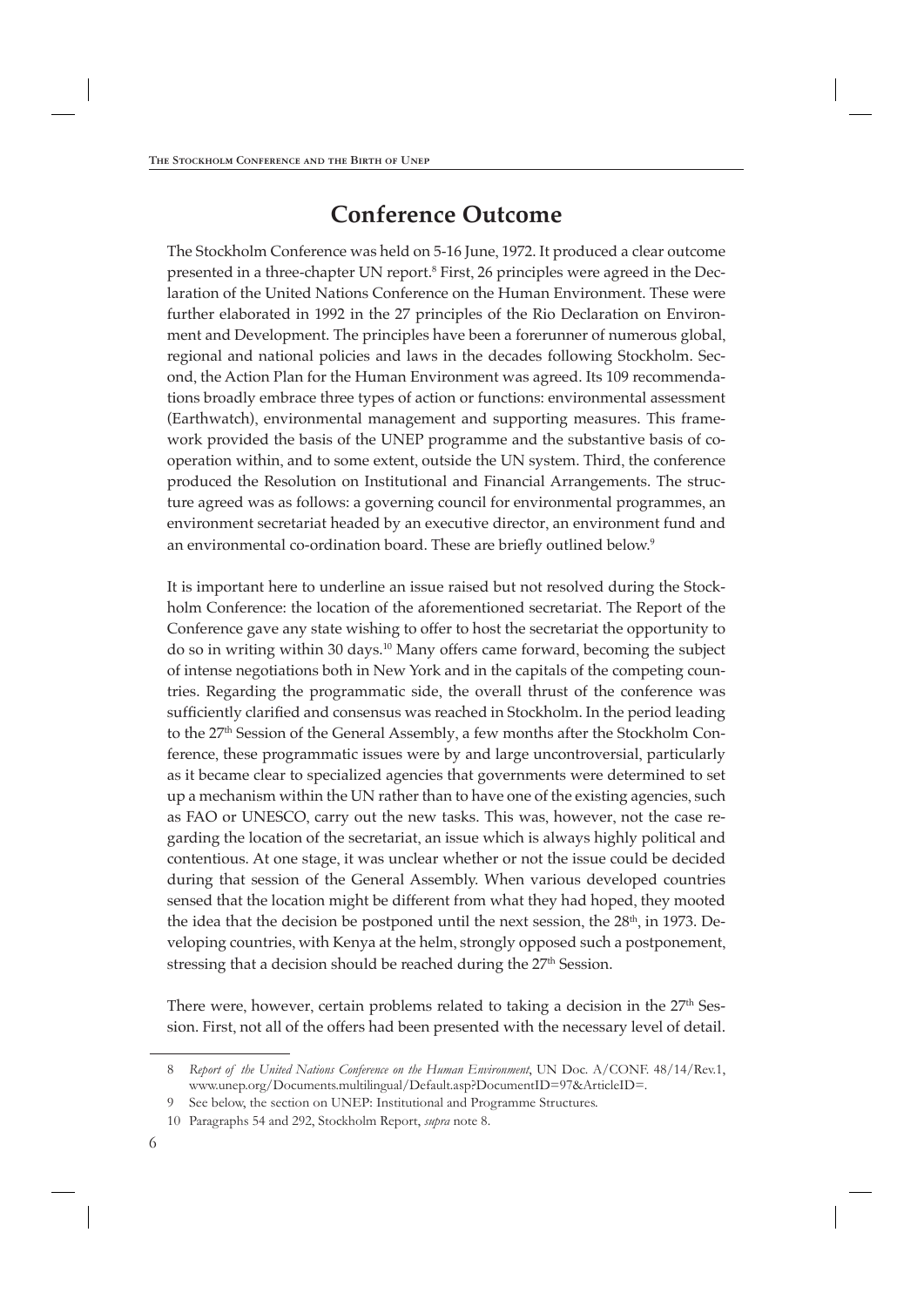**Donald Kaniaru**

The financial implications which were, of course, necessary before the General Assembly could reach any decision, were only available with respect to locating the secretariat in New York, Geneva or another established UN headquarters. Second, with numerous offers,<sup>11</sup> it was uncertain whether a clear direction on the preferred location would emerge before the end of the session. It should also be noted that while the Geneva-based secretariat which prepared for the Stockholm Conference should have been neutral, it seemed to lean towards Geneva or New York in its report. Given this scenario, it was not an easy task for the Kenyan delegation<sup>12</sup> to convince the General Assembly that Nairobi should become the location of the new secretariat. As has been noted above, in 1965 Nairobi had defeated Paris, but lost to Vienna, in its bid to host UNIDO. This occurred despite the issue of industrial development being very important to developing countries. However, when the location of UNIDO was determined, Kenya had only been independent for two years. By the 27<sup>th</sup> Session of the General Assembly, Kenya had been independent for nine years, and had already played a pivotal role in international affairs in Africa, in developing countries and in non-aligned countries. It had also played a pivotal role in key issues within the UN. Notably, in 1972 it was elected a member of the Security Council, effective from 1973. It had also played a crucial role in the law of the sea negotiations, in outer space issues and in questions related to apartheid as well as Southern Rhodesia. Efforts in these areas brought votes for Nairobi from states outside the developing world, including Greece, Iceland, Turkey, Romania and Albania. Third, it will be recalled that the 1965 vote on UNIDO's location was by secret ballot. This perceived obstacle was overcome by the Kenya delegation by insisting, with the support of the other African delegations, that a vote first be taken on whether or not to vote through secret ballot. This form of voting was rejected this time around.

## **Africa-Kenya Approach**

Outside Europe and the United States, Africa had the largest number of countries expressing an interest to host what is now the UNEP Secretariat. It was important, therefore, for Kenya to obtain the support of other African countries before negotiating with delegations from other regions. In 1972, however, it was not common for the then Organization for African Unity (OAU)<sup>13</sup> to first take a unified position on the basis of which negotiations would proceed with other countries or groupings. A common position was nevertheless reached and an early draft resolution was sponsored by the African group, signalling that Africa was moving together. Considering

<sup>11</sup> Some developed countries inclined towards co-locating the new secretariat either with the UN Secretariat in New York or with, or in the vicinity of, the UN offices in Geneva or Vienna. Other offers by developed countries included Monaco, Madrid, London and Valletta. Developing countries, on the other hand, put forward Kampala, Kinshasa, Lagos, Mexico City, Nairobi and New Delhi as possible locations.

<sup>12</sup> The author had the honour of being part of the Kenyan delegation.

<sup>13</sup> Now the African Union (AU).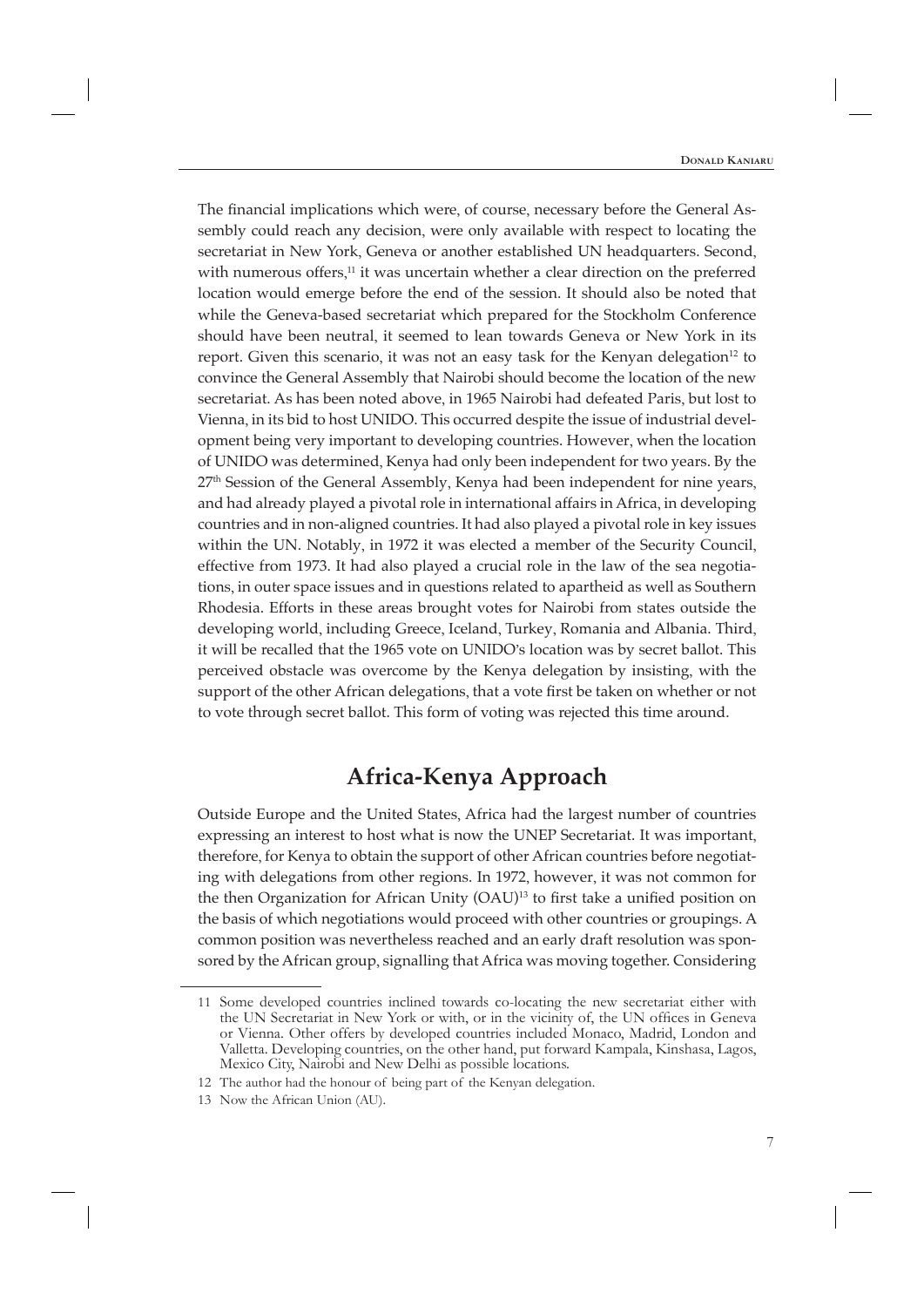that at the time all global UN headquarters were located either in Western Europe or North America, and that such bodies ought to be geographically equitably located, this draft resolution proposed that the operative paragraph read: 'The new secretariat should be located in a developing country.' 14 As this wording would not hurt the candidatures of New Delhi or Mexico City, Asian and Latin American countries could also support it. Backing was also obtained from other Group of 77 countries, such as Albania and Yugoslavia, as well as from China. With sponsors from such a geographical spread, Kenya was able to successfully introduce the draft resolution in the UN General Assembly's Second Committee.

This, however, left the Western European and Others Group (WEOG) uneasy. It was argued that the UN Secretariat had no basis for calculating the financial implications of selecting Nairobi. It was also felt that as the organization or secretariat which was to be established would be small and would mainly co-ordinate the environmental aspects within the UN system, the best location for it would be within or near the other UN agencies, i.e. in Geneva, Vienna or New York. It was feared that an alternative in a "remote" place like Nairobi or New Delhi would be very expensive.15 Developing countries did not share this fear. Moreover, if such arguments were relied on, no UN body would ever be located in a developing country. To guarantee that a decision would not be postponed, Kenya introduced a second operative paragraph into the draft resolution, calling for the matter to be settled during the 27<sup>th</sup> Session of the General Assembly. By then Mexico City had withdrawn, leaving New Delhi and Nairobi as the only developing country contenders to host the secretariat.

As noted above, one of the key issues to be addressed related to financial implications of the draft resolution. It was important, therefore, to obtain an accurate estimate of what the costs of locating to Nairobi would be. This data, however, had not been made available. At the urging of the Kenyan Ambassador to the UN, Joseph Odero Jowi, the Chair of Second Committee, Ambassador Rankin of Canada, called on the Comptroller as the representative of the Secretary General in the Committee, to respond and to provide the necessary information. The Comptroller, not in possession of this data, asked the Committee to defer the consideration of the item while the Secretary General sent a two-person team to Nairobi to obtain this infor-

<sup>14</sup> *Infra*, note 17.

<sup>15</sup> See especially the section on 'Limiting factors: location', in Maria Ivanova, 'Can the Anchor Hold? Rethinking the United Nations Environment Programme for the 21st Century', Yale Center for Environmental Law and Policy, Report No. 7 (Yale School of Forestry and Environmental Studies: New Haven, 2005) www.yale.edu/gegdialogue/Ivanova-FESReport7.pdf. Another point made in this paper as hampering the effectiveness of Nairobi is the absence of the Executive Director who is frequently away on travel. However, a point not made is whether the absence of the ED or DED from Nairobi is on account of Nairobi's location or on account of the global spread of environmental issues which calls for travel irrespective and independent of the location of the Secretariat. It is the author's view that ubiquity of the environment demands attention and consequently travel is inevitable.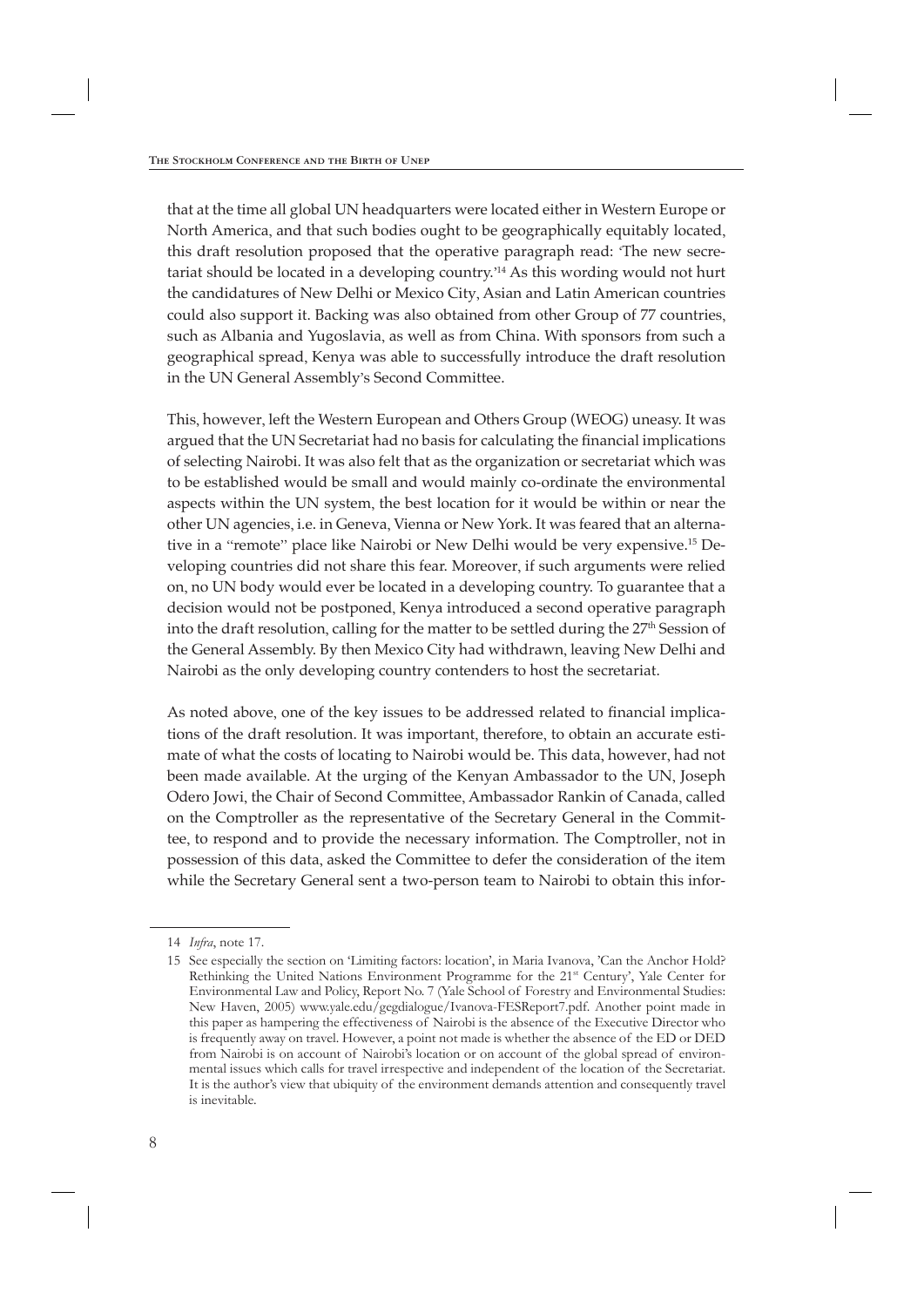mation.16 A concrete offer was prepared by the Ministry of Foreign Affairs of Kenya. The offer was subsequently confirmed and the UN team was able to assess whether Nairobi met the necessary criteria, for example the number of diplomatic missions there, transport connections, etc. Their overall report was favourable.

Having successfully addressed the financial aspects, Kenya needed to address New Delhi's rival candidature. Through negotiations both at UN headquarters in New York, and between the Kenyan and Indian capitals, it became apparent that India would eventually concede to Kenya. Due to good relations between the two countries, their leaders Jomo Kenyatta and Indira Gandhi settled the issue: India withdrew in favour of Kenya. A draft resolution<sup>17</sup> was presented before the Second Committee, with the two operative paragraphs calling for the secretariat to be located in a developing country and, amending the second paragraph in the Second Committee to further decide, during 27<sup>th</sup> Session, to locate the secretariat in Nairobi, Kenya. With the financial aspects prepared and India having withdrawn in favour of Kenya, the matter proceeded to a vote in the Second Committee and later, on 15 December 1972, the General Assembly, which by 128 votes unanimously selected Nairobi as the location of the future UNEP Secretariat.<sup>18</sup>

## **Settling in Kenya: Some examples**

#### **From temporary to permanent headquarters**

Any change or move to a new situation has its challenges and setting up the first global organ of the United Nations in a developing country was, naturally, no exception. Certain teething problems associated with such a task were to be endured. First, the secretariat which prepared the Stockholm Conference was still based in Geneva. Liaison was maintained in New York, a location which the Kenya Mission to the UN favoured in clearing negotiating points that were to be presented to the UN Secretariat, such as the Headquarters Agreement. Today, it seems almost unthinkable to recall that in 1973 there were neither the faxes nor the e-mails that have since then revolutionized communication technology. Second, the UN appointed

<sup>16</sup> The two person team comprised of the K.U. Mennon from the Budget Division and Albert Khazoum, who was Special Assistant to M.F. Strong.

<sup>17</sup> Draft Resolution A/C.2/L1246/Rev.1 became Location of the Environment Secretariat, GA Res. 3004 (XXVII), 15 December 1972.

<sup>18</sup> Elsewhere, the author has described fully what transpired and the extent of many individuals' involvement. See Nicholas Kimani and Elizabeth Mrema, 'From Stockholm to Nairobi', 34 *Environmental Policy and Law* 2004, at 235-238. Besides the information therein, the author's account is captured by Peter Mwaura, United Nations Information Centre, in the newspaper Sunday Nation (Nairobi), 19 December 2004. The author was also interviewed by Maria Ivanova in August 2004, then preparing her Ph.D thesis at Yale University and who, as explained above, has also touched on this matter, *supra* note 15. Maurice F. Strong mentions the matter as well in 'One Year After Stockholm', 51 *Foreign Affairs* 1973 and in his book *Where on Earth Are We Going?* (Texere: New York, 2001).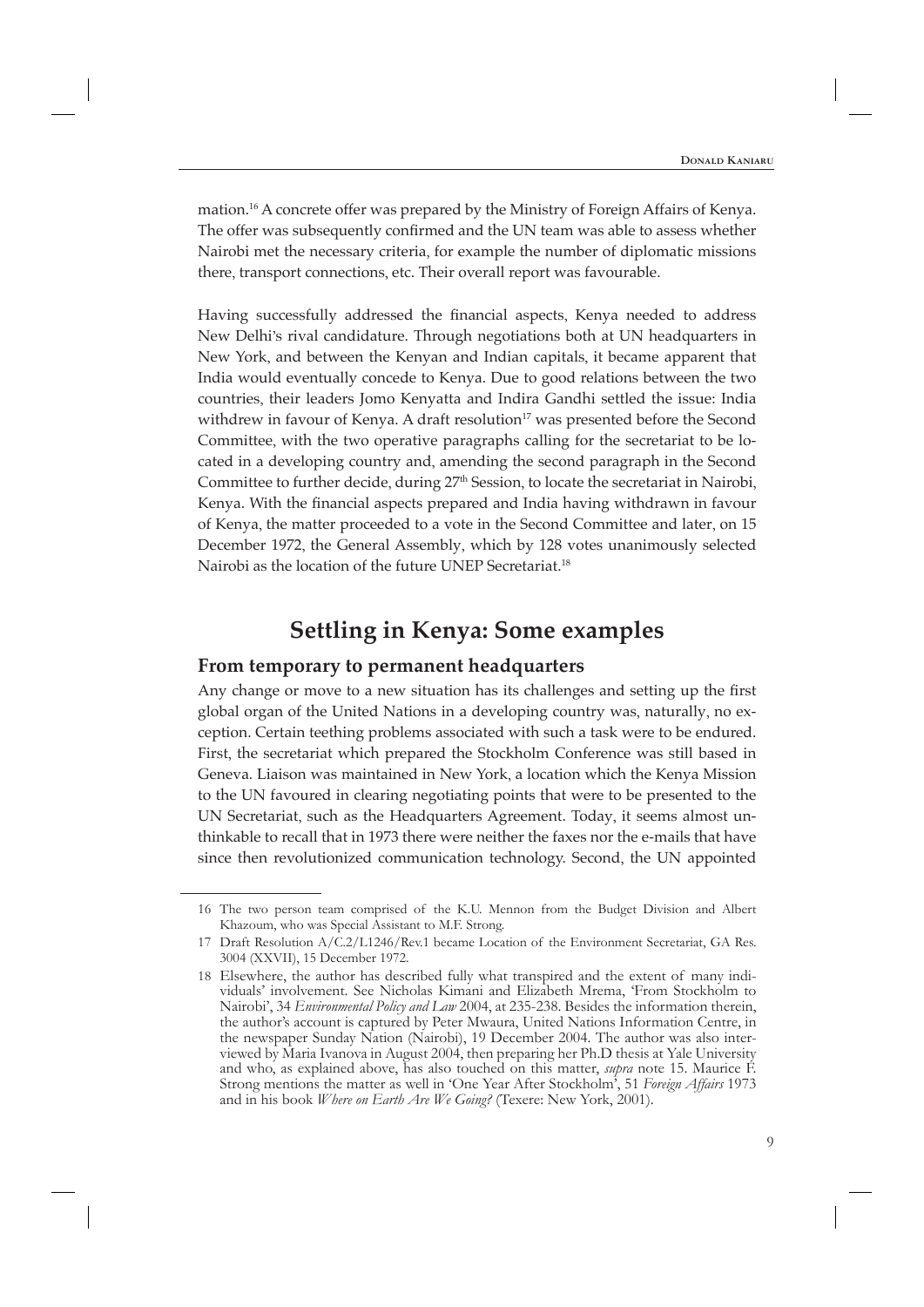the UNDP's Nairobi Office as its focal point before UNEP established a liaison office. Although GA Res. 3004 (XXVII) of 15 December 1972 had established the secretariat in Nairobi effective of 1 January 1973, practical issues had also to be taken account of including preparing for the 1st session of the Governing Council (GC). This was held in Geneva, which already had the best-suited facilities and where the staff that had prepared for the Stockholm Conference was located. Subsequent regular sessions of the GC, starting with the 2<sup>nd</sup> Session in 1974, were held in Nairobi at the new secretariat headquarters. Third, Kenya's commitment from the highest echelons of government to support the UN in Nairobi was unequivocal. The commitment included Kenya establishing a liaison secretariat to assist the UN in settling in with ease and to inform the government of any shortcomings. With a well connected official at senior level heading the team, the office later became the nucleus of the government department which was to become the Kenyan National Environment Secretariat.<sup>19</sup> Fourth, in its temporary location, the secretariat was hosted at Kenyatta International Conference Centre (KICC). Several locations were subsequently offered for the UN to build its own permanent facilities.<sup>20</sup> The current site at Gigiri was selected, with all relevant Kenyan ministries quickly confirming no effective objections to the site. In hindsight, the selection of Gigiri as the site of the UN Offices in Nairobi (UNON) was a wise decision. In 30 years, the area has become a centre of high-value real estate, which spurred development in the area. The area has also come to have a number of embassies and diplomats' residencies. Today, UNON occupies an expanded complex of 140 acres, neighboured by the World Agroforestry Centre (ICRAF), and accommodating all but a few of the UN offices in Nairobi on one site or its environs.21

#### **Negotiating agreements**

After the decision to locate the UNEP Secretariat in Nairobi, the negotiations still had to be finalized. An interim agreement was quickly agreed according UN officials the privileges availed to diplomats in Kenya. With regard to a permanent agreement, some difficulties did arise but these were few and quickly dealt with, and the agreement was signed between the United Nations and the Government of Kenya in less than two years, on 26 March 1975. This comprehensive document was modelled on the agreements between the UN and Austria regarding the establishment of UNIDO and IAEA in Vienna. The agreement provided, among others,

<sup>19</sup> As per the Environmental Management and Co-ordination Act (EMCA), No. 8 of 1999. The Kenyan National Environment Secretariat has recently become the National Environment Management Authority (NEMA).

<sup>20</sup> The building of the UN complex conference facilities and their size was not an easy decision to reach. Some wanted smaller facilities, essentially on a cost basis, arguing that Kenya also had facilities at KICC. Kenya contested this, and Ambassador Charles Maina and Assistant Minister Mwangi Njuguna, M.P. (Kigumo) canvassed adequate facilities in the 5<sup>th</sup> Committee of the UN General Assembly and obtained them, reflecting the conference facilities at the UN campus at Gigiri.

<sup>21</sup> UNHCR, FAO and WHO are the few exceptions to this.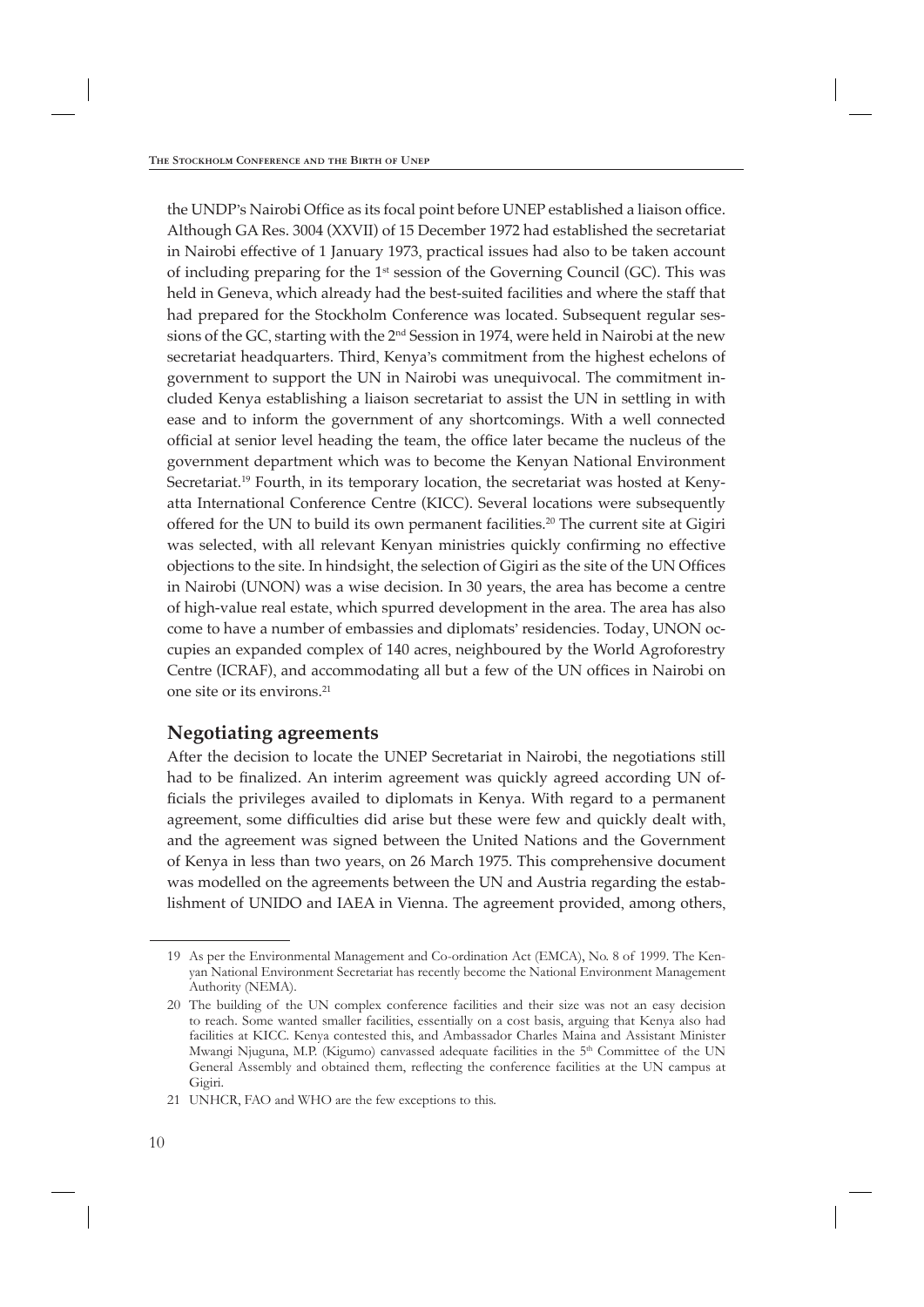for the establishment of permanent missions of UN member states. This arrangement works well for states that separate bilateral and multilateral affairs, such as the United States, and those without bilateral relations with Kenya but which still wish to do business with UNEP and UN Habitat. For a time, this was the case with Israel and Norway, when Kenya broke bilateral diplomatic relations with both. In the Norwegian case, the multilateral diplomatic ties continued with a new registration of the Norwegian Mission by the Ministry for Foreign Affairs of Kenya,<sup>22</sup> while Israel opened a Permanent Mission in Nairobi as a result.

There were immediate gains from the Headquarters Agreement. As per Article 16, Section 45, the agreement applies, *mutatis mutandis*, to any global organization that may be located in Kenya. The predecessor of UN Habitat, the Centre for Human Settlements, used the clause to establish its status by a simple exchange of notes with the Ministry of Foreign Affairs of Kenya. Although comprehensive, the agreement has also been the basis of several other supplemental agreements. These include an agreement on the grant of land, initially for 100 acres, and later extended to 140 acres.<sup>23</sup> Another supplemental agreement, which proved more difficult to negotiate, was that relating to the Commissary. The Government of Kenya feared that there would be abuse of this facility, as had been found in Vienna. Accordingly, the UN had to give reassurances that stringent measures would be taken to prevent abuse and to deal seriously with any detected cases of such abuse.<sup>24</sup> Regulations setting out in detail quotas permitted for each category of staff were developed. Other complicated negotiations centred on telecommunication issues in Kenya. Despite their promises, the government had been unable to establish the communication facilities to be made available to the UN community and permanent missions in Nairobi. The Governing Council adopted decisions on the matter, and the Committee of Permanent Representatives kept pressure on the Kenyan delegation on this issue. The essential problem was the Kenyan fear that it would lose revenue by allowing the Mercure satellite communication group to operate. Negotiations were drawn out, with the relevant Kenyan departments finally succumbing, and a supplemental agreement was concluded in 1997.

<sup>22</sup> The author was involved with both the Norwegian representative and officials from the Ministry for Foreign Affairs of Kenya in settling the matter.

<sup>23</sup> Nairobi/Block 91/294, approximately 56.73 hectares, was registered at the Nairobi Land Registry on 8 June 1992.

<sup>24</sup> Two cases that the writer addressed occurred outside the Commissary. One involved importing over 1,000 pairs of ladies shoes declared as Encyclopaedia Britannica; the officer was summarily dismissed. The second case involved a staff member whose contract had expired and retained the laissez-passer only for purposes of travel home. She attempted to export foreign exchange worth about USD 400,000 and was arrested, charged and convicted.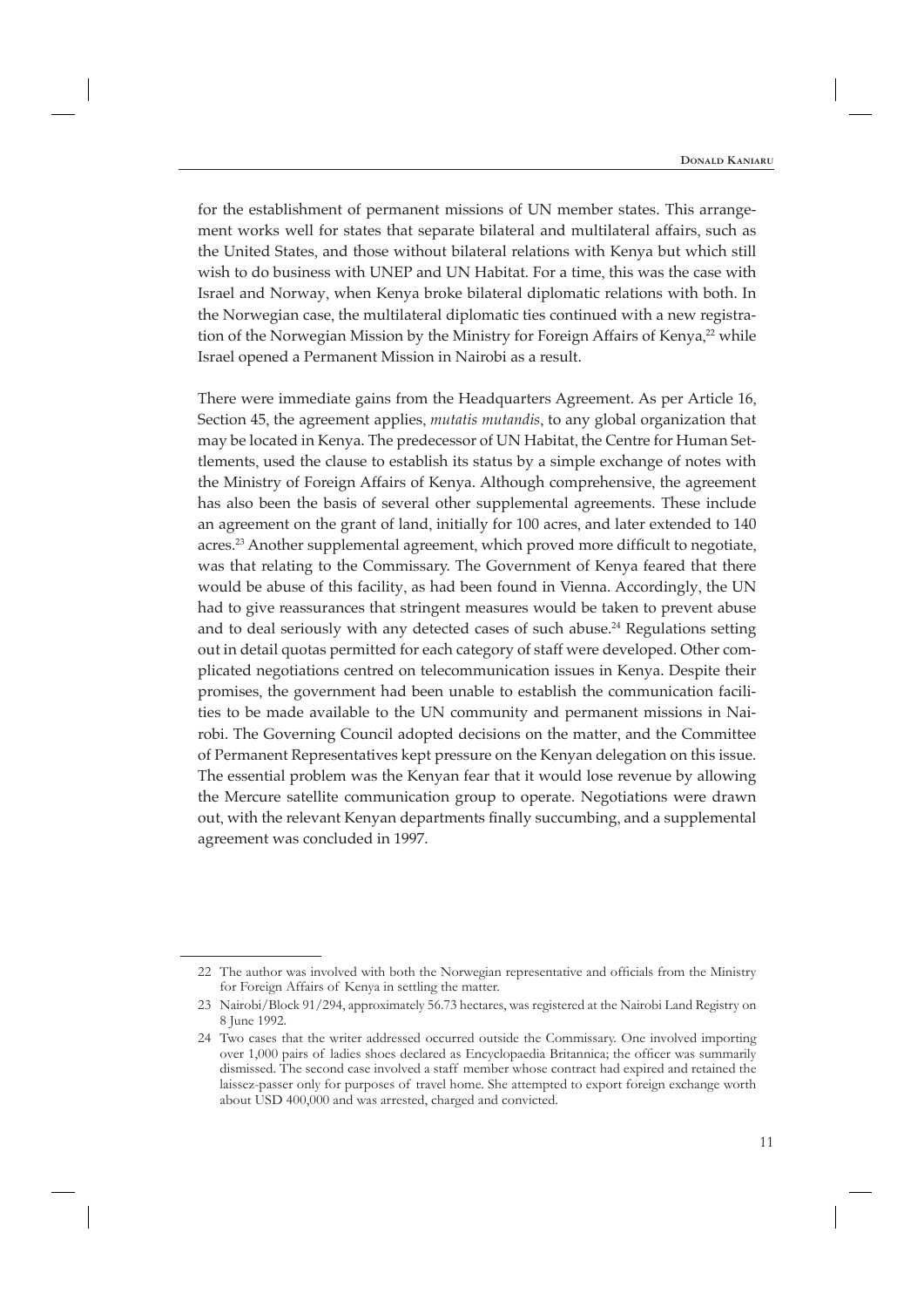#### **Other issues and examples impacting implementation of the agreements**

Other issues that related to the Headquarters Agreement which affected the UN staff were minor, but collectively time-consuming and at times frustrating. Such issues included opening external accounts, particularly for UN female employees or female spouses. For years after 1973, exchange control was part of Kenyan policy. Hence, a large amount of detailed personal information was required and financial transactions were closely monitored. If one bought property – real estate or a vehicle – and sold it later, one had to demonstrate that foreign exchange had been used in the initial purchase before being authorized to purchase foreign exchange from proceeds of the sale. Usually such matters took considerable time in discussions and correspondence. To ensure that they were all handled in one UNEP office, the Executive Director (ED) designated a Senior Officer Responsible for Host Country Relations.25 As the agreement is clear on the issues, UNEP staff invariably always obtained the concessions, but only after great effort and anxiety on the part of the affected staff. Some financial matters, such as claiming refunds for customs duty and value-added tax, were also time consuming. The UN usually got its way, but had often to persist through frustrating bureaucracy.

Before the Headquarters Agreement was concluded, Kenya made a concession to allow its internationally recruited nationals to enjoy equivalent privileges to other internationally recruited staff. Such a concession is unique to UNEP, UN Habitat and other UN organizations located in Kenya.<sup>26</sup> Other agreements with intergovernmental and non-governmental organizations in Kenya do not enjoy such status. It is noteworthy that Ethiopian nationals within the UN Economic Commission for Africa or the African Union, both located in Addis Ababa, do not have such privileges; this gesture towards the UN organizations in Nairobi although seemingly minor was in fact important. Furthermore, at the time, taxes on customs were regulated jointly across East Africa, and as East Africa was not a federation, it would have been gravely unfair to tax Kenyans when their counterparts from Uganda and Tanzania were not taxed and were rightly treated like other foreign nationals.

#### **Immigration matters**

In the early years, several issues relating to immigration matters were raised relating to work permits, the rights of spouses to work in Kenya and the treatment of local staff when the East Africa Community between Kenya, Uganda and Tanzania broke down in 1977. Regarding the latter point, the situation for staff from the two sister states became particularly painful and included harassment by immigration authorities. At times, the ED and even the UN Secretary General had to raise these

<sup>25</sup> The author fulfilled this function.

<sup>26</sup> As stipulated in Article 16, Section 45, Headquarters Agreement.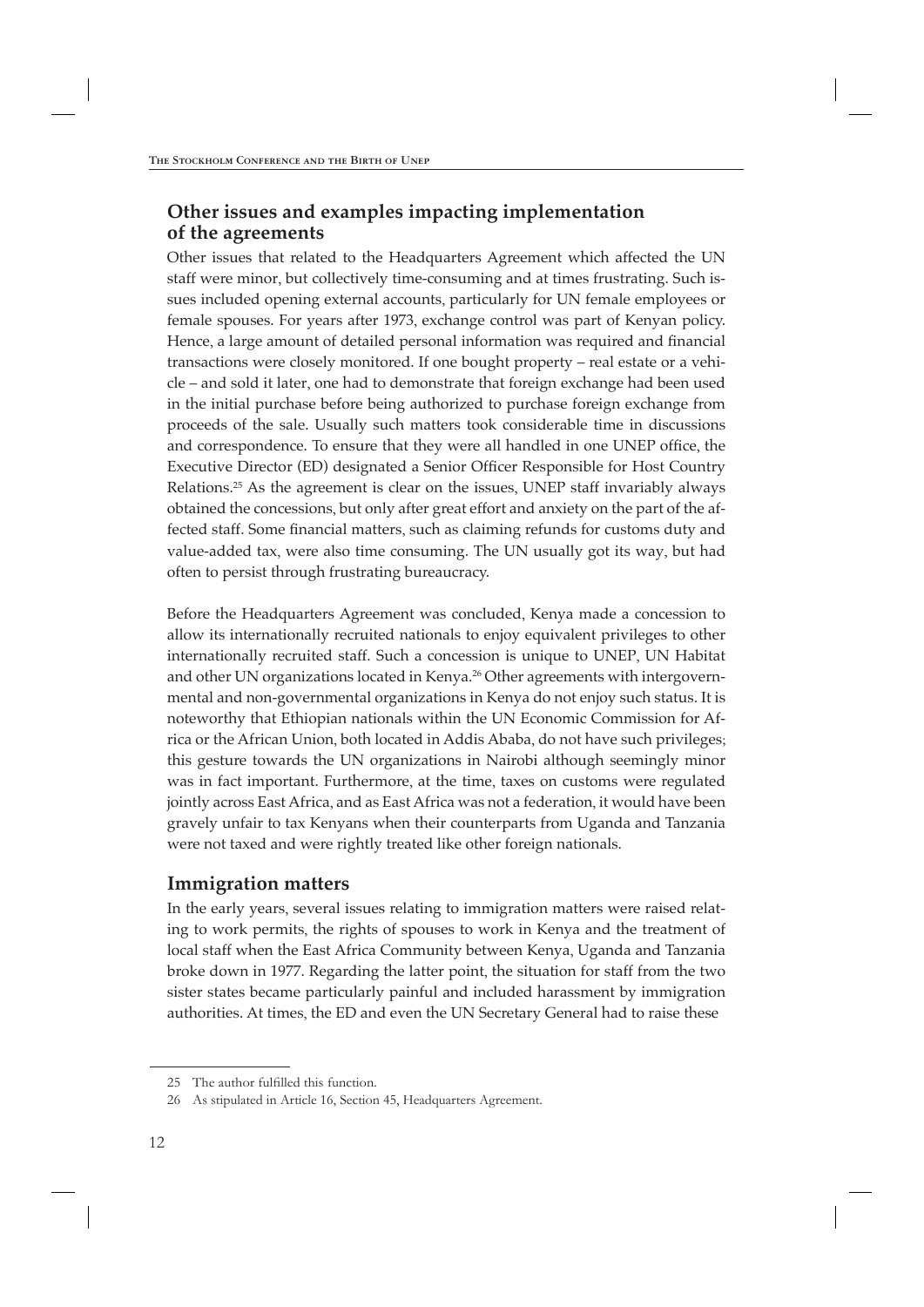matters at the highest levels, not only with the Kenyan Foreign Minister but also with the President.

Having become one of the four UN headquarters after New York, Geneva and Vienna, Kenya was obliged to allow all officials coming to the UN in Nairobi to enter the country. Several points related to this made Kenya anxious at times. The question of apartheid South Africa, which for a time was a UN member state, was a case in point, as were countries with which Kenya had no diplomatic relations, such as North Korea. Both of these countries were, however, expected to attend UN meetings in Nairobi, and there was no choice for Kenya but to allow these countries' delegates into the country. Nationals from several states also required visas, which sometimes proved hard to obtain. This was especially the case with nationals from the then Eastern Bloc and other countries whose visa issues had to first be referred to the Ministry headquarters in Nairobi.

#### **Security Issues**

The security situation can be unnerving in many countries, and Kenya is no exception. The most serious security issue occurred in August 1982, with an attempted coup d'état taking place. Although there was little damage to the UN offices in Nairobi, a wife of a senior staff member tragically died from a mortar shell during the violence. Although communication outside of Kenya was poor UNEP was, however, able to contact New York and inform the UN of events in Nairobi. The coup d'état was ultimately unsuccessful and the relevant Kenyan officials apologized to the UN for the loss incurred. In lesser security matters, such as intrusions in residences or carjackings, the Commissioner of Police offered 24-hour security at the residence of the head of UNEP. Liaison contact with police headquarters was established in all security cases involving UN staff. Despite these security issues, and criticism levelled at this aspect of locating UNEP in Kenya, Nairobi does still attract highly qualified employees.

## **UNEP: Institutional and Programme Structures**

As pointed out above, the Stockholm Conference adopted Resolution 1(I) on institutional and financial arrangements, which set up four mechanisms and specified their functions. These are the Governing Council (GC), the policy and decision-making body, composed of 58 member states; the secretariat, headed by the ED who is nominated by the UN Secretary General and appointed for a four year term by the UN General Assembly; the Environment Fund, to support the programme with voluntary contributions from member states, initially set at USD 100 million; and the Environment Co-ordination Board (ECB), chaired by the Executive Director of UNEP and which, with the participation of the heads of key UN specialized agencies with a mandate in the field of the environment, delivered an annual report to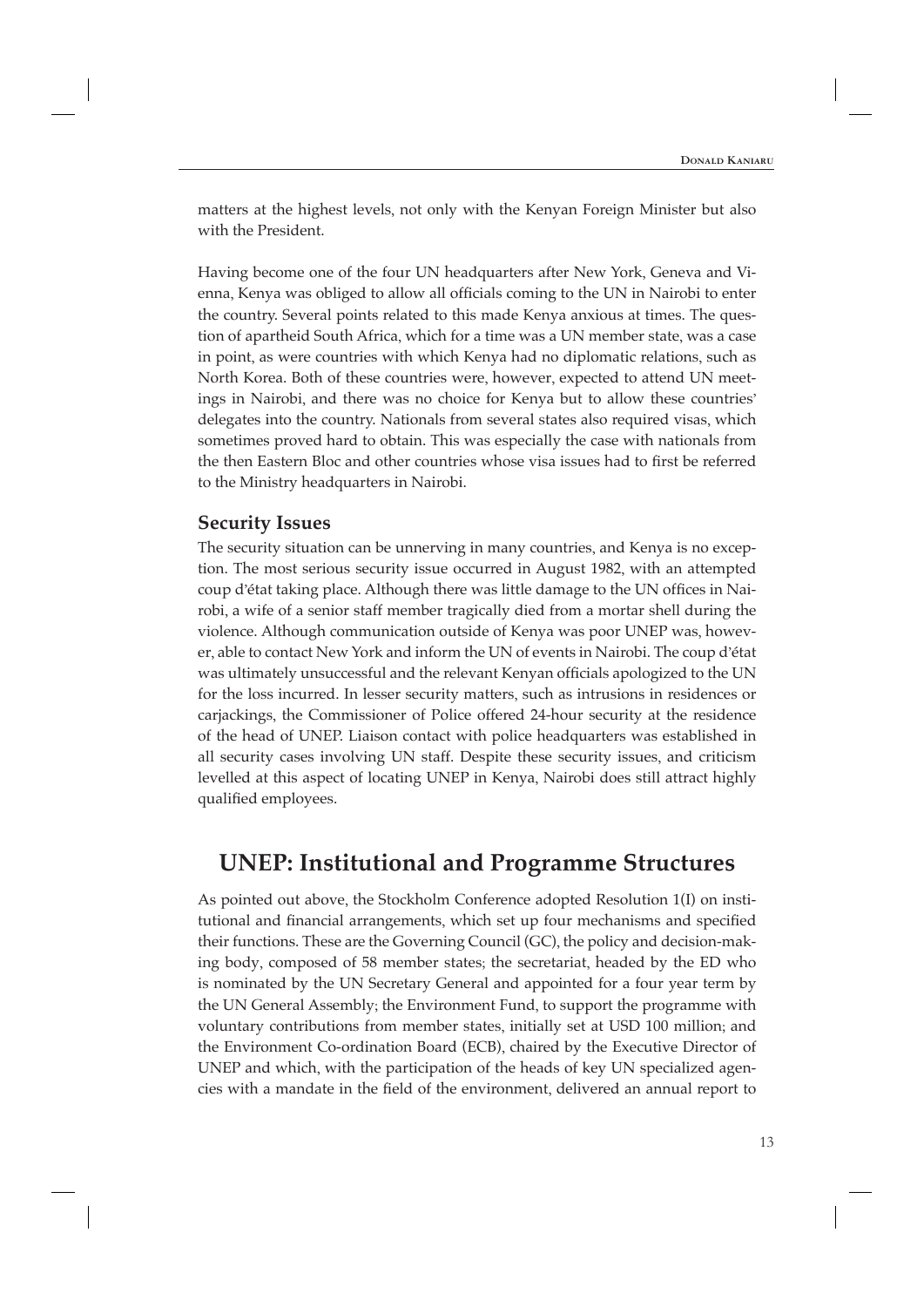the GC. UNEP was set up to monitor the environmental situation and to co-ordinate the UN environmental system, which it sought to do through the ECB. These four mechanisms constitute UNEP and from inception they have evolved and transformed over the 30 years of UNEP's existence.

#### **The Governing Council**

The composition and mandate of the Governing Council was set out in the founding resolution, adopted on 15 December 1972.<sup>27</sup> To date, the GC has held twenty-three regular sessions, the first of which was held in June 1973 in Geneva, where the UNEP Secretariat still operated prior to it being set up in Nairobi. The other 22 sessions have been held in Nairobi, as per the Council's Rules of Procedure. The GC has also held nine special sessions, five of which were in Nairobi. The other four have been held in different locations: in 2000 in Malmö, Sweden; in 2002 in Cantagena, Colombia; in 2004 in Jeju, Republic of Korea; and in 2006 in Dubai. Initially, regular sessions were held every year, with the practice later changing to sessions being held every other year. With the establishment of the Global Ministerial Environment Forum (GMEF), 28 which is held in conjunction with the special sessions of the Governing Council, regular and special sessions are now held in alternating years: regular sessions are held in odd years and special sessions, with the location selected according to regional rotation, are held in even years. Regular sessions deal with budgetary and programme issues as well as with reporting. GC meetings are funded through the regular UN budget. In principle, the GC has continued its strong policy role and has maintained ministerial-level or equivalent participation. In recent years this high-level participation has been achieved particularly by UNEP securing funding for the travel expenses of developing countries' ministers. One outstanding governance issue to be resolved regards universal membership of the GC, i.e. for all UN members, rather than the current membership which is limited to 58 states.

Another reform matter, pursued over the years in the General Assembly most notably by France and its President, Jacques Chirac, is the transformation of UNEP into a World Environment Organization, or a United Nations Environment Organization, without relocating it from Nairobi. Transforming UNEP into a specialized agency may, however, have an adverse effect by paralyzing substantive consideration of environmental issues for some years. For reform to take place there would be a need to negotiate a constitution for the new agency and to agree its financing, structure and staffing. This would take years while ratification and coming into force would also take time. During that interim period, momentum in the entire environmental field could be lost. Furthermore, existing organizations would most likely try to hamper such efforts by trying to hold on to those portfolios which they deem central and relevant to their mandates. UNEP has worked as a programme for over three

<sup>27</sup> GA Res. 2997 (XXVII), *supra* note 3, Part I, paras. 1-3.

<sup>28</sup> Report of the Secretary General on environment and human settlements, GA Res. 53/242, 28 July 1999.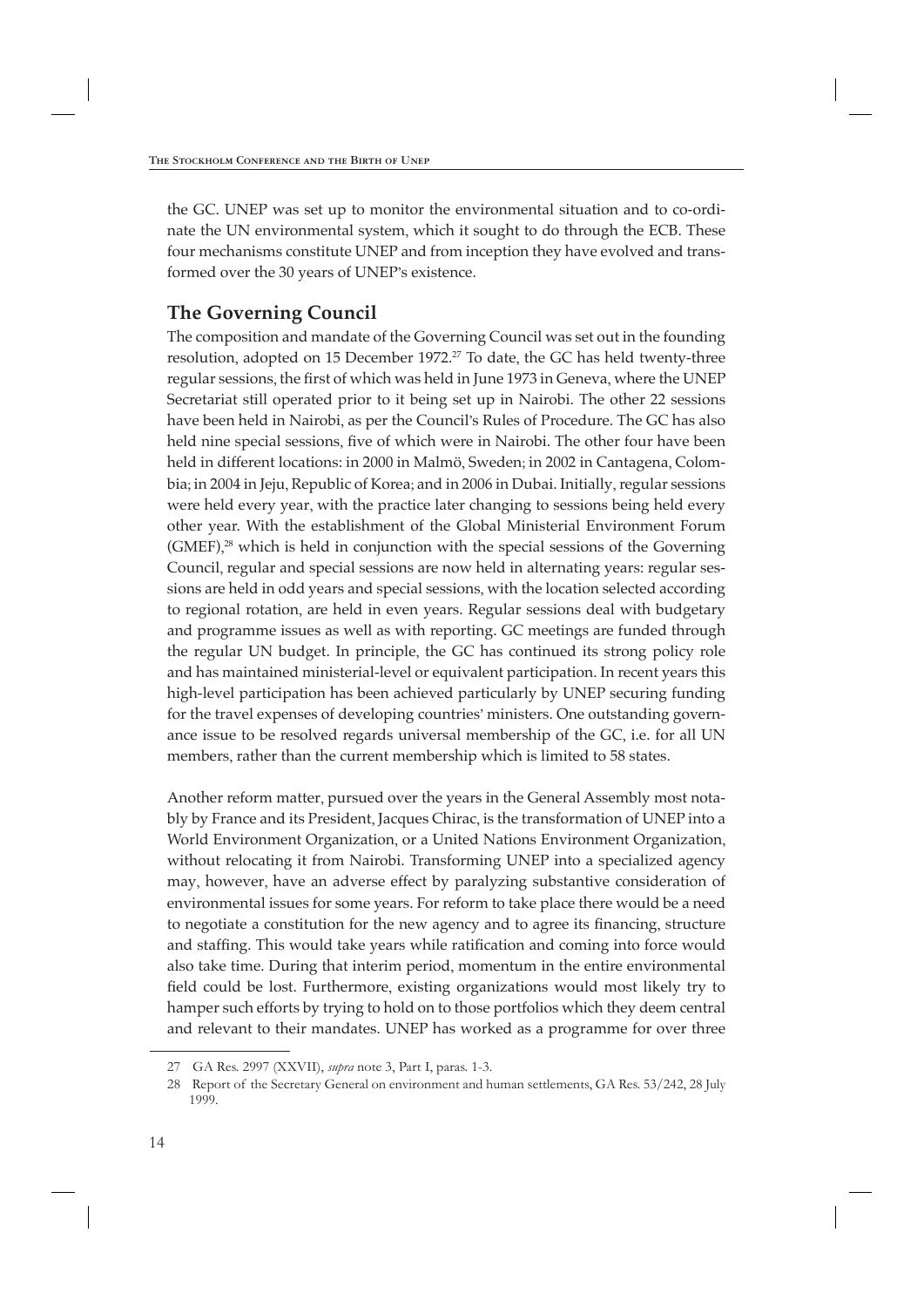decades and has facilitated the birth of several mechanisms under the overall guidance of respective Conferences of the Parties (COPs). These include the 1985 Vienna Convention on the Protection of the Ozone Layer<sup>29</sup> and its 1987 Montreal Protocol, $30$ the 1989 Convention on Transboundary Movement of Hazardous Wastes,<sup>31</sup> the 1992 Convention on Biological Diversity (CBD), 32 the regional seas conventions and the 1995 Global Programme for the Protection of the Marine Environment. As these regimes already come under UNEP's administrative umbrella, simply changing the name from Programme to Organization would not serve any real purpose.

Sight should also not be lost of the fact that since its establishment, UNEP has been one of the most extensively reviewed and evaluated organizations. After its first five years, it was evaluated and confirmed as a permanent programme. After ten years, during a special session in 1982, it was again evaluated. Another ten years later, it was evaluated at UNCED and its role and functions were confirmed in *Agenda 21*. 33 During 1999, the Töpfer Task Force on Environment and Human Settlements undertook another evaluation, which resulted in UN General Assembly Resolution 53/242, mentioned above. In 2002, prior to the World Summit on Sustainable Development (WSSD), a review of international environmental governance was undertaken resulting in the Cartegena package.

The Bureau of the GC/GMEF has five members: the President, three Vice Presidents and a Rapporteur. The Bureau members are drawn from the following regional groupings: Africa, Asia, Eastern Europe, Latin America and Western European and others. Since the break up of the Soviet Union and of Yugoslavia, Eastern Europe has undergone a significant change, especially since several states from the region have joined the European Union. These changes have not so far raised problems in the election of Bureau members, however, but may do so in the future. The positions of the President and Rapporteur rotate. The Committees established follow a governance structure similar to the GC. There is a standing subsidiary body, based in Nairobi, called the Committee of Permanent Representatives. From the 11<sup>th</sup> Session

<sup>29</sup> Vienna Convention for the Protection of the Ozone Layer, Vienna, 22 March 1985, in force 22 September 1988, 26 *International Legal Materials* (1987) 1529, www.unep.org/ozone/pdfs/ viennaconvention2002.pdf.

<sup>30</sup> Montreal Protocol on Substances that Deplete the Ozone Layer, Montreal, 16 September 1987, in force 1 January 1989, 26 *International Legal Materials* (1987) 154, www.unep.org/ozone/pdfs/ Montreal-Protocol2000.pdf.

<sup>31</sup> Basel Convention on the Control of Transboundary Movements of Hazardous Wastes and their Disposal, Basel, 22 March 1989, in force 24 May 1992, 28 *International Legal Materials* (1989) 657, www.basel.int/text/con-e.htm.

<sup>32</sup> Convention on Biological Diversity, Rio de Janeiro, 5 June 1992, in force 29 December 1993, 31 *International Legal Materials* (1992) 822, www.biodiv.org/doc/legal/cbd-en.pdf.

<sup>33</sup> See Chapter 38, *Agenda 21: Environment and Development Agenda*, UN Doc. A/CONF.151/26, www. un.org/esa/sustdev/documents/agenda21/index.htm. However, other competing structures were also established, for example the Commission on Sustainable Development (CSD).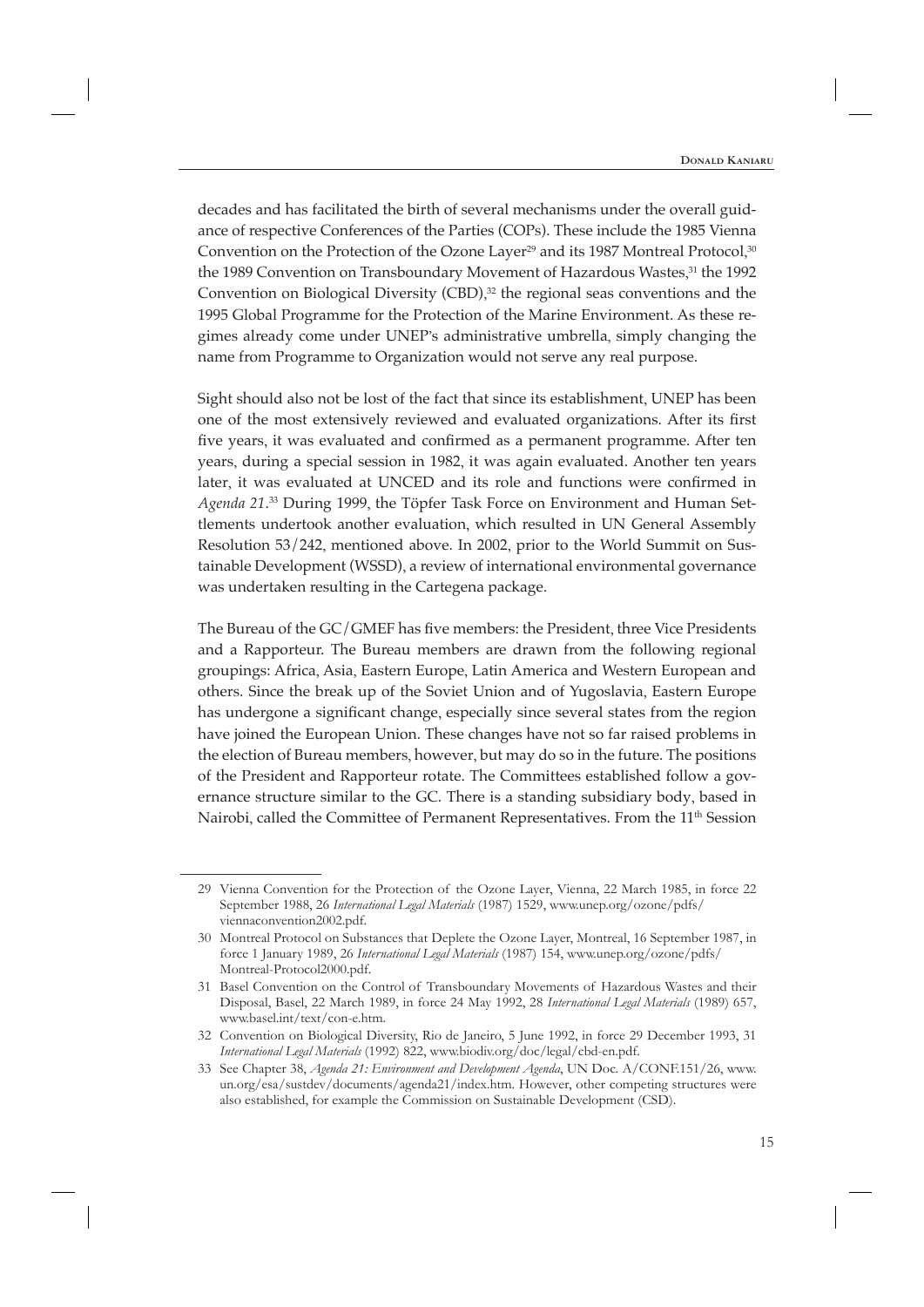onwards, with its mandate confirmed more recently during the 19th Session, 34 this Committee, in its four annual meetings, deals with inter-sessional issues. During GC sessions, other subsidiary bodies are agreed upon and their mandates and tasks are assigned. In the first two decades a Programme Committee, a Fund and Administration Committee and a Drafting Group were set up. In recent years, the Committee of the Whole (CoW) has dealt with both programme and funding matters, and there has still been a Drafting Group.

#### **Small core secretariat**

The small secretariat is headed by the Executive Director,35 at the Under Secretary General (USG) level, and has funding from different sources. There is a regular budget component of about 10 million dollars which covers the costs of some 50 posts as well as the expenses relating to the GC sessions. In all, the secretariat's budget is about USD 100 million per biennium, with other programme, support and administrative costs being met by the Environment Fund. Additional resources also come from trust funds and other extra-budgetary earmarked funding. The Executive Director and his secretariat support the Governing Council in its work and report to it. They also take the lead in the negotiation of instruments which the GC has sponsored or requested.

At UNEP's inception, the secretariat was established as top heavy. There was one USG, the Executive Director, and two posts at Assistant Secretary General (ASG) level, the Deputy Executive Director (DED) and the Assistant Executive Director. Additionally, there were numerous directors at the D-2 level, as well as numerous principal officers at the D-1 level, senior programme officers at the P-5 level and a few first officers at the P-4 level and below. This structure enabled UNEP to effectively negotiate and deal with specialized agencies and the other UN offices, as well as with governments and other fora, at the highest levels. In comparison, the structure of the UN Economic Commissions, UNDP, UNICEF or UNIDO was quite different. The regional commissions, for example, were at the time headed by an ASG, and only much later, by a USG. The ASG was supported by a Deputy at D-2 level, a few D-1 and P-5 level officers, and many officers at lower levels. The other programmes were headed by an USG and one ASG who acted as Deputy.

With UN reforms and intense competition for financial resources, UNEP's structure has changed somewhat. There is still an Executive Director at USG-level, but only one ASG: the Deputy Executive Director. Several D-2 posts remain, although there are less of them than at inception, as do several D-1 posts, while the number of lower level posts at P-4 level and below has increased. Nevertheless, the structure has remained fairly stable at the highest levels. Since 1973 UNEP has had four EDs: the

<sup>34</sup> Governance of the United Nations Environment Programme, UNEP/GC.19/32, www.unep.org/ Documents.Multilingual/Default.asp?DocumentID=96&ArticleID=1489&l=en.

<sup>35</sup> Mandate and functions set out in GA Res. 2997 (XXVII), *supra* note 3, Part II, paras. 1-3.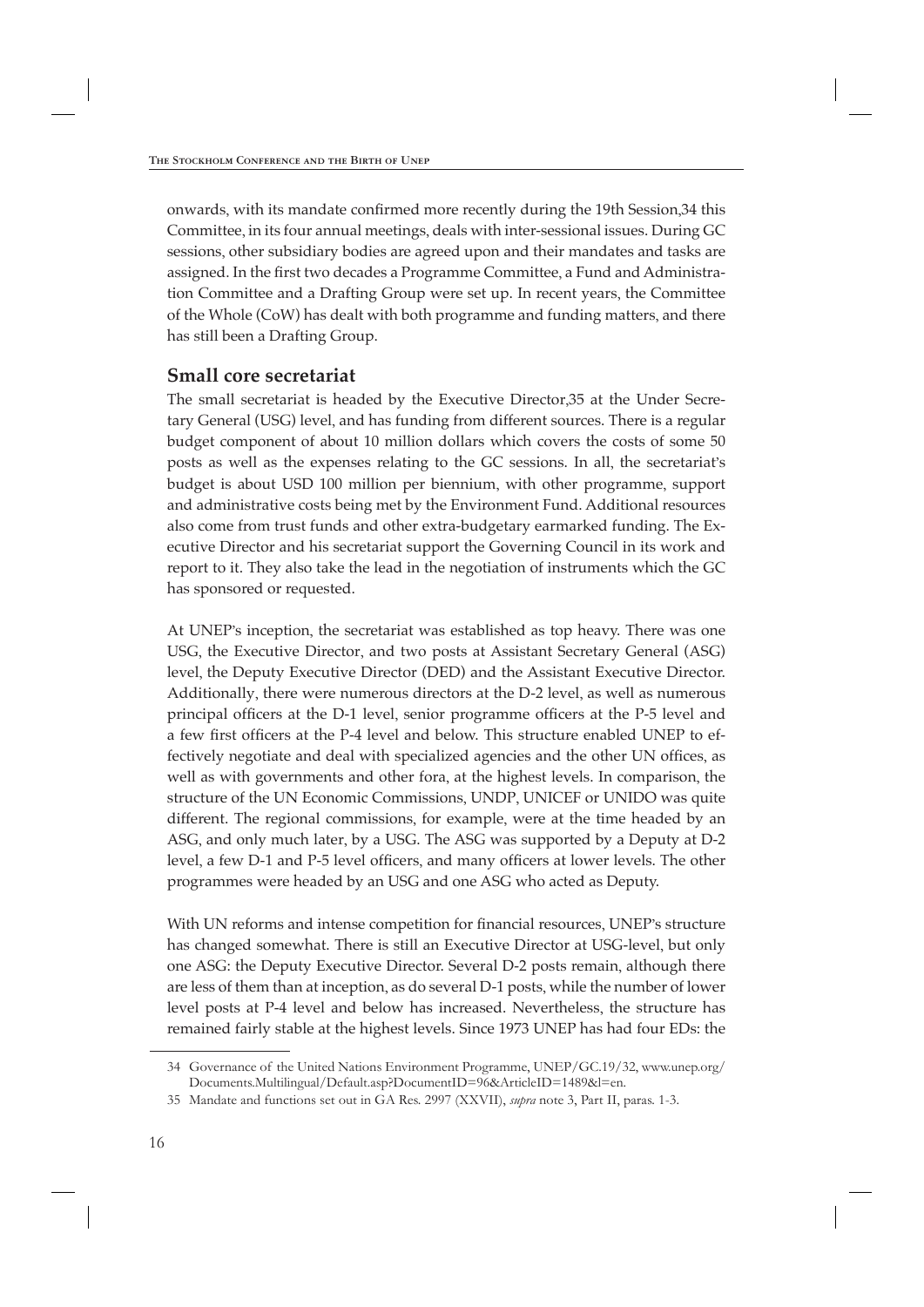Maurice F. Strong (1973-1976), Mostafa K. Tolba (1976-1992), Elizabeth Dowdeswell (1993-1997), and Klaus Töpfer (1998-present).36

The Office of the Environment Programme (OEP) is the ED's principal instrument for carrying out the secretariat's work, for serving the international community and the GC, and for informing all stakeholders of its work. The OEP is composed of various divisions that have differed in number over time, from three to eight, and which have several programmatic elements to deal with. The structure has therefore remained experimental for years, with the overall framework of environmental assessment, environmental management and support measures still discernible to date. Funds have been used as a catalyst for action and change and at times to realize a desired goal when specific funding has been contributed. The modality of work from UNEP's inception has been in partnership with the UN system, and specifically with UNDP, the Regional Commissions and key specialized agencies including UNESCO, FAO, WHO and IMO. From the birth of UNEP until Elizabeth Dowdeswell's directorship, the main focus of UNEP's partnerships has been with these institutions. Close co-operation has also taken place with governments and NGOs, particularly the IUCN, as well as with the scientific community. The OEP also provided substantive support to the Environment Co-ordination Board and, in partnership with other agencies, has led the way in joint or thematic programming and in the conclusion of Memoranda of Understanding.

From Dowdeswell onwards, more attention has been focused on UNEP developing activities on its own, although it was not until the  $7<sup>th</sup>$  Special Session of the GC/GMEF in Cartagena that the decision was taken making UNEP operational; UNEP was no longer perceived to be a mere catalyst. Its Bali programme on capacity-building and technology support outlines the strategy for action that is currently being implemented. The first Memorandum of Understanding (MOU) was signed between UNDP and UNEP in 1974, and an MOU was signed between the two programmes as late as 2004, aimed at operationalizing the decisions and plans of action agreed upon in Cartagena and Bali. In other areas of inter-agency co-operation, in the 1970s the decision to co-locate UNEP Regional offices with the UN Regional Commissions was made, with joint units also established. At present, co-location is maintained in Geneva, Bangkok, Addis Ababa, Mexico City and with regards to the Regional Commission for West Asia, first in Beirut and later in separate locations: the Commission in Beirut and the Regional office in Bahrain.

#### **The Environment Fund and other sources of funds**

The Environment Fund (EF) was one of the key mechanisms established in 1972.<sup>37</sup> It is voluntarily funded by governments and is fairly modest considering its man-

<sup>36</sup> The author served under all four. The fifth ED, Achim Steiner, Germany, will move from his post as Director General of IUCN to head UNEP in June 2006.

<sup>37</sup> GA Res. 2997 (XXVII), *supra* note 3, Part III, paras. 1-7.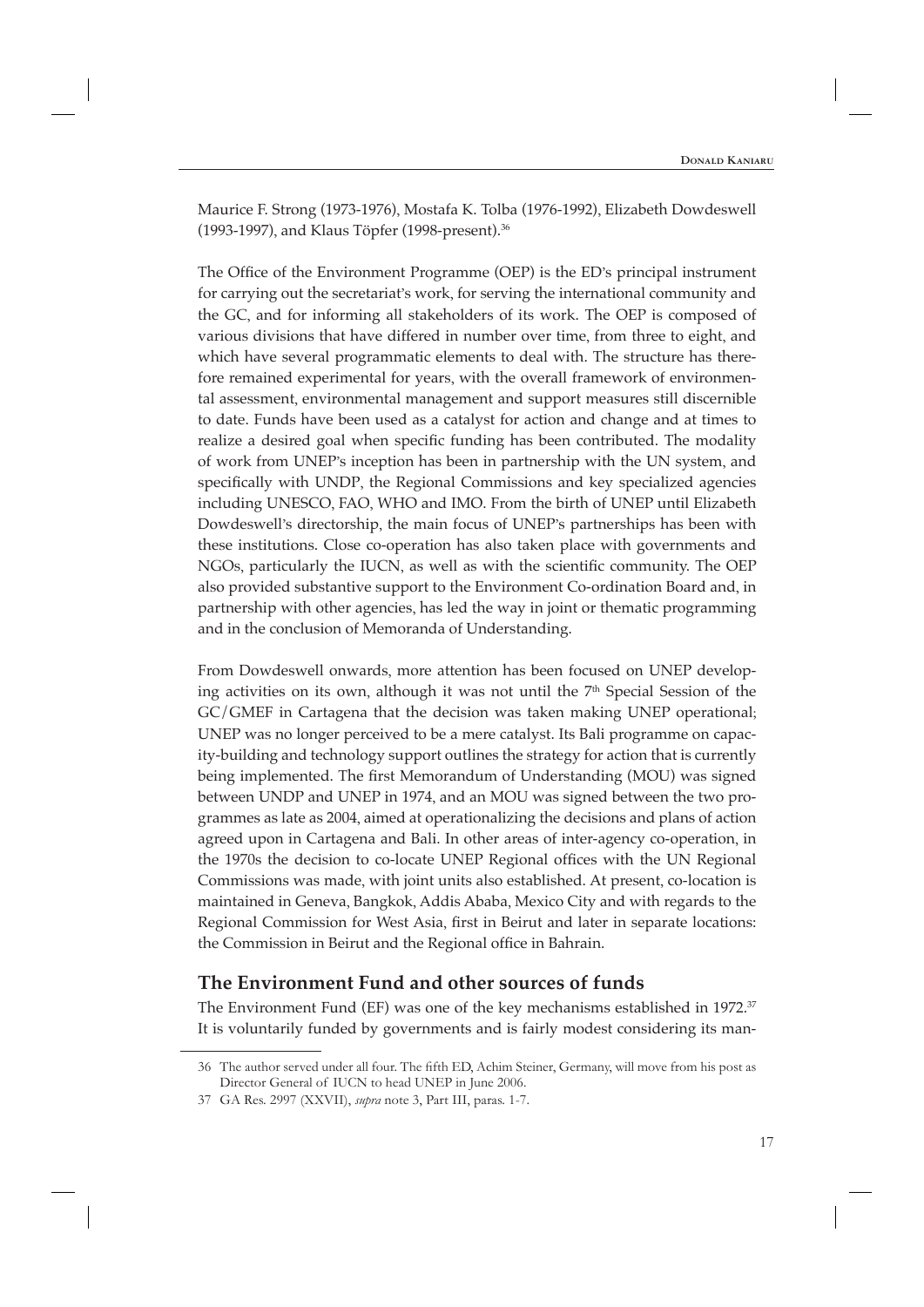date and the scope of its work. For a long time the EF was dependent on a few contributors, namely the United States, Japan, Germany, the United Kingdom and the Scandinavian countries. Today, however, it has a broader funding base of over 100 governments, although in real terms its funds are still limited. Other funds include trust funds and earmarked funds for specific projects, which have increased over time. From the 1990s onwards the most important source has been the Global Environment Facility (GEF) founded and administered by three implementing agencies: the World Bank, UNDP and UNEP.<sup>38</sup>

#### **The Environment Co-ordination Board**

The Environment Co-ordination Board<sup>39</sup> (ECB) was established as a key co-ordination mechanism in the United Nations system, with UNEP's Executive Director acting as the chair. The mechanism aimed to review inter-agency co-ordination and co-operation, and reported to the GC. The heads of different agencies – FAO, WHO, UNESCO, IMO, the Regional Commissions – participated as members, supported by their staff, who acted as environmental focal points, and in programme related co-operation established and maintained projects to implement partnership activities between the various agencies. After some time, however, the mechanism failed to attract heads of agencies and organizations began to be represented by senior officials. The ECB mechanism was therefore later abolished<sup>40</sup> and replaced with the Administrative Committee for Co-ordination (ACC). The ACC has as its chairman the UN Secretary General who is supported by senior officials: the Designated Officials for Environmental Matters (DOEM).

With the appointment of Klaus Töpfer as Executive Director of UNEP, the UN Secretary General named him to chair a task force on the streamlining of matters related to the environment and human settlements, an issue which had been left open in the Secretary General's report on UN reform.<sup>41</sup> The report of the task force<sup>42</sup> led to the creation of two new mechanisms:<sup>43</sup> the GMEF and the Environmental Management Group (EMG), with the remit of the latter being very similar to that of the ECB and later of the ACC. The EMG is chaired by the Executive Director of UNEP and is serviced by UNEP, initially from Geneva and presently from Nairobi.

<sup>38</sup> For a more detailed account of GEF and its work, see the paper by Ahmed Djoghlaf in the present Review.

<sup>39</sup> GA Res. 2997 (XXVII), *supra* note 3, Part IV, paras 1-7.

<sup>40</sup> Restructuring of the Economic and Social Sectors of the United Nations System, GA Res. 32/197, 20 December 1977.

<sup>41</sup> See *United Nations Reform: Measures and Proposals*, UN Doc. A/52/584 (10 November 1997), www. un.org/reform/a52\_584.htm.

<sup>42</sup> Klaus Töpfer, 'United Nations Task Force on Environment and Human Settlements', 3 *Linkages Journal* 1998, www.iisd.ca/journal/toepfer.html.

<sup>43</sup> GA Res. 53/242, *supra* note 28.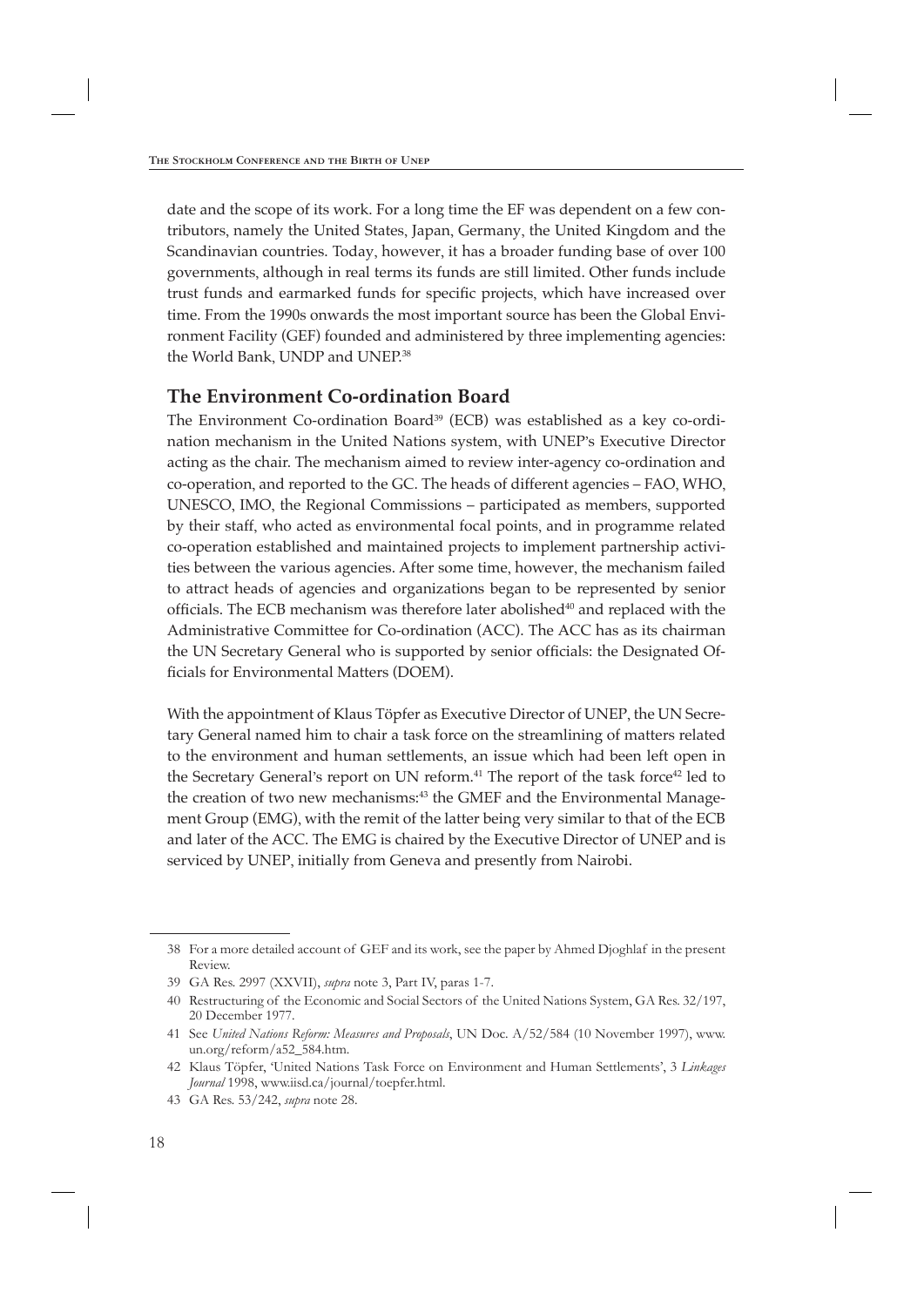As is evident, of all the organs established at the inception of UNEP this co-ordinating mechanism has had the most troubled history. Co-ordination in itself is a difficult task, especially as it seems that few organizations are readily willing to be coordinated, least of all by a small secretariat. Furthermore, as the nominal value of the mechanism's financial resources have remained the same, at USD 100 million, in real terms the funds available have dwindled. This has led to a reduction in the capacity to support projects. Exceptions to this can be found with conventions administered by UNEP, most notably the Basel Convention and the Convention for Biological Diversity, which have, at one time or other, been financed either by way of loans or by the support of the respective Conferences of the Parties. There still remains, however, a big challenge for EMG to make the mechanism function effectively. To meet this challenge, three key ingredients of co-ordination should be emphasized: sufficient resources; legislative authority, which at the moment is contested by the various specialized agencies; and effective and accepted co-ordination by a small UNEP Secretariat. This last point is also contested as specialized agencies often feel that they are better endowed in human, scientific and financial resources compared to a co-ordinating authority.

#### **UNEP programme structure**

With UNEP's institutional structure outlined above, it is important to underline UNEP's programmatic approach. The players in this respect are the ED and the secretariat, the GC, the EMG, and the various sources of funds including the Environment Fund, trust funds, earmarked funds and the Global Environment Facility (GEF). The initial programme structure, drawn from the 109 recommendations of the Stockholm Action Plan, was reconstructed and approved during the first Governing Council.44 This structure is basically divided into three clusters: environmental assessment, 45 environmental management and environmental support. Central to environmental assessment are the Earthwatch publications and State of the Environment reports, which are packaged in the Global Environmental Outlook reports and regional components. Environmental management covers everything from terrestrial systems to water, soils, forests, oceans, industry etc., as well as social planning and environment and development. Environmental support deals with environmental law, technical assistance and information. These three clusters embrace some eight sub-programmes and 31 programme elements. These programme clusters have not all been of the same magnitude; the differences reflect the interests of the various political groups. For example, environmental assessment/Earthwatch, currently under the Division of Early Warning and Assessment (DEWA), has remained pivotal to developed countries, while environmental management and technical assistance are similarly held with considerable interest by developing countries and by countries

<sup>44</sup> UNEP/GC.1/1, 22 June 1973.

<sup>45</sup> Global Environmental Monitoring System; International referral system, now Infoterra; International Register for Potentially Toxic Chemicals (IRPTC), now Chemicals.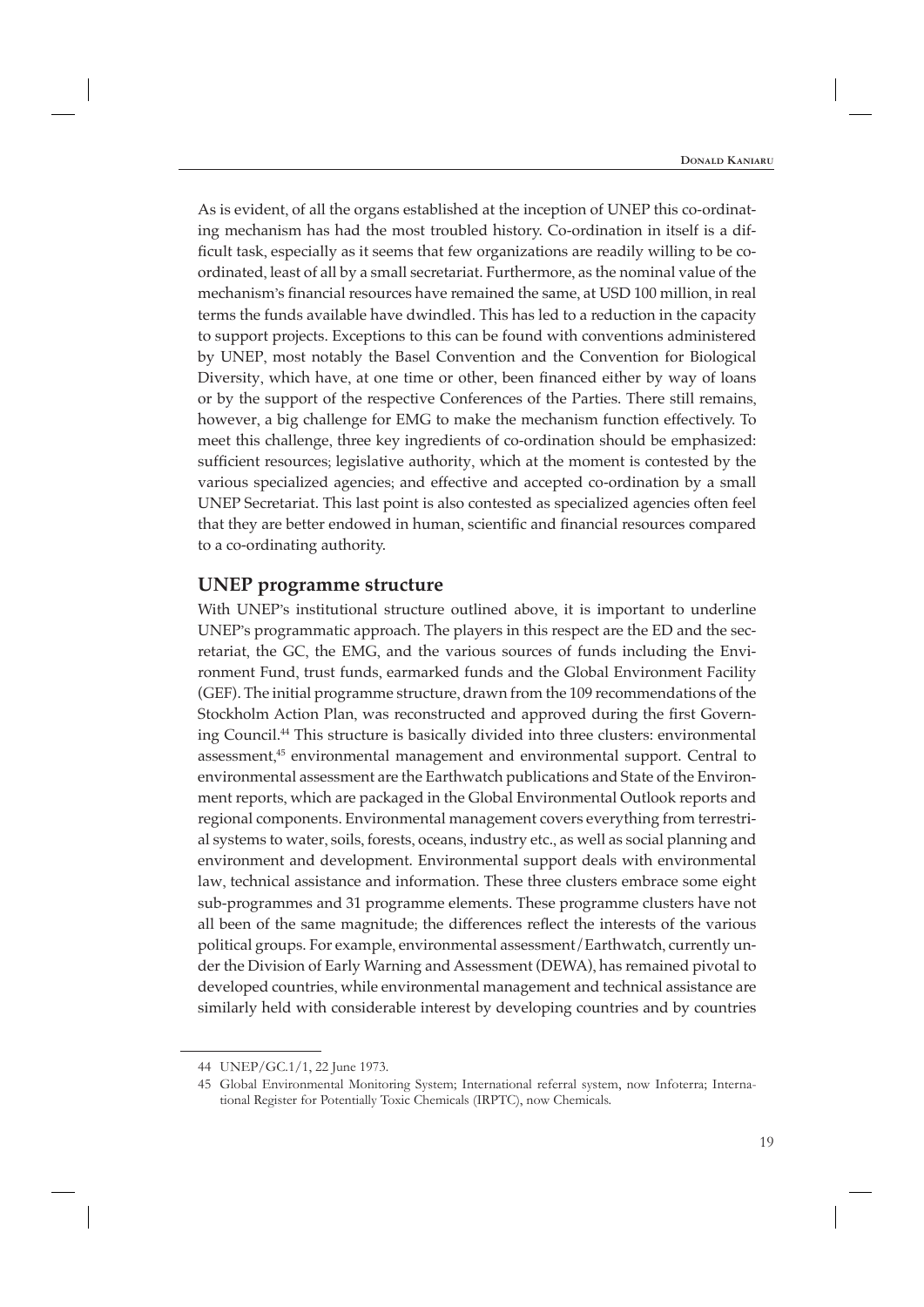with economies in transition. From a developed country perspective, another division that has worked well is the Industry and Technology Division, based in Paris.

At the inception of UNEP there were four internal committees: the Programme Coordination Committee (PCC), the Fund and Administration Committee, the Policy Planning Committee (PPC), which was later abolished, and the Management Committee. The committees had a mix of approaches and structures based on the different issues they addressed, such as pollution, the subjects they dealt with, such as information, data, chemicals or ecosystems, or the remit they had, i.e. administrative or functional. Some important programme structures, virtually permanent, were introduced and were headed at senior level; staff could enjoy longer contractual status, and funding was provided and managed somewhat flexibly. Established by the Governing Council, within the Division of Environmental Assessment these structures included the Global Environmental Monitoring Systems Programme Activity Centre (PAC), Infoterra PAC and the International Registry for Potentially Toxic Chemicals PAC. In the Environmental Management Division these include the Regional Seas PAC, the Industry and Environment PAC and Environmental Law and Institutions PAC. These Programme Activity Centres provided a solid basis for UN-EP's success in environmental assessment, in regional seas matters, for years known as the jewel of UNEP, and in the development of environmental law. Within each division there were smaller units of one to two officers, as well as functional task forces that work and discuss specific issues. These structures keep fluctuating to reflect the positions of in-coming heads of UNEP, but the secretariat has been equally adaptive in the process.46

Recently, a review of UNEP's structure was carried out by the Yale Centre for Environmental Law and Policy.<sup>47</sup> Some tentative conclusions were made on the effectiveness of certain of UNEP's functions. The report attempted to evaluate UNEP's performance more systematically by examining its three core functions: monitoring and assessment, agenda setting and policy processes, and capacity development. The report identifies four key factors that have limited UNEP's ability to fulfil its mandate: its formal status, its governance, its finance structure and its location. The findings and conclusions of the paper are interesting, and while provocative, are by no means the only view on UNEP's position and structures in relation to other organizations set up by governments alongside it during the past thirty years.

<sup>46</sup> For a quick discussion of how the UNEP priorities were determined in 1973 and reshaped thereafter see the penultimate section, Kimani and Mrema, 'From Stockholm to Nairobi', *supra* note 18, at 238-239.

<sup>47</sup> Maria Ivanova, *supra* note 15.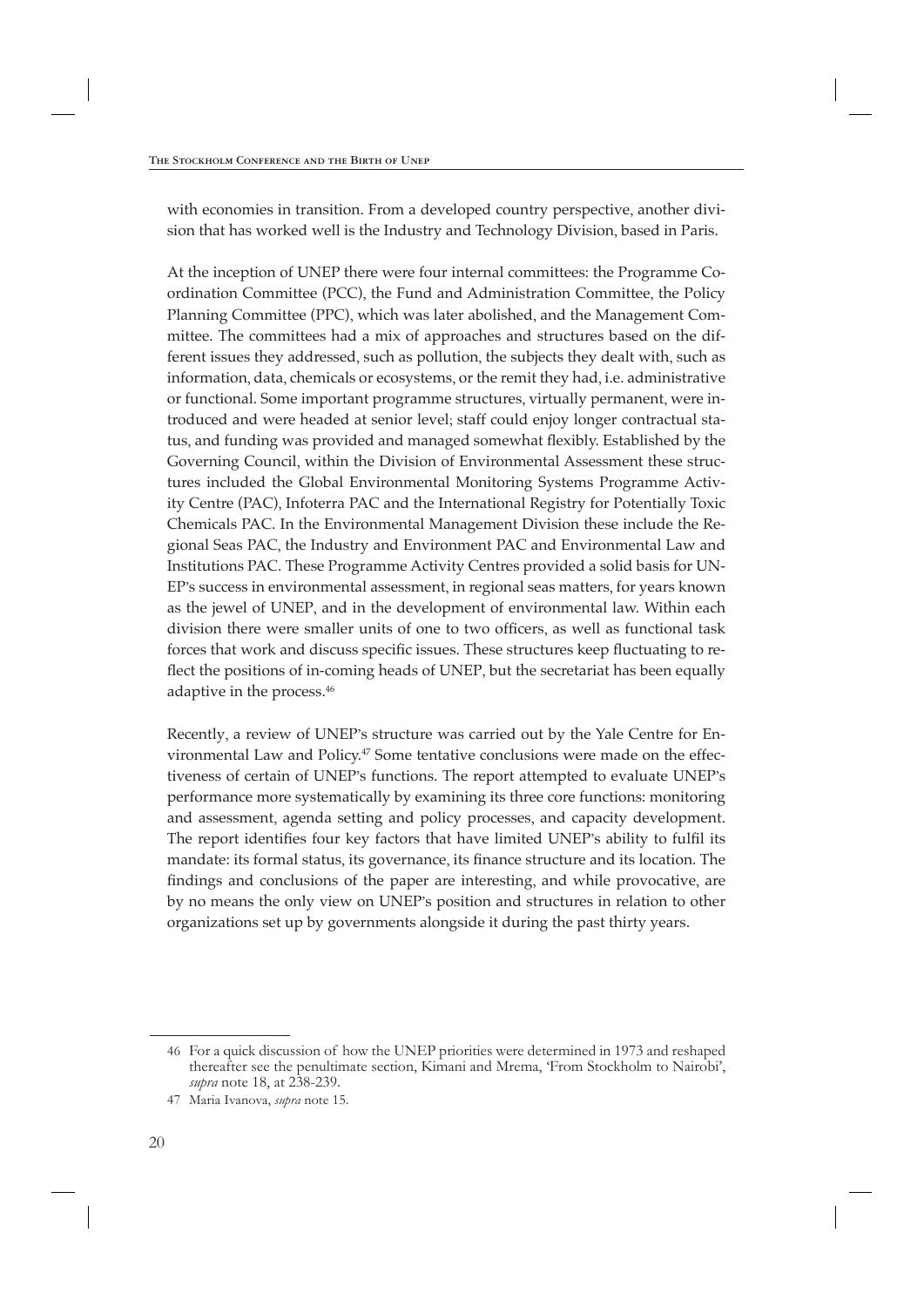## **Conclusion**

Being able to host the first UN body in a developing country marked Kenya's full integration into international affairs. It can also be said that Kenya, which enjoyed the overwhelming support of other developing countries, has hosted the organization in a sort of trust for all developing countries. As the fourth UN centre after New York, Geneva and Vienna, Nairobi is a symbol of global integration and the universal presence of the United Nations system in the developing world. The presence of the UN has also changed Kenya in its relations with other UN members and with all those who associate with the UN. Kenya has increasingly become an open country, accessible to all those invited to the UN in Kenya. Elsewhere, for years Kenya had foreign exchange laws that stringently controlled and were detrimental to financial transactions. These have since been abolished, making the country financially more accessible and open.

As a result of hosting global organs like UNEP, UN Habitat, UNON and regional UN and other bodies that have followed the UN example, there has been tremendous growth in Kenya. In part this has enabled Kenya to avoid more marked economic problems, even during the decade from the 1990s to 2002, when no official development aid came into the country. Indeed, there has been phenomenal growth in the housing sector, in environmental consciousness, in environmentally friendly laws and policies, and in the increase of large and small NGOs. The recent hosting of the Conferences of the Parties of the Convention on Biological Diversity, the Convention on International Trade in Endangered Species of Wild Fauna and Flora (CITES) and the United Nations Convention to Combat Desertification in Countries Experiencing Serious Drought and/or Desertification, particularly in Africa (UNCCD), to name but a few, demonstrate this aspect.

As mentioned above, the orientation of the diplomatic missions and embassies have also changed. A number of them are now located around the UN complex in Nairobi. Several countries, especially non-African ones, have also relocated to Nairobi from Addis Ababa in large measure because Nairobi has become a UN centre. Nairobi increasingly attracts visiting heads of states and governments. It is certainly reassuring that UNEP and its sister organizations have, despite some initial problems, succeeded in settling in Nairobi reasonably well. In 1972 this could not have been so clearly foreseen. One only needs to compare this assertion with the efforts made in 1972 in New York by various parties who were not so optimistic.

On 15 December 1972, the United Nations General Assembly resolved a complicated matter that saw intricate diplomacy create history in Resolution 3004 (XXVII). In one stroke, developing countries were legitimized in the sphere of global politics and Kenya was given the opportunity to host the first UN body, the UNEP Secretariat, in a developing country. This was achieved through hard work and consist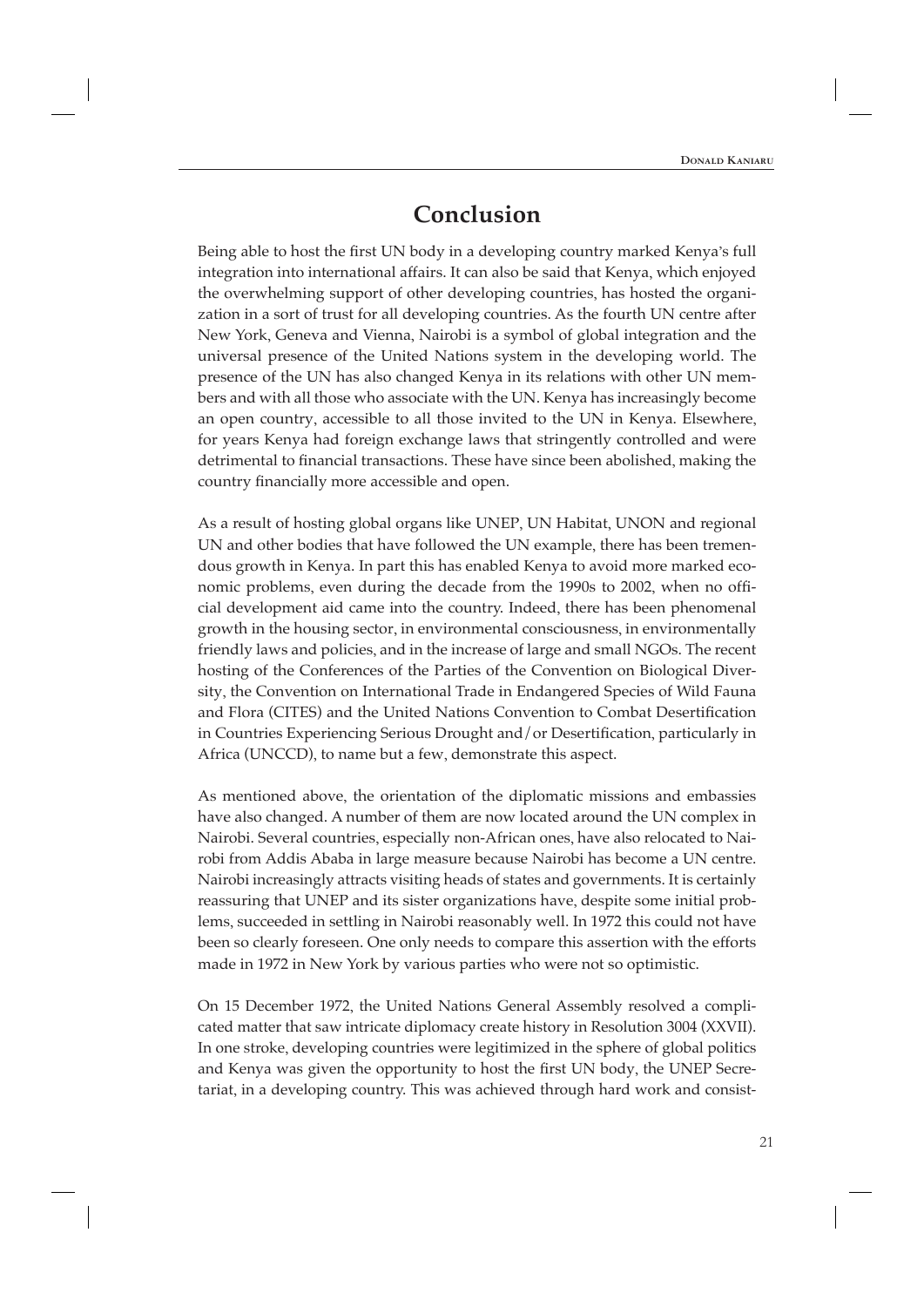ency over many months to convince the international community of Nairobi as the best location. From simply being the location for UNEP and later what became UN Habitat, the UN complex in Nairobi is the location of virtually all UN organs at global and regional level, as well as those organs handling Somalia, Southern Sudan and the Great Lakes. Its conference facilities which include full interpretation facilities and staff have made Nairobi a key facilitator of dialogue and negotiations in Africa and beyond. The rest of Africa and the entire developing world should also prepare themselves to be the home of various components of the United Nations, based on the example provided by Kenya and UNEP, which has placed Nairobi at the centre of global policy and diplomacy within the broad gamut of sustainable development.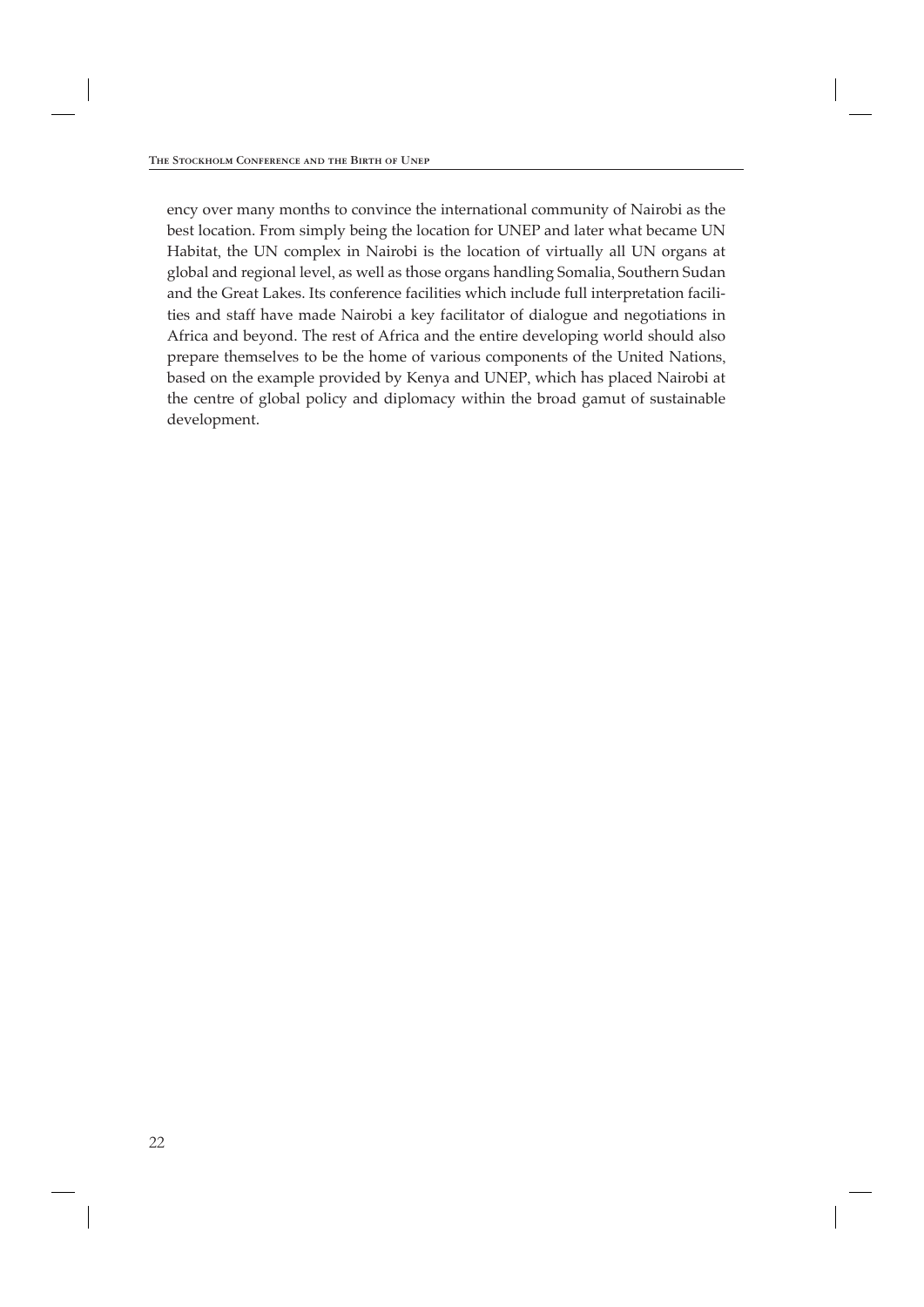# **The Role of the United Nations Environment Programme in Promoting International Environmental Governance**<sup>1</sup>

*Shafqat Kakakhel2*

## **Introduction**

The high-level plenary meeting of the 60<sup>th</sup> Session of the United Nations General Assembly, also known as the 2005 World Summit, was held in New York on 14-16 September 2005. It was attended by more than 180 heads of state and government and addressed a host of important and urgent global issues. This included, inter alia, the subject of global environmental governance. The outcome document adopted by the General Assembly contains not only important paragraphs on managing and protecting our common environment but also on international environmental governance. In Paragraph 169, the General Assembly supports stronger system-wide coherence by implementing the following measures in the area of environmental activities:

Recognizing the need for more efficient environmental activities in the United Nations system, with enhanced coordination, improved policy advice and guidance, strengthened scientific knowledge, assessment and cooperation, better treaty compliance, while respecting the legal autonomy of the treaties, and better integration of environmental activities in the broader sustainable development framework at the operational level, including through capacity-building, we agree to explore the

<sup>1</sup> This paper is based on lectures given by the author on 15 and 16 August 2005

<sup>2</sup> UN Assistant Secretary-General and Deputy Executive Director, UNEP. The contents and views expressed in this paper do not reflect the position of UNEP or of the UN, or of their member states.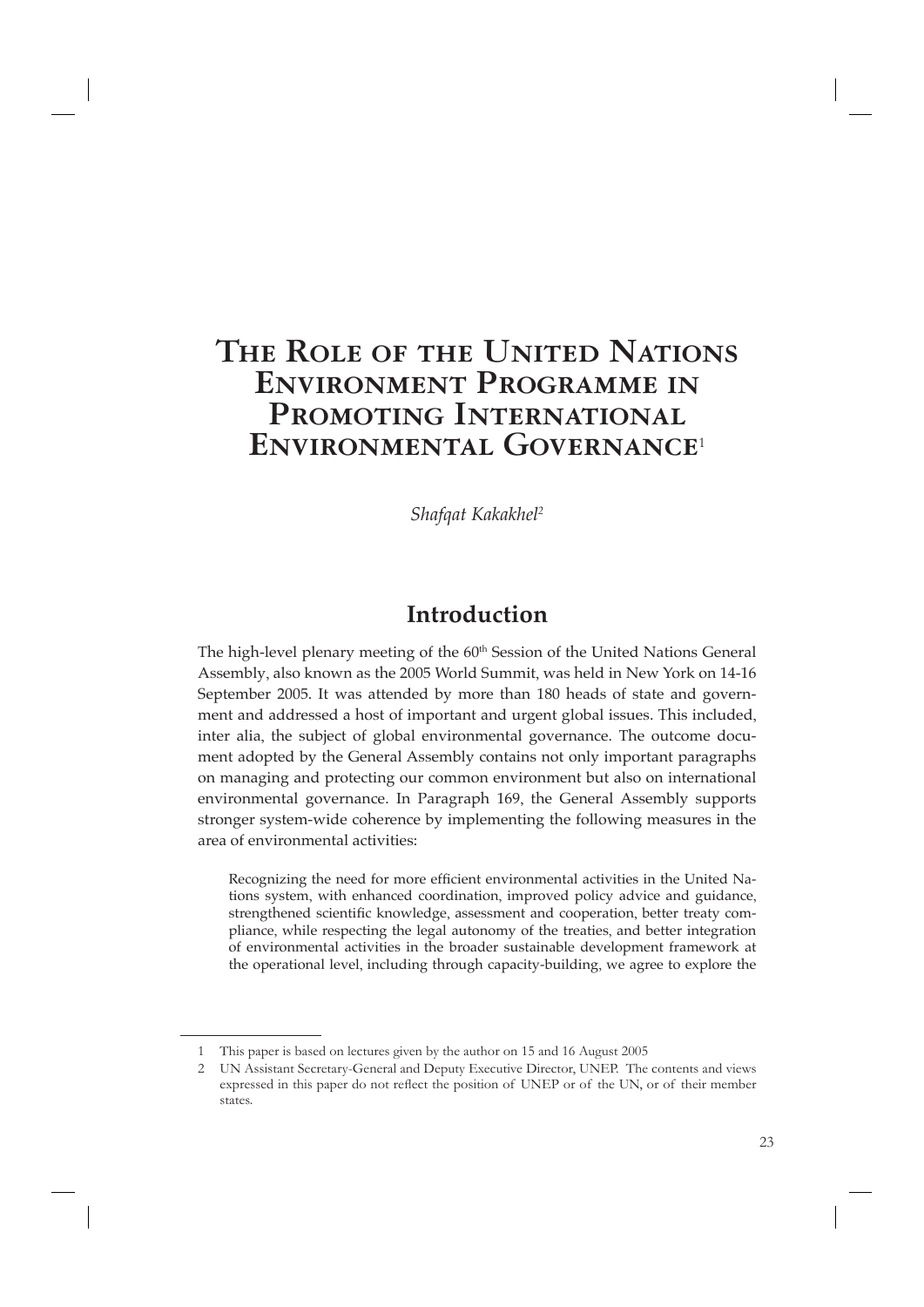possibility of a more coherent institutional framework to address this need, including a more integrated structure, building on existing institutions and internationally agreed instruments, as well as the treaty bodies and the specialized agencies.<sup>3</sup>

This long UN-sentence aims to initiate a process, rather than outline a more or less fixed structure, and suggests that the international community will be dealing with the subject of an appropriate architecture for global environmental governance for quite some time to come. However, placing international environmental governance at the heart of the global agenda represents a new milestone in the evolution of the international community's consensus on the continued degradation of the global environment and the need for reversing it.

The adoption of Paragraph 169 is the outcome of a process that has been underway for several years. Environmental governance and its significance has been referred to in documents and processes such as the United Nations Millennium Declaration, 4 the Malmö Ministerial Declaration, 5 the World Summit on Sustainable Development, the report of the Secretary-General's High-Level Panel on Threats, Challenges and Change,<sup>6</sup> the work of the Millennium Project, the proposal made by President Jacques Chirac at the UN General Assembly in 2003 for the establishment of a United Nations Environment Organization (UNEO), as well as UN Secretary-General Kofi Annan's report for the 2005 World Summit, *In Larger*  Freedom: towards Development, Security And Human Rights For All.<sup>7</sup> In this paper, an attempt is made to give an overview of the developments related to international environmental governance since the establishment of the United Nations Environment Programme (UNEP) in 1973. It concludes with findings of the Informal Working Group, convened by the French Government in New York and Nairobi during 2004 and 2005, on the Transformation of UNEP into a specialized institution, a United Nations Environment Organization. This narrative does not purport to cover the very rich and growing academic literature on the subject. Nor does it include the observations made by representatives of a wide variety of stakeholders at various seminars, workshops and symposia held during the past few years. The author acknowledges, however, the great value of the discussions held outside the intergovernmental domain, which have inevitably informed and enriched the intergovernmental dialogue.

<sup>3</sup> Para. 169, 2005 World Summit Outcome, GA Res. 60/1, 15 September 2005, www.un.org/ summit2005/documents.html.

<sup>4</sup> United Nations Millennium Declaration , GA Res. 55/2, 8 September 2000, www.un.org/ millennium/declaration/ares552e.pdf.

<sup>5</sup> Malmö Ministerial Declaration, 31 May 2000, www.unep.org/malmo/malmo\_ministerial.htm.

<sup>6</sup> *A More Secure World: Our Shared Responsibility*, Report of the Secretary General's High-Level Panel on Threats, Challenges and Change, UN Doc. A/59/565 (2 December 2004), www.un.org/ secureworld/report.pdf.

<sup>7</sup> *In Larger Freedom: Towards development, security and human rights for all*, Report of the Secretary-General, 21 March 2005, in particular para. 212, www.un.org/largerfreedom/.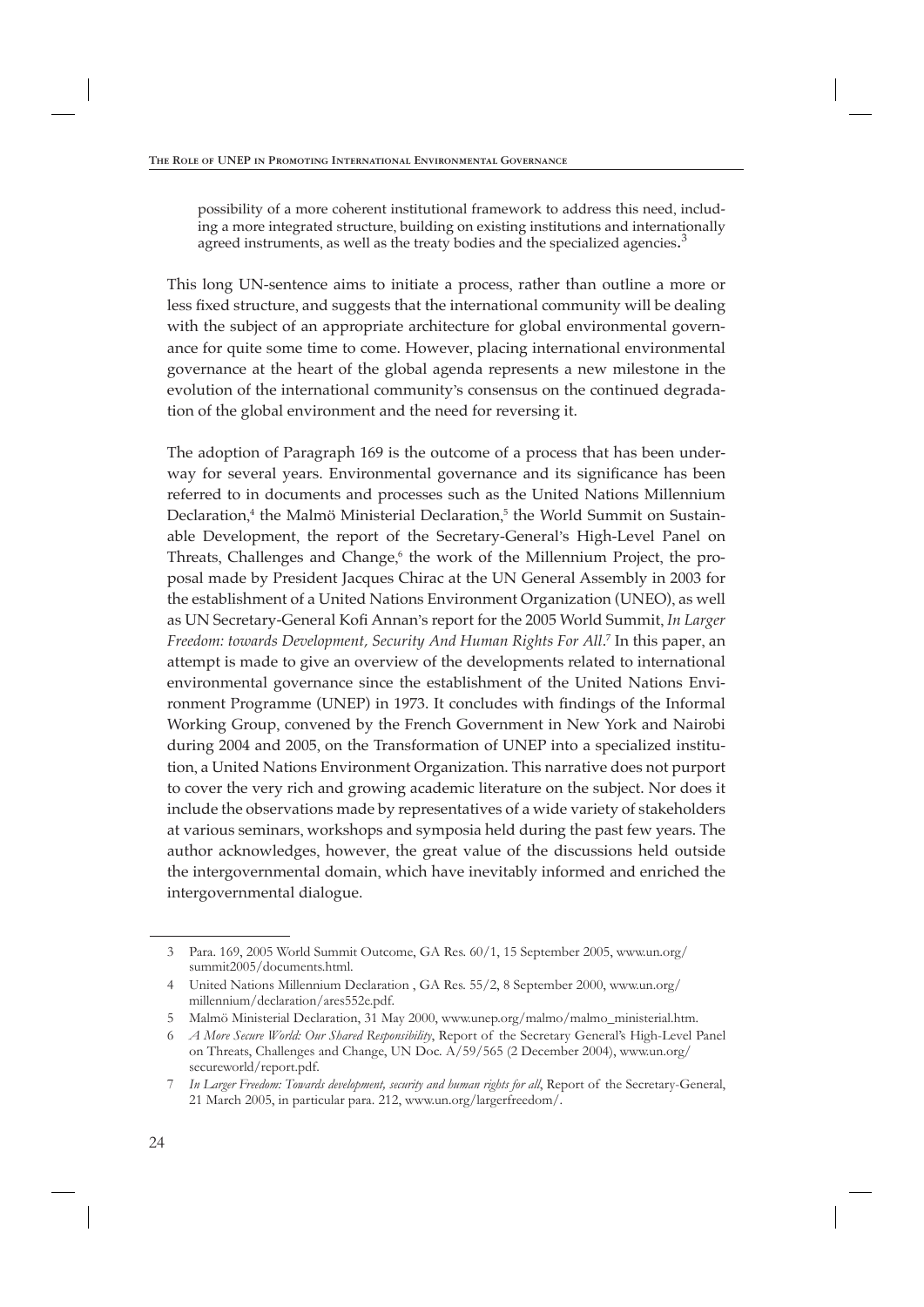## **The Stockholm Conference and the Establishment of UNEP (1972)**

The Stockholm Conference on the Human Environment, held in 1972, was attended by representatives of 113 countries and constituted the first attempt by the international community to address the global environment and its relationship with development. The Declaration of Principles<sup>8</sup> and Action Plan for the Human Environment<sup>9</sup> approved by the Stockholm Conference were subsequently considered and endorsed by the UN General Assembly. The General Assembly, through Resolution 2997 of 15 December 1972, 10 established the United Nations Environment Programme (UNEP), with the following functions and responsibilities: to promote international co-operation in the field of the environment and to recommend, as appropriate, policies to this end; to provide general policy guidance for the direction and co-ordination of environmental programmes within the United Nations system; to receive and review the periodic reports of the Executive Director of UNEP on the implementation of environmental programmes within the United Nations system; to keep under review the world environmental situation in order to ensure that emerging environmental problems of wide international significance receive appropriate and adequate consideration by governments; to promote the contribution of the relevant international scientific and other professional communities to the acquisition, assessment and exchange of environmental knowledge and information and, as appropriate, to the technical aspects of the formulation and implementation of environmental programmes within the United Nations system; to maintain under continuing review the impact of national and international environmental policies and measures on developing countries, as well as the problem of additional costs that may be incurred by developing countries in the implementation of environmental programmes and projects, and to ensure that such programmes and projects shall be compatible with the development plans and priorities of those countries and to review and approve the programme of utilization of resources of the Environment Fund. The General Assembly decided that UNEP's 58 member Governing Council, elected by the General Assembly, should report to it through the Economic and Social Council. The UNEP Secretariat was established in Nairobi in 1973.11

<sup>8</sup> Declaration of the United Nations Conference on the Human Environment, Stockholm, 16 June 1972, 11 *International Legal Materials* (1972) 1416, www.unep.org/Documents/Default.asp?Docume ntID=97&ArticleID=1503.

<sup>9</sup> United Nations Conference on the Human Environment, *Action Plan for the Human Environment*, www.unep.org/Documents/Default.asp?DocumentID=97&ArticleID=1492.

<sup>10</sup> Institutional and Financial Arrangements for International Environmental Co-operation, GA Res. 2997 (XXVII), 15 December 1972.

<sup>11</sup> For a more detailed account of the Stockholm Conference and the Birth of UNEP, see the article by Donald Kaniaru in the present Review.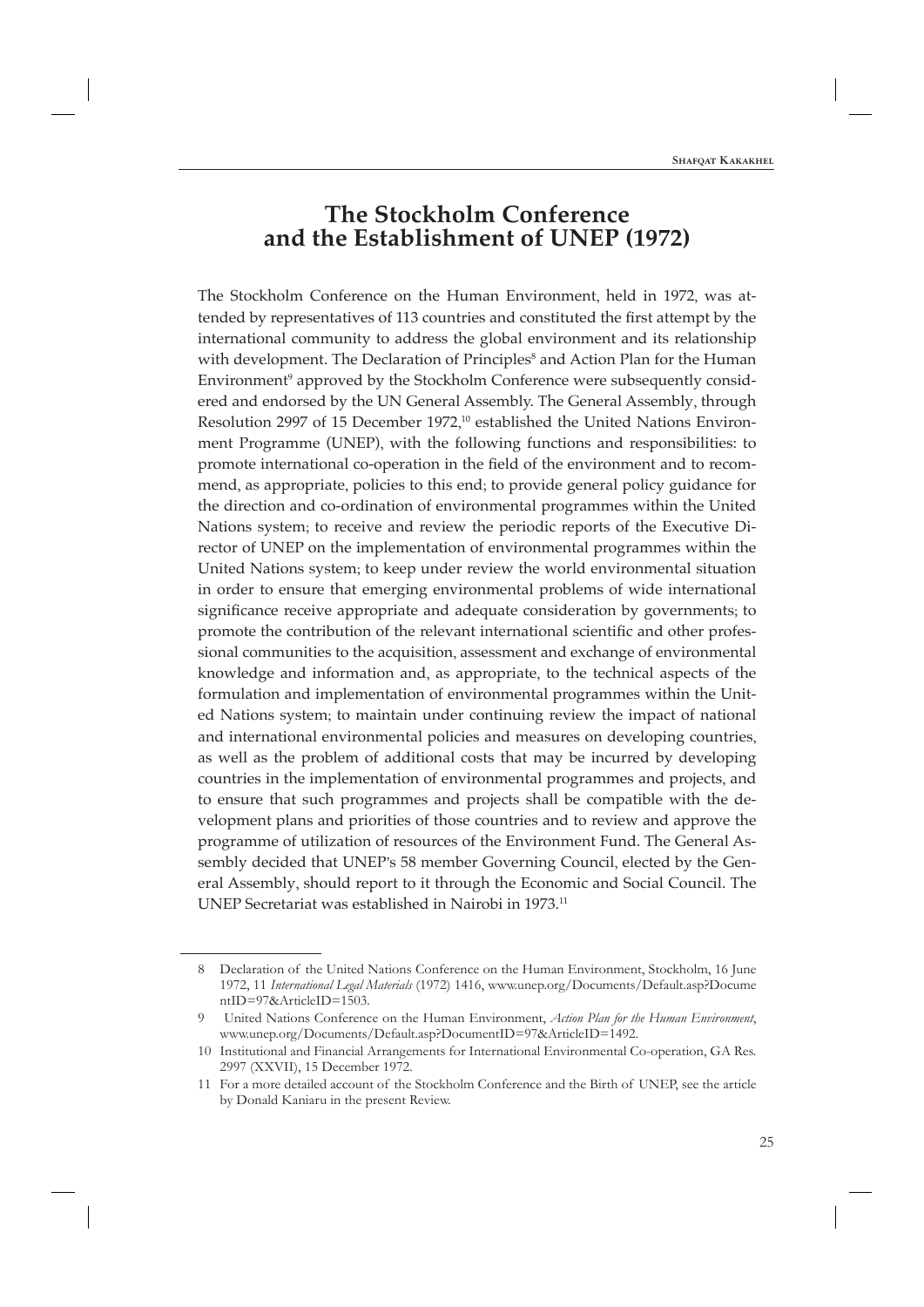## **Stockholm+10 (1982)**

In May 1982, a special session of the UNEP Governing Council was held to mark the 10<sup>th</sup> anniversary of the Stockholm Conference, to review the developments since 1972 and to identify emerging challenges. This session, held immediately after the Stockholm+10 meeting, adopted the Montevideo Programme for the Development and Periodic Review of Environmental Law12 to serve as strategic guidance for UNEP in catalyzing the development of international treaties and other agreements in the field of the environment.

## **The World Commission on Environment and Development (1987)**

The World Commission on Environment and Development (WCED), popularly known as the Brundtland Commission, after Gro Harlem Brundtland who headed the independent commission, was set up in pursuance of a decision taken by the General Assembly in 1983.13 In 1987 WCED issued its report entitled *Our Common Future* and presented it to the General Assembly.<sup>14</sup> The report addressed and identified as the key institutional challenge of the 1990s the ability to choose policy paths that are sustainable. The report stated that this challenge would require that ecological policy dimensions be considered alongside economic, trade, energy, agricultural, industrial and other dimensions, on the same agendas and in the same national and international institutions.

## **The United Nations Conference on Environment and Development and the Establishment of the Commission on Sustainable Development (1992)**

The United Nations Conference on Environment and Development (UNCED), or Earth Summit, held in 1992 in Rio de Janeiro, stressed the inextricable link between environment and development. It represents a historic landmark with regard to the development and strengthening of the institutional architecture for environmental protection and sustainable development at the national and international levels.

<sup>12</sup> Montevideo Programme for the Development and Periodic Review of Environmental Law, UNEP/GC.10/21, 31 May 1982, www.unep.org/dpdl/law/About\_prog/montevideo\_prog.asp.

<sup>13</sup> Process of preparation of the Environmental Perspective to the Year 2000 and Beyond, GA Res. 38/161, 19 December 1983.

<sup>14</sup> World Commission on Environment and Development (WCED), *Our Common Future* (Oxford University Press, 1987), UN Doc. A/42/47 (1987)(The Brundtland Report).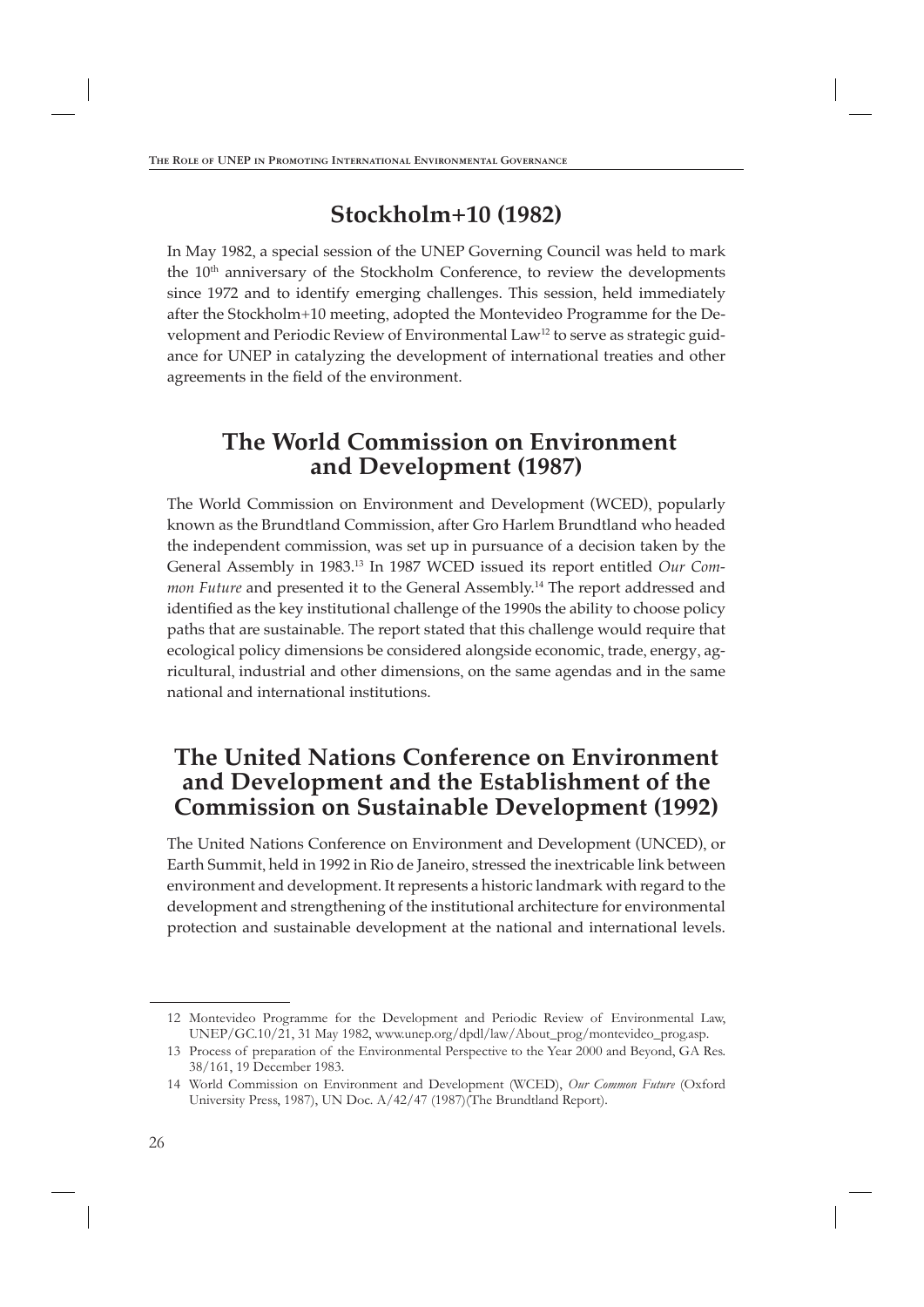Its main outcomes were the Rio Declaration on Environment and Development, 15 and *Agenda* 21, the programme of action for sustainable development.<sup>16</sup> Chapter 38 of *Agenda* 21 outlines international institutional arrangements and specifies the mandate, tasks and responsibilities of UNEP. At the Earth Summit, governments also adopted the United Nations Framework Convention on Climate Change, 17 the Convention on Biological Diversity,<sup>18</sup> and the Forest Principles.<sup>19</sup>

In Resolution 47/191 of 22 December 1992, 20 the General Assembly considered and endorsed the outcomes of the Earth Summit and requested ECOSOC to establish a Commission on Sustainable Development (CSD) as a functional Commission of the Council. The CSD consists of 53 member states elected by the Economic and Social Council from amongst the member states of the United Nations. Among its tasks are to ensure effective follow-up to the Earth Summit, to enhance international co-operation and rationalize intergovernmental decision-making capacity for the integration of environmental and development issues, to examine the progress of the implementation of *Agenda 21* at the national, regional and international levels; and to enhance the dialogue with non-governmental organizations (NGOs) and the private sector, as well as other entities outside the United Nations system. The post-Rio period witnessed unprecedented developments such as the establishment of ministries of environment and environment protection agencies in virtually every country of the world, as well as the the development of environment-related policies, laws and regulations, the increase in the number of NGOs and major groups devoted to the environment, the adoption of local Agenda 21's at city and regional levels, the inclusion of environment-related activities in the work of global and regional organizations, and the greening of UN specialized agencies, Funds and Programmes and leading NGOs.

<sup>15</sup> Declaration of the United Nations Conference on Environment and Development, Rio de Janeiro, 3-14 June 1992, UN Doc. A/CONF.151/26 (Vol. I), www.un.org/documents/ga/conf151/ aconf15126-1annex1.htm.

<sup>16</sup> *Agenda 21: Environment and Development Agenda*, UN Doc. A/CONF.151/26, www.un.org/esa/ sustdev/documents/agenda21/index.htm.

<sup>17</sup> United Nations Framework Convention on Climate Change, New York, 9 May 1992, in force 21 March 1994, 31 *International Legal Materials* (1992) 849, unfccc.int/files/essential\_background/ background\_publications\_htmlpdf/application/pdf/conveng.pdf.

<sup>18</sup> Convention on Biological Diversity, Rio de Janeiro, 5 June 1992, in force 29 December 1993, 31 *International Legal Materials* (1992) 822, www.biodiv.org/doc/legal/cbd-en.pdf.

<sup>19</sup> Non-legally Binding Authoritative Statement of Principles for a Global Consensus on the Management, Conservation and Sustainable Development of all Types of Forests, Rio de Janeiro, 3-14 June 1992, UN Doc. A/CONF.151/26 (Vol. III), www.un.org/documents/ga/conf151/ aconf15126-3annex3.htm.

<sup>20</sup> Institutional arrangements to follow up the United Nations Conference on Environment and Development, GA Res. 47/191, 22 December 1992.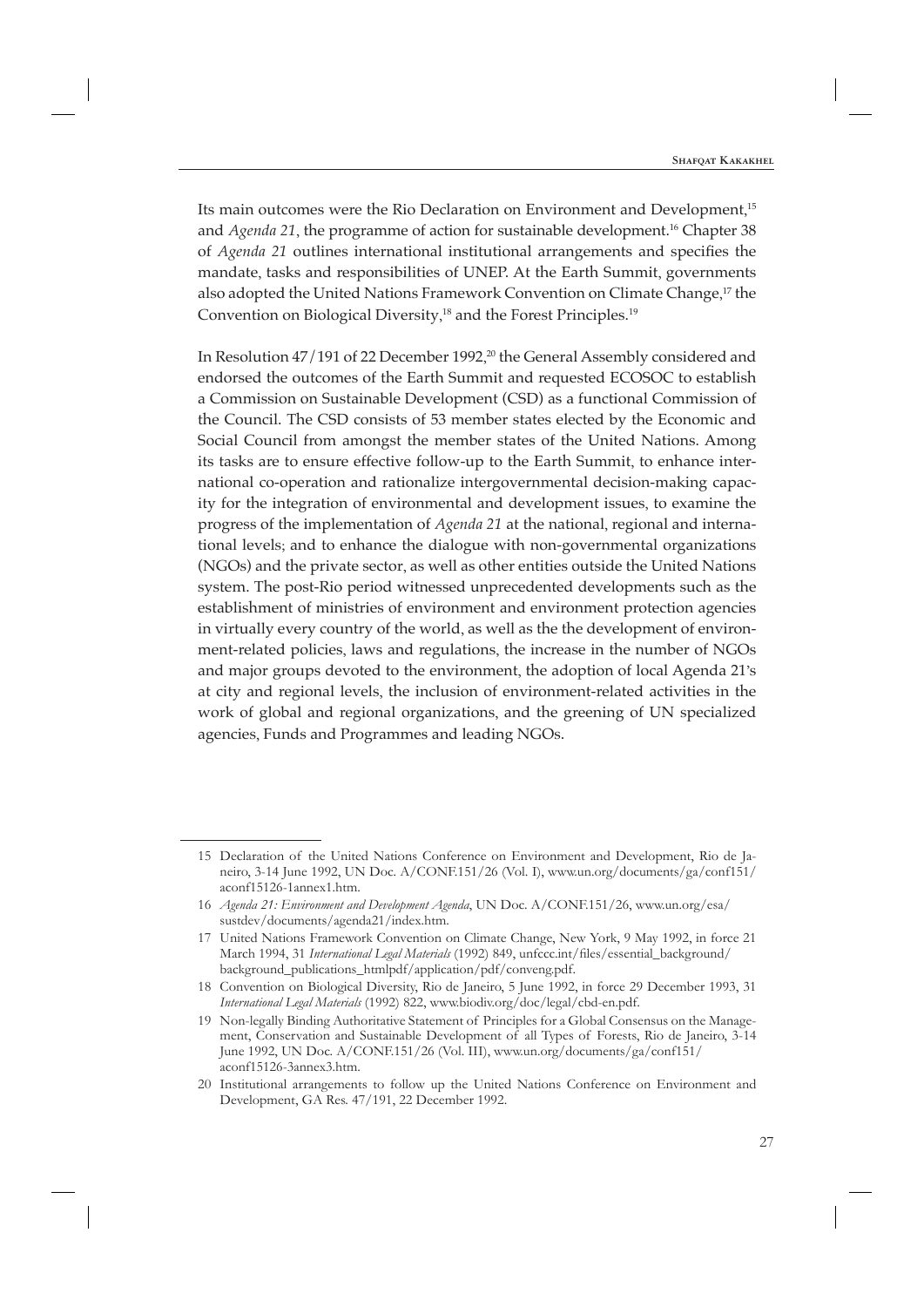## **Nairobi Declaration (1997)**

The biennial meetings of the UNEP Governing Council (GC) also began to attract participation of ever-growing numbers of ministers of environment who discussed global environmental matters and how UNEP could respond to them. The Governing Council 19<sup>th</sup> Session held in Nairobi in February 1997, four months prior to the special session of the UN General Assembly to mark the  $5<sup>th</sup>$  anniversary of the Earth Summit, considered and adopted the Nairobi Declaration on the Role and Mandate of the United Nations Environment Programme.21 The Declaration sought to translate the participating governments' conviction that 'a strong, effective and revitalized UNEP is essential to assist the international community in its efforts to reverse environmentally unsustainable trends' through a new statement on the role and mandate of UNEP.

The Nairobi Declaration outlined the following six functions for UNEP in its refocused mandate: to analyse the state of the global environment and assess global and regional environmental trends, provide policy advice, early warning information on environmental threats and to catalyze and promote international co-operation and action, based on the best scientific and technical capabilities available; to further the development of its international environmental law aiming at sustainable development, including the development of coherent interlinkages among existing international environmental conventions; to advance the implementation of agreed international norms and policies, to monitor and foster compliance with environmental principles and international agreements, and stimulate co-operative action to respond to emerging environmental challenges; to strengthen its role in the co-ordination of environmental activities in the United Nations system in the field of the environment, as well as its role as an implementing agency of the Global Environment Facility, based on its comparative advantage and scientific and technical expertise; to promote greater awareness and facilitate effective co-operation among all sectors of society and actors involved in the implementation of the international environmental agenda, and to serve as an effective link between the scientific community and policy makers at the national and international levels; and to provide policy and advisory services in key areas of institution-building to governments and other relevant institutions. The 19<sup>th</sup> Governing Council also adopted Decision 19/32<sup>22</sup> entitled Governance of the United Nations Environment Programme whereby it established a High-Level Committee of Ministers and Officials, comprising 36 member states, as a subsidiary organ of GC. It was mandated

<sup>21</sup> Nairobi Declaration on the Role and Mandate of the United Nations Environment Programme, UNEP/GC.19/1, www.unep.org/Documents.Multilingual/Default.asp?DocumentID=96&Article ID=1458&l=en.

<sup>22</sup> Governance of the United Nations Environment Programme, UNEP GC Decision 19/32, 4 April 1997, www.unep.org/Documents.Multilingual/Default.asp?DocumentID=96&ArticleID=1489&l  $=$ en.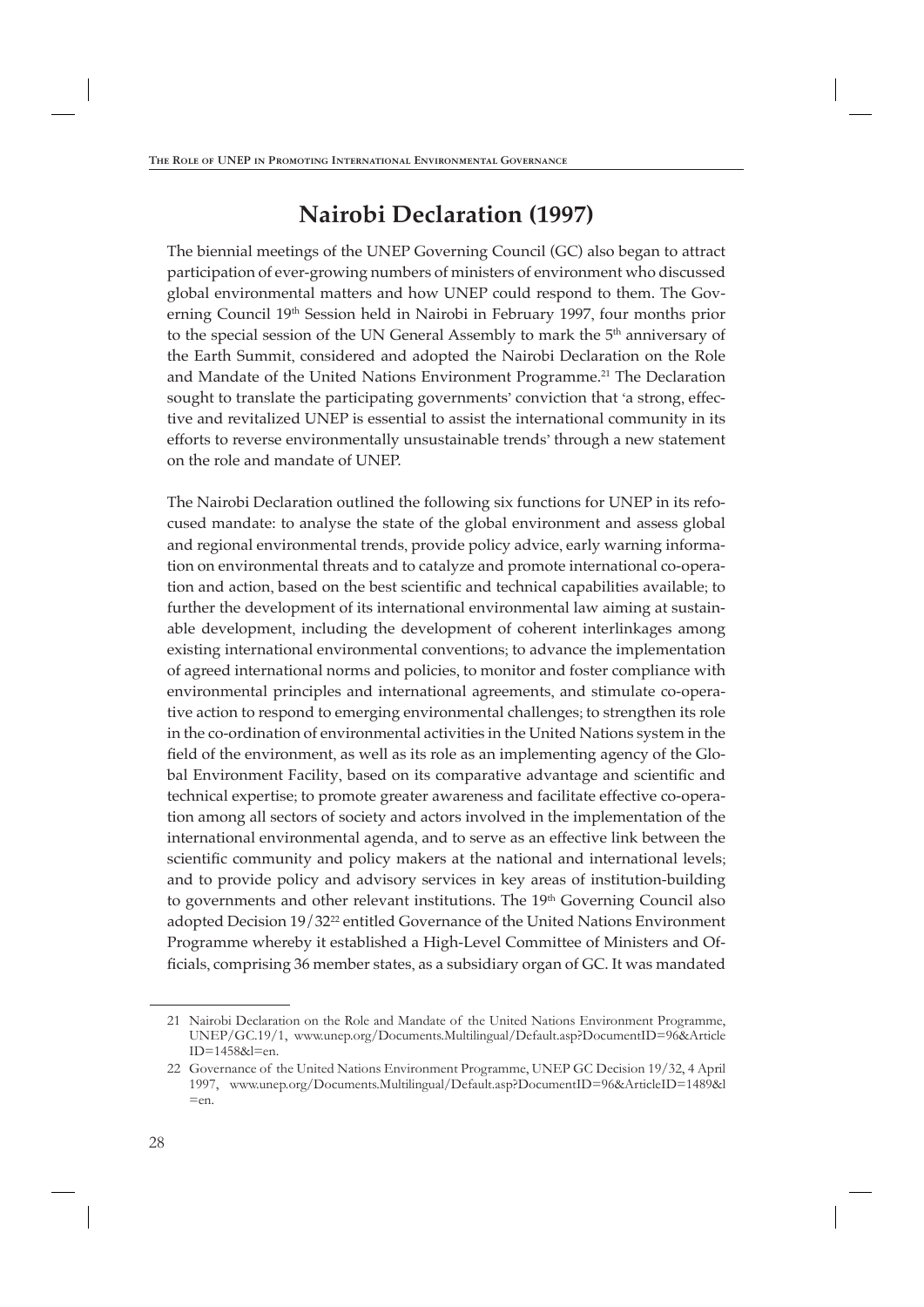to provide reform and policy recommendations to GC; to inter-sessionally provide advice and guidance to the Executive Director; to enhance collaboration between UNEP and other multilateral bodies; and to support the Executive Director in utilizing resources.

## **Rio+5 (1997)**

Five years after the Earth Summit, the UN General Assembly organized a special session in New York, popularly known as Rio+5, to review the progress in the implementation of the Rio outcomes and to agree on measures to set aside the obstacles impeding full implementation. The Special Session's outcome is contained in a document entitled *Programme of Action for the Further Implementation of Agenda 21*. 23 The deliberations of the Rio+5 meeting were characterized by the evident widening of the North-South divide. Developing countries did not mince words in castigating developed countries for the continued, in fact accelerated, degradation of the global environment. They also accused developed countries of not fulfilling the Rio commitments either in terms of facilitating the creation of a global context enabling the improvement of developing countries' developmental prospects through resolution of the problems of debt, aid and trade, and technological transfers or in terms of providing new and additional financial resources for supporting the efforts of developing countries for dealing with global environmental issues. Perhaps more seriously, there was neither enthusiasm among developed or developing countries to propose any significant new initiatives or drastic solutions in response to the deteriorating trends, nor the willingness for the give and take without which diplomacy cannot work.

Some developments regarding UNEP's role in international environmental governance were, however, made in the *Programme of Action for the Further Implementation of Agenda 21*. Paragraphs 123 and 124 of the document called for the enhancement of UNEP's role 'as the principal United Nations body in the field of the environment.' It is important to point out that whereas the Nairobi Declaration had called on UNEP 'to further the development of its international environmental law aiming at sustainable development, including the development of coherent interlinkages among existing international environmental conventions' the document adopted by the Rio+10 special session added that UNEP should do so 'in co-operation with their respective conferences of the parties or governing bodies.' Furthermore, the document stated that UNEP 'should strive to promote the effective implementation of those conventions in a manner consistent with the provisions of the conventions and the decisions of the parties.'

<sup>23</sup> Programme of Action for the Further Implementation of Agenda 21, GA Res. S/19-2, 28 June 1997, www.un.org/documents/ga/res/spec/aress19-2.htm.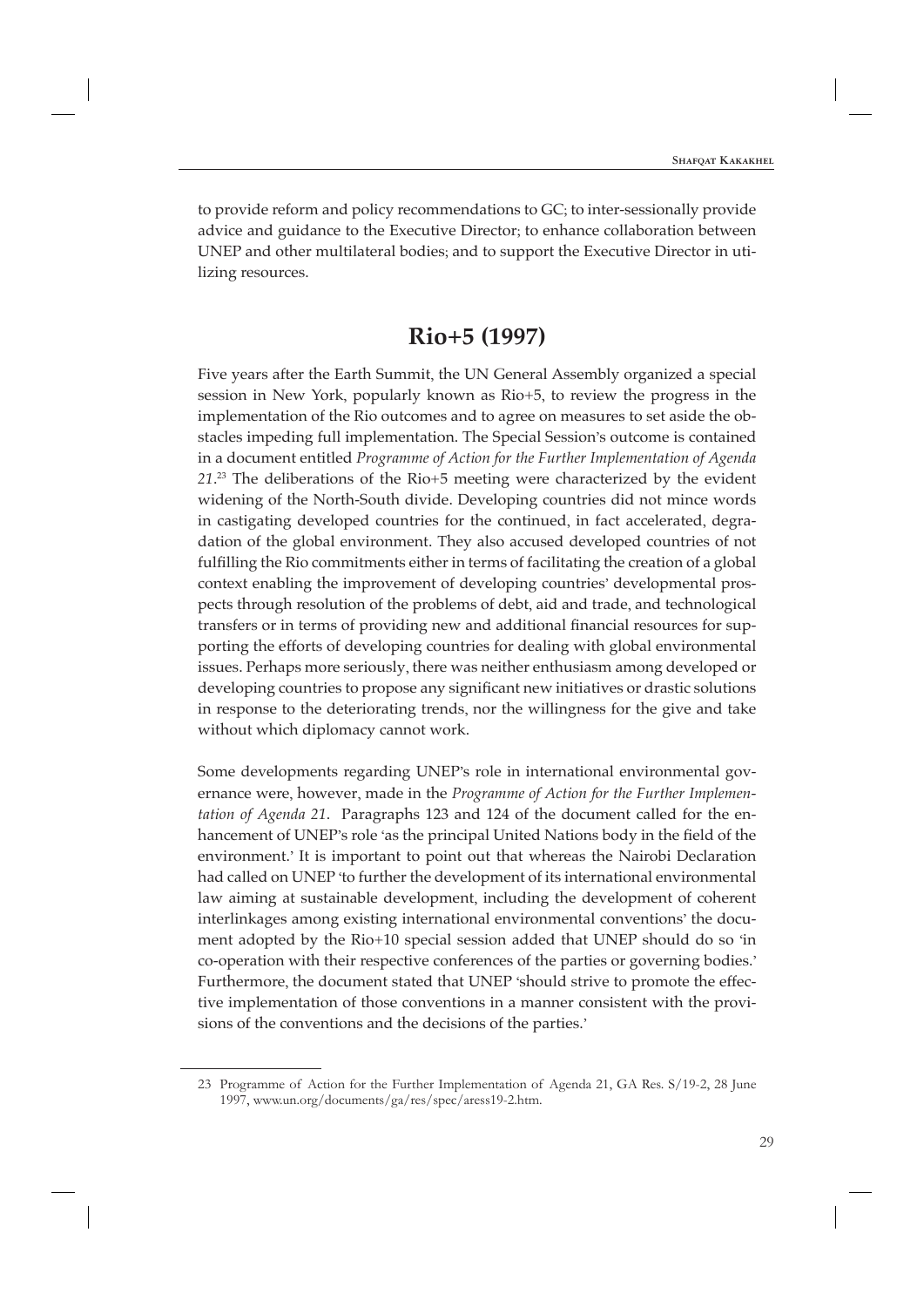## **The United Nations Task Force on Environment and Human Settlements (1998)**

In early 1998, UN Secretary-General Kofi Annan, in pursuance of the recommendations in respect to environment and human settlements contained in his report entitled *Renewing the United Nations: A Programme for Reform*, 24 established a Task Force led by Klaus Töpfer, Executive Director of UNEP, and comprising 21 eminent persons, including representatives of governments, UN agencies and NGOs, to undertake

a review of the current structures and arrangements through which environmental activities are carried out within the UN, to evaluate the efficiency of those arrangements and make recommendations for such changes and improvements required to optimize the work and effectiveness of the UN environmental work as well as the work of UNEP as the leading environmental organization.

The Task Force was asked to prepare proposals for consideration by the Secretary-General and subsequent submission to the General Assembly. The Task Force submitted its report on 15 June 1998, and on the basis of this report Secretary-General Kofi Annan presented a report entitled *Environment and Human Settlements*25 to the 53rd Session of the General Assembly. Subsequently the General Assembly adopted Resolution 53/242, 26 dated 28 July 1999, entitled *Report of the Secretary-General on Environment and Human Settlements*. The two important innovations resulting from the Task Force's work as approved by the General Assembly were: i) the establishment of the Environmental Management Group (EMG), and ii) the constitution of the annually held Global Ministerial Environment Forum (GMEF) with universal participation of UN member states to discuss important and emerging policy issues.

## **The Malmö Declaration (2000)**

The first session of the Global Ministerial Environment Forum (GMEF) held in Malmö, Sweden, in May 2000 was the scene of protracted negotiations on global environmental issues and the need for a reformed structure of governance. The session adopted as its main outcome the 'Malmö Ministerial Declaration',<sup>27</sup> which is regarded a significant milestone in the evolution of international environmen-

<sup>24</sup> *Renewing the United Nations: A Program for Reform*, Report of the Secretary General, UN Doc. A/51/950 (14 July 1997), www.un.org/reform/refdoc.htm.

<sup>25</sup> *Environment and Human Settlements,* Report of the Secretary General, UN Doc. A/53/463 (6 October 1998), www.unep.org/pdf/GeneralAssembly53463.pdf.

<sup>26</sup> Report of the Secretary General on Environment and Human Settlements, GA Res. 53/242, 28 July 1999.

<sup>27</sup> Malmö Declaration, *supra* note 5.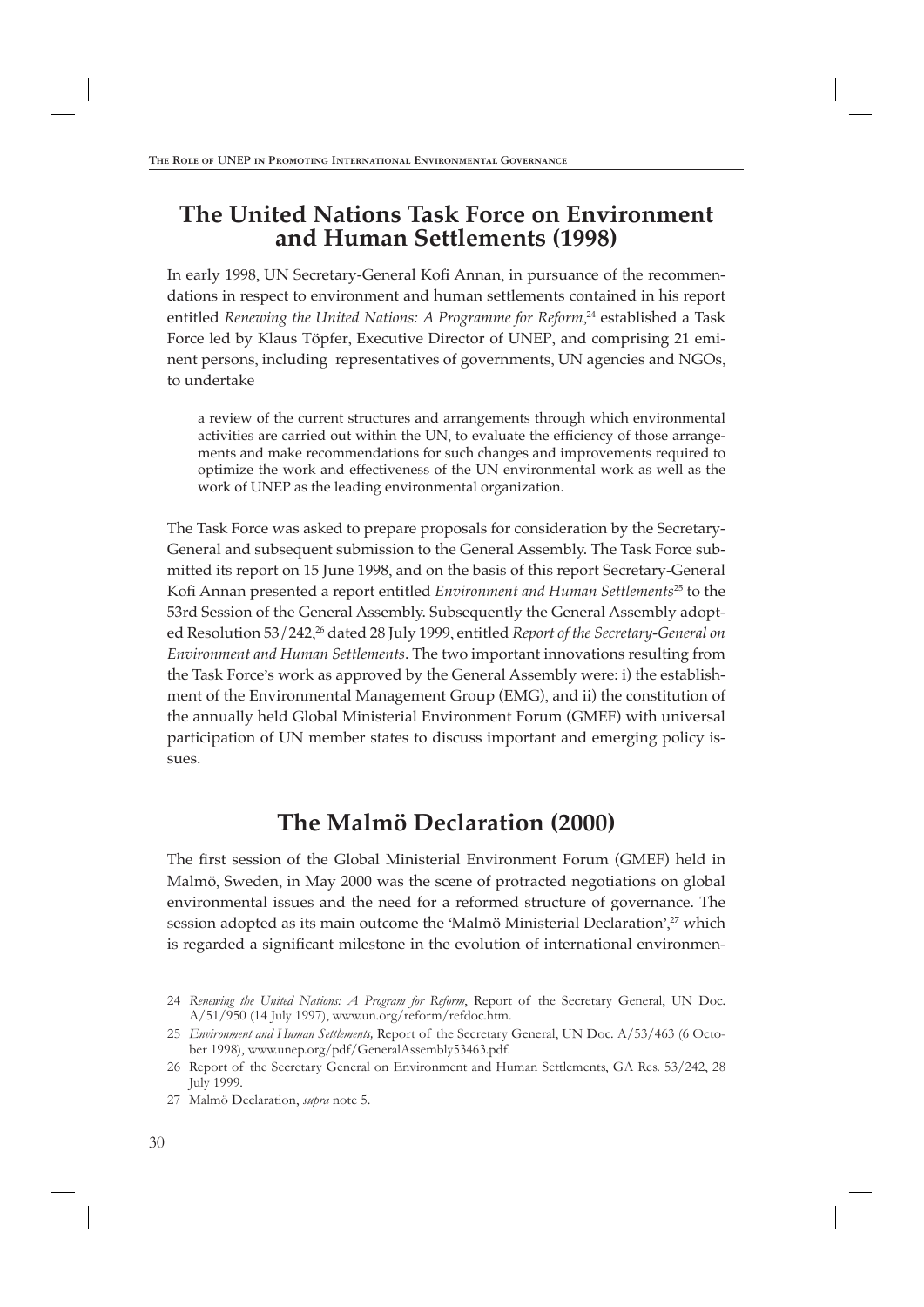tal governance. The Declaration, inter alia, stated that the 2002 World Summit on Sustainable Development<sup>28</sup> 'should review the requirements for a greatly strengthened institutional structure for international environmental governance based on an assessment of future needs for an institutional architecture that has the capacity to effectively address wide-ranging environmental threats in a globalizing world.' It added that 'UNEP's role in this regard should be strengthened and its financial base broadened and made more predictable.'

## **Open-ended Intergovernmental Group of Ministers or their Representatives (2001-2002)**

The 21st Session of UNEP Governing Council/Global Ministerial Forum (GC/ GMEF) held in Nairobi in February 2001 adopted a decision entitled International Environmental Governance<sup>29</sup> which recalled the recommendations contained in the Malmö Declaration on the subject, and established 'an open ended intergovernmental group of Ministers or their representatives', with the Executive Director of UNEP as an ex-officio member. The group is to

undertake a comprehensive policy-oriented assessment of existing institutional weaknesses as well as future needs and options for strengthened international environmental governance, including the financing of the United Nations Environment Programme, with a view to presenting a report containing analysis and options to the next session of the Governing Council/Global Ministerial Environment Forum.

The decision further requested the Nairobi-based Committee of Permanent Representatives – a duly mandated intersessional subsidiary organ of the Governing Council – to contribute to this process, and it was decided that the process should 'benefit from incorporating the views and perspectives of other UN entities, international financial institutions, expert institutions, major groups and individuals outside the UN system.' Finally, it decided that the next GC session should undertake an in depth discussion, with a view to providing input on future requirements of international environmental governance in the broader context of multilateral efforts for sustainable development to the 10<sup>th</sup> Session of the CSD, acting as the preparatory body for the World Summit on Sustainable Development.

The open-ended intergovernmental group (IG) met four times in various places on the margins of inter-governmental meetings, and held extensive discussions on various aspects of international environment governance at the request of UNEP's

<sup>28</sup> See below.

<sup>29</sup> International Environmental Governance, UNEP/GC.21/21, 9 February 2001, www.unep.org/ gc/gc21/K0100272-DECISIONs.doc.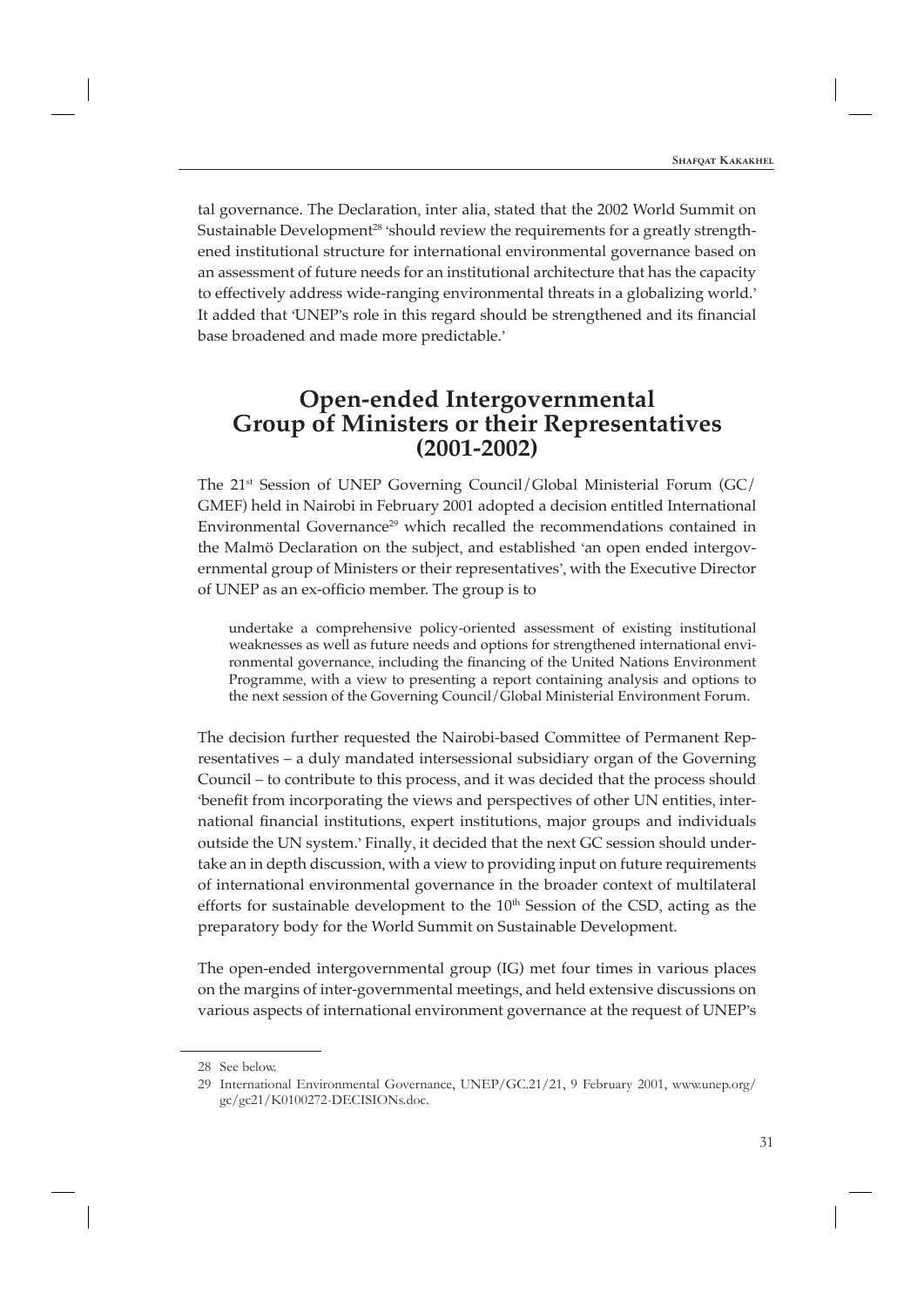Executive Director. Governments provided written and oral comments at various stages, and various intergovernmental organizations and major academic and research institutions specializing in international environment governance issues provided their views. These inputs were prepared into a report prepared by the Executive Director for the 7<sup>th</sup> Special Session of UNEP GC/GMEF held in Cartagena, Columbia, in February 2002.30 Among others, the report referred to the multiplicity of actors addressing environmental issues such as governments, UN agencies and programmes, NGOs and major groups and underlined 'the need for policy coherence through enhanced co-ordination among' the proliferating number of actors. It also identified the main strengths and weaknesses of the MEAs and of the global environmental governance system, and cited several measures for strengthening co-operation and co-ordination. The report stressed the need 'to move toward a coherent and integrated management framework that addresses individual challenges in the context of the transboundary nature and interconnectedness of the global environment.' It invited the international community to review the existing machinery marked by vague mandates, inadequate resources and marginal political support. In this regard, it referred to the risk of limited participation, triggered by the proliferation of international bodies, on the part of countries with inadequate institutional capacity and other resources necessary for meaningful participation. The report also referred to reluctance on the part of some MEA regimes to co-operate with one another in regard to issues such as harmonized reporting on implementation; the weak mechanisms for dispute settlement available in most MEAs; insufficient financial and technical resources for effective implementation of MEAs; the inability of MEAs to influence and shape national policy and actions; and ineffective enforcement of and compliance with MEAs. Some specific issues addressed in the report related to financing international environmental activities and the needs and options regarding international environmental governance.

#### **Financing international environmental activities**

The report called for the establishment of a stable, predictable and transparent global system and multilateral framework for investments supportive of sustainable development and for a solution regarding external debt repayment problems. The report also noted the insufficient and unco-ordinated system of funding provided for implementation of MEAs and cited the Global Environment Facility (GEF) as the only major financing mechanism for MEAs. The section on Financing of UNEP referred to the voluntary nature of contributions made by governments to the Environment Fund, the main source of funds available to UNEP to implement its programme of work. It also referred to other sources such as funds earmarked for specific activities provided by governments to UNEP, which have become a significant part of UNEP funding, but carry the risk of funds being devoted to

<sup>30</sup> *International Environmental Governance*, Report of the Executive Director, UNEP/GCSS.VII.2 (27 December 2001), www.unep.org/gc/GCSS-VII/Documents/K0200009.doc.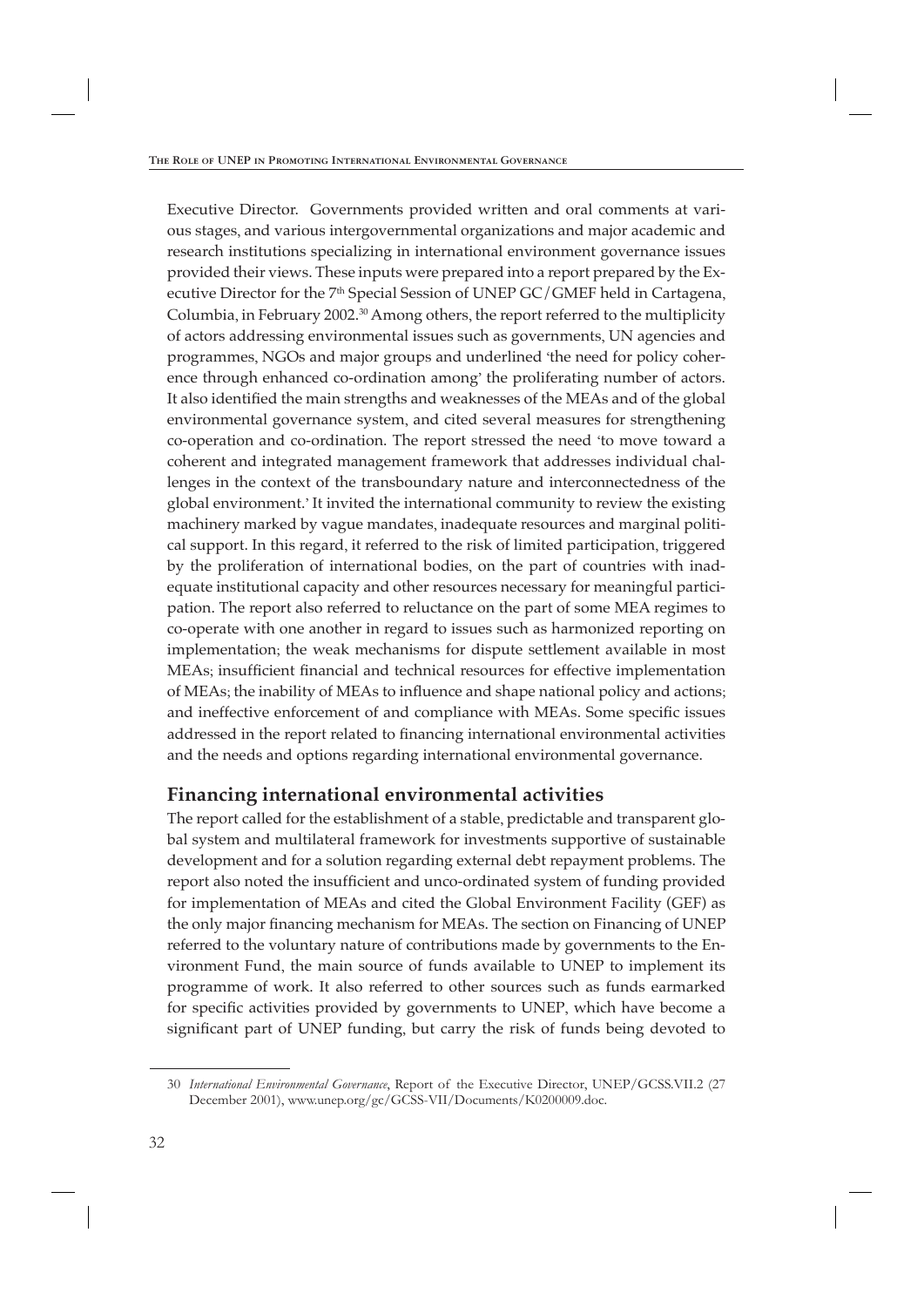favoured projects. The report concluded by referring to the recognition by governments during the discussions on international environmental governance that UNEP's 'overall level of financial resources [is] insufficient [for implementing] an increasingly complex and important agenda.'

### **Needs and options regarding international environmental governance**

The report expressed the view that 'the current international environmental governance structure does not meet the needs of the environmental agenda.' This was fealt to be due to the 'proliferation of complex meetings that impose onerous demands on negotiators, particularly from developing countries, [and to] fragmentation of the agenda that prevents environmental issues from being dealt with in a comprehensive manner.' It was further held that the current situation does not facilitate an approach supporting the implementation and monitoring of legally binding commitments under international law or allow an effective mechanism to identify and respond to emerging issues. The report contained specific recommendations on options at the level of organizational structures such as finance, trade and development organizations and environmental organizations and structures and options at the level of multilateral environmental agreements and matters such as co-ordination, monitoring the state of implementation of MEAs, improved capacity and incentives for compliance and compliance and enforcement tools. These two sets of recommendations will be elaborated below.

#### **Options at the level of organizational structures**

The report cited the following three options: to strengthen processes for integrating environmental considerations into existing international financial, trade, technical and development organizations in an effort to enhance their operations in the pursuit of sustainable development; to develop common environmental guidelines for export credit agencies to encourage integration of environmental considerations into investment decisions; and to take steps to establish a counterpart environmental body to the World Trade Organization (WTO). The report summed up the various proposals reflecting the need for a stronger agency for governing the global environment as follows:

- i) Upgrading UNEP from a United Nations programme to a full-fledged specialized agency equipped with suitable rules, a new redefined mandate and its own budget funded from assessed contributions from member States, with a system of assessed contributions. Such an approach would involve the negotiation of a charter, its entry into force as a legal agreement constituting a new organization and the dissolution of UNEP by the General Assembly;
- ii) Utilization of the General Assembly or the ECOSOC in a more comprehensive institutional manner, for example by integrating deliberative aspects of the work of the CSD into the ECOSOC;
- iii) Establishment of a new world environment organization. Issues that would need to be addressed are: what functions it would have; whether it would act as a parent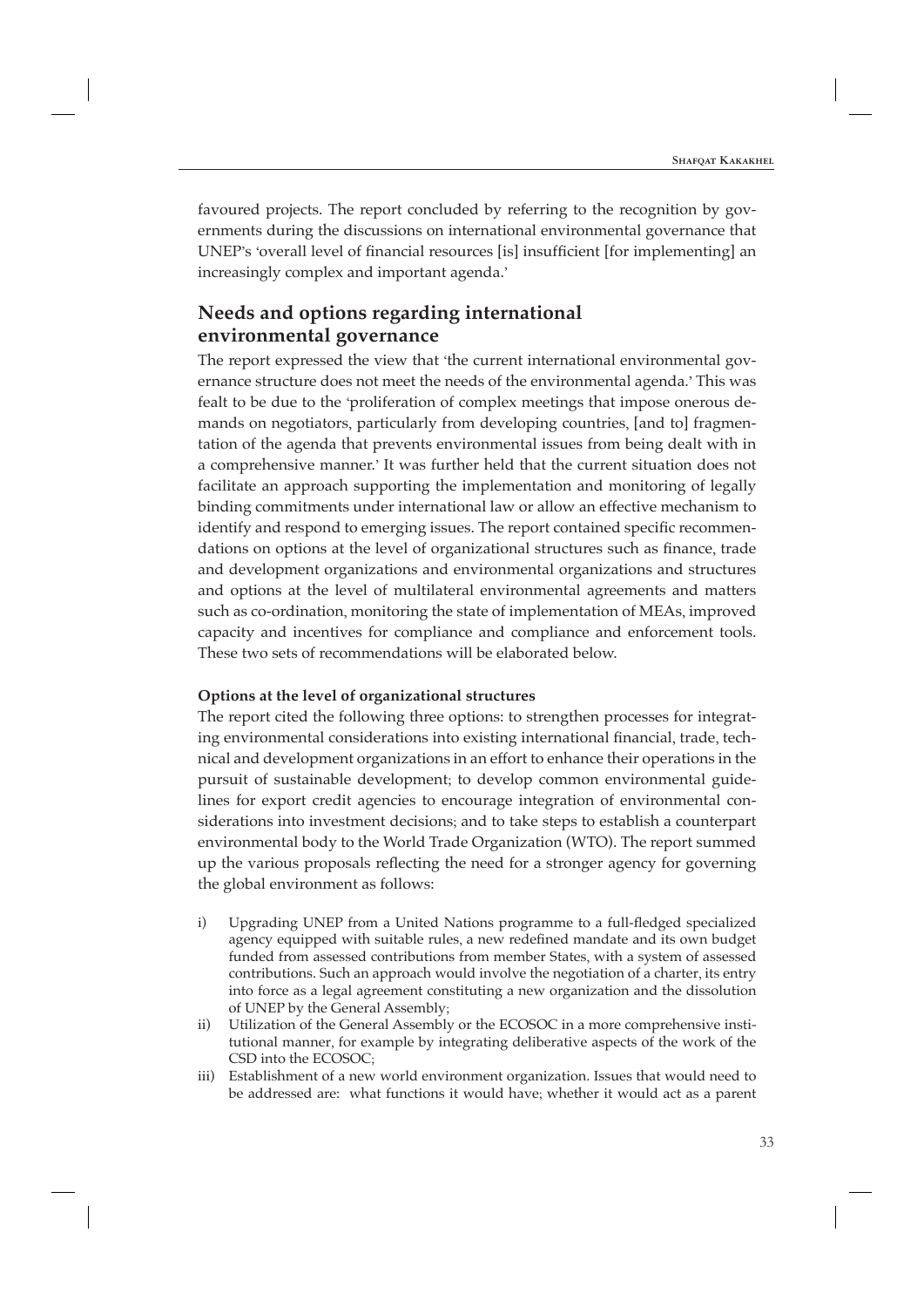organization for the various multilateral environmental agreements; and what financial resources and legal authority it would be endowed with;

- iv) Transformation of the Trusteeship Council, one of the six principal organs of the United Nations, into the chief forum for global environmental matters, including administration of multilateral environmental agreements, with the CSD reporting to an economic security council rather than to ECOSOC;
- v) Some consolidation of the functions of UNDP and UNEP, possibly at the functional and operational level;
- vi) Broadening of the mandate of GEF to make it the financial mechanism of all global environmental agreements and linking it more closely with UNEP to ensure coherence between policy and financing;
- vii) Raising the profile of the CSD to integrate the three "pillars" environmental, social and economic - with greater involvement alongside other programmes and the United Nations Development Group and involving ministries other than environment ministries;
- viii) Establishment of an environmental court to address issues, particularly of dispute settlement and transboundary disputes related to environmental resources.

On the subject of improved co-ordination and synergies among the various entities concerned, the report listed several proposals to serve as tools or mechanisms for the needed level of co-ordination. These included sectoral clustering of MEAs and the establishment of dispute resolution mechanisms for trade-related environmental issues independent of the WTO system, among others.

#### **Options at the level of multilateral environmental agreements**

The recommendations under this heading include proposals on co-ordination, such as concentrating the physical location of MEA secretariats, development of umbrella/parent conventions and the establishment of an authoritative body that has the capacity to verify the information to be supplied by governments either on a country-by-country or agreement-by-agreement basis, among others. The report further contained specific proposals for improving capacity and incentives for compliance of MEAs, including compliance and enforcement tools, such as an environmental ombudsman.

## **7th Special Session of UNEP Governing Council/ Global Ministerial Environment Forum (2002)**

The  $7<sup>th</sup>$  Special Session of the UNEP GC/GMEF held in Cartagena in February 2002 was almost entirely devoted to prolonged, painstaking negotiations on the subject of international environmental governance, in marathon sessions which often lasted until the small hours of the day. The deliberations culminated in the adoption, by consensus, of what has since been called the Cartagena Package on IEG contained in Decision GCSS.VII/I entitled International Environmental Governance and its Appendix, *Report of the Open-Ended Inter-Governmental Group of*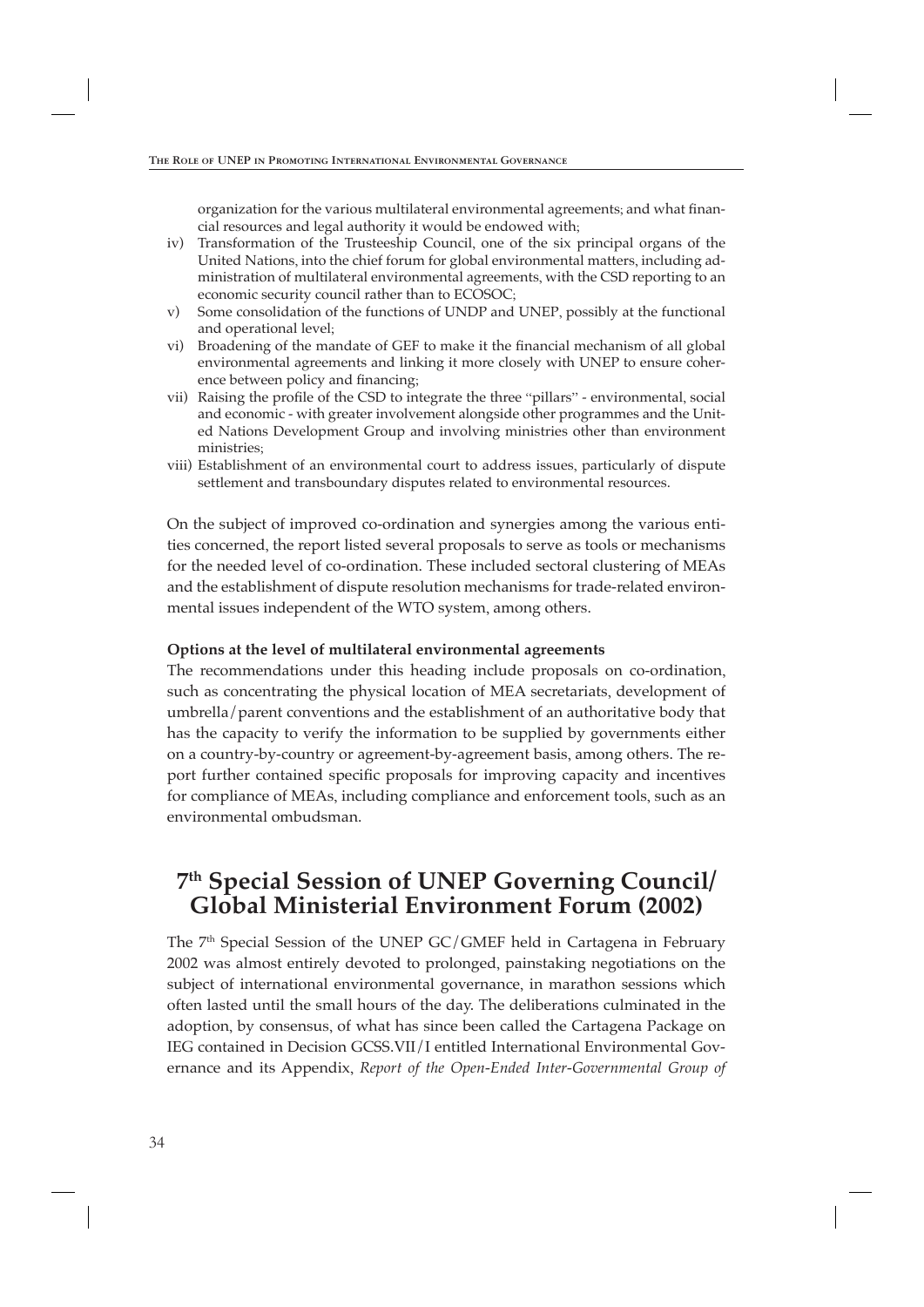*Ministers or their Representatives on International Environmental Governance*. 31 The 2002 IEG Report referred to the 'growing body of scientific evidence as to the seriousness of environmental degradation [which] has led to a proliferation of legal and institutional arrangements for international cooperation aimed at addressing specific environmental problems.' It also referred to the increasing concerns of the international community over 'not only establishing a strengthened framework for co-ordinated international action' but also over 'ensuring that the limited resources available are deployed in the best manner for optimal effect.' The introductory section of the report reiterated UNEP's status as the 'principal body within the UN system in the field of the environment.' As summarized by the chair of the group, the 2002 IEG Report reproduced the ideas put forth by governments and others involved in the IEG process. These include, among others to involve other branches of government, not only environment ministries; to have greater involvement and engagement of non-governmental organizations, civil society and the private sector; to strengthen the capacity of developing countries to participate actively in policy formulation and implementation; and to place the Global Ministerial Environment Forum as the cornerstone of the international institutional structure of international environmental governance. The 2002 IEG Report also contains 'conclusions and recommendations emerging from the international environmental governance process' and agreed in Cartagena.

#### **Improved coherence in international environmental policy-making**

The role and structure of the GC/GMEF were addressed in the report. The specific measures outlined include issues such as universal membership of the GC/GMEF and recommendations that the GC/GMEF should institute regular dialogue with multilateral financial institutions, including GEF. The report listed as the main responsibilities and functions of UNEP to keep under review the world environment situation and develop policy responses in order to ensure that emerging environmental problems of wide international significance receive appropriate and adequate consideration based on sound science; to provide general policy guidance for the direction and co-ordination of environmental programmes and to make cross-cutting recommendations, in accordance with Paragraphs 2(a) and 2(b) of General Assembly Resolution 2997 (XXVII), to other bodies while respecting the independent legal status and autonomous governance structures of such entities; to promote international co-operation in the field of the environment and recommend, as appropriate, policies to this end; and to strengthen further the co-ordination and institutional requirements for international environmental policy in view of the outcome of the World Summit on Sustainable Development and in light of the Malmö Declaration.

<sup>31</sup> *Report of the Governing Council on the Work of Its Seventh Special Sessions/Global Ministerial Environment Forum*, UNEP/GCSS.VII/6 (5 March 2002) (hereinafter 2002 IEG Report), www.unep.org/gc/ GCSS-VII/Documents/K0260448.doc.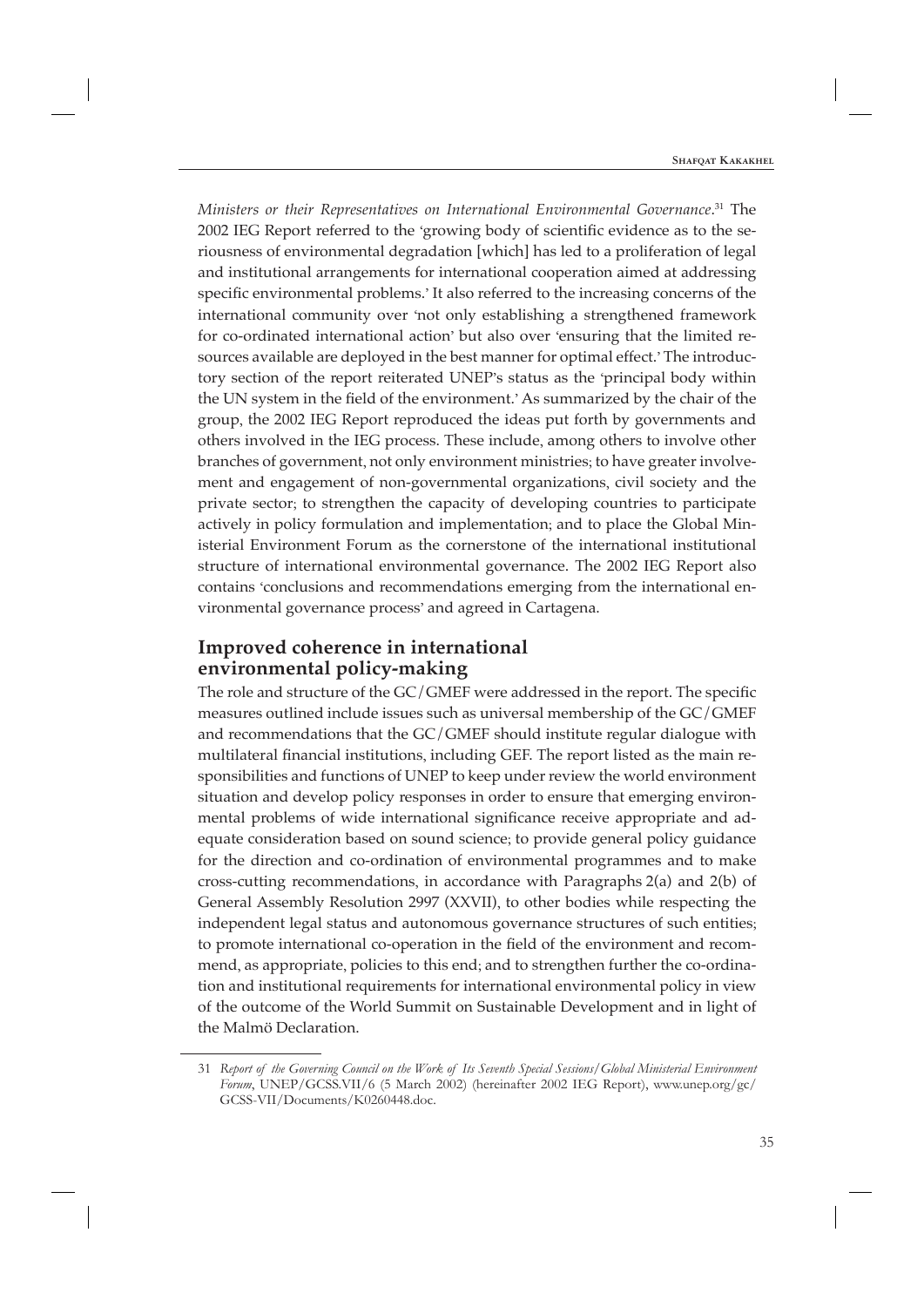#### **Capacity-building, technology transfer and country-level co-ordination for the environment pillar of sustainable development**

The 2002 IEG Report called for strengthening the ability of developing countries and countries with economies in transition to fully participate in the development and implementation of environmental policy which is described as 'a major requirement for sustainable development.' It mentioned that 'such efforts must include all relevant partners and emphasize in particular capacity-building and training, as well as national level co-ordination' and called for 'strengthening of national institutions, including the ministries of environment in developing countries' and 'arrangements for the access to, and transfer of environmentally sound technologies to developing countries.' The 2002 IEG Report emphasized the importance of UNEP's work in the areas of capacity-building and technical assistance and called for 'a strengthened programme of capacity-building […] in the work of UNEP, building on its demonstrated comparative advantage and in the context of pursuing the ongoing strategic partnership with GEF, respecting its governance structure and in close co-operation with the United Nations organizations and other international organizations active in the area of the environment.' The Report called for the development of 'an intergovernmental strategic plan for technology support and capacity-building' to 'improve the effectiveness of capacity-building' and held that the Plan 'should include an increased role for UNEP in countrylevel capacity delivery in particular through greater collaboration with UNDP.' The Plan's principal two components should be capacity-building and training and national level co-ordination.

#### **Financing UNEP and co-ordination among MEAs and within the UN system**

The 2002 IEG Report concluded that UNEP could not play the role envisaged in the Nairobi Declaration 'primarily because UNEP remains hampered by insufficient and unpredictable resources' and stressed the need for improving this. The report recommended the introduction of a unique system of voluntary financing and for this purpose called for the setting up of a voluntary indicative scale of contribution, calculated on the basis of the UN scale of assessment as well as additional criteria. Moreover, the 2002 IEG Report suggested 'a more co-ordinated approach to areas such as scheduling and periodicity of meetings of the conferences of the parties; reporting; scientific assessment on matters of common concern, capacity-building, transfer of technology; and enhancing the capacities of developing countries' as well as rationalizing the establishment of subsidiary scientific and technical bodies serving MEAs. Finally, the recommendations of the 2002 IEG Report included a call for the effective functioning of the Environmental Management Group that should enable the GC/GMEF to play its policy role by serving as an instrument at the inter-agency level to enhance co-ordination and to mainstream environment into the activities of the UN system.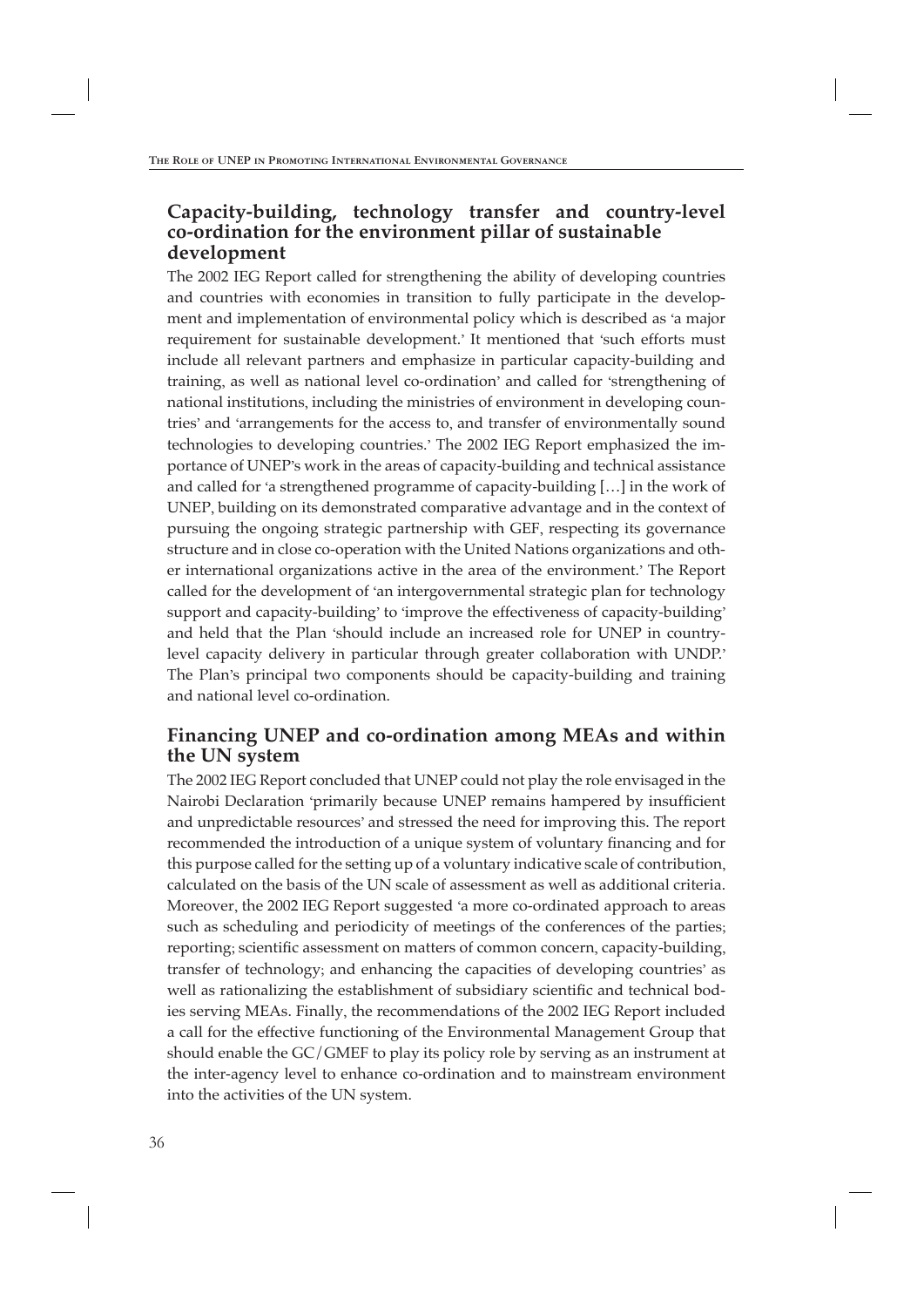## **Plan of Implementation of the World Summit on Sustainable Development (2002)**

In August-September 2002, the World Summit on Sustainable Development (WSSD) took place in Johannesburg, 20 years after the Earth Summit was held in Rio de Janeiro. The WSSD adopted a *Plan of Implementation*32 that, among others, called on the international community to 'fully implement the outcomes of the decision on international environment governance adopted by the Governing Council of the United Nations Environment Programme at its 7<sup>th</sup> Special Session and [to] invite the General Assembly at its 57th Session to consider the important but complex issue of universal membership for the Governing Council/Global Ministerial Environment Forum.' 33 Chapter XI of the *Plan of Implementation*, entitled Institutional Framework for Sustainable Development, contains recommendations pertaining to environmental and sustainable development governance. The Plan called for an institutional framework that should be 'responsive to the needs of all countries, taking into account the specific needs of developing countries including the means of implementation' and 'lead to the strengthening of international bodies and organizations dealing with sustainable development, while respecting their existing mandates, as well as to the strengthening of relevant regional, national and local institutions.' The Plan of Implementation defined the objectives of the institutional framework for sustainable development. It called on the international community to enhance the integration of sustainable development goals as reflected in *Agenda 21* and the outcomes of the Summit into the activities of UN agencies, the GEF and international financial and trade institutions and to strengthen collaboration within and between the UN system, the financial institutions, GEF and WTO, utilizing the UN System Chief Executives Board for Co-ordination, the UN Development Group, the EMG, and other interagency co-ordination bodies.

<sup>32</sup> World Summit on Sustainable Development, *Johannesburg Plan of Implementation*, www.un.org/esa/ sustdev/documents/WSSD\_POI\_PD/English/POIToc.htm.

<sup>33</sup> Para. 140, ibid. Subsequently, the UN General Assembly decided to consider this issue at its  $61<sup>st</sup>$ Session that commenced in September 2005.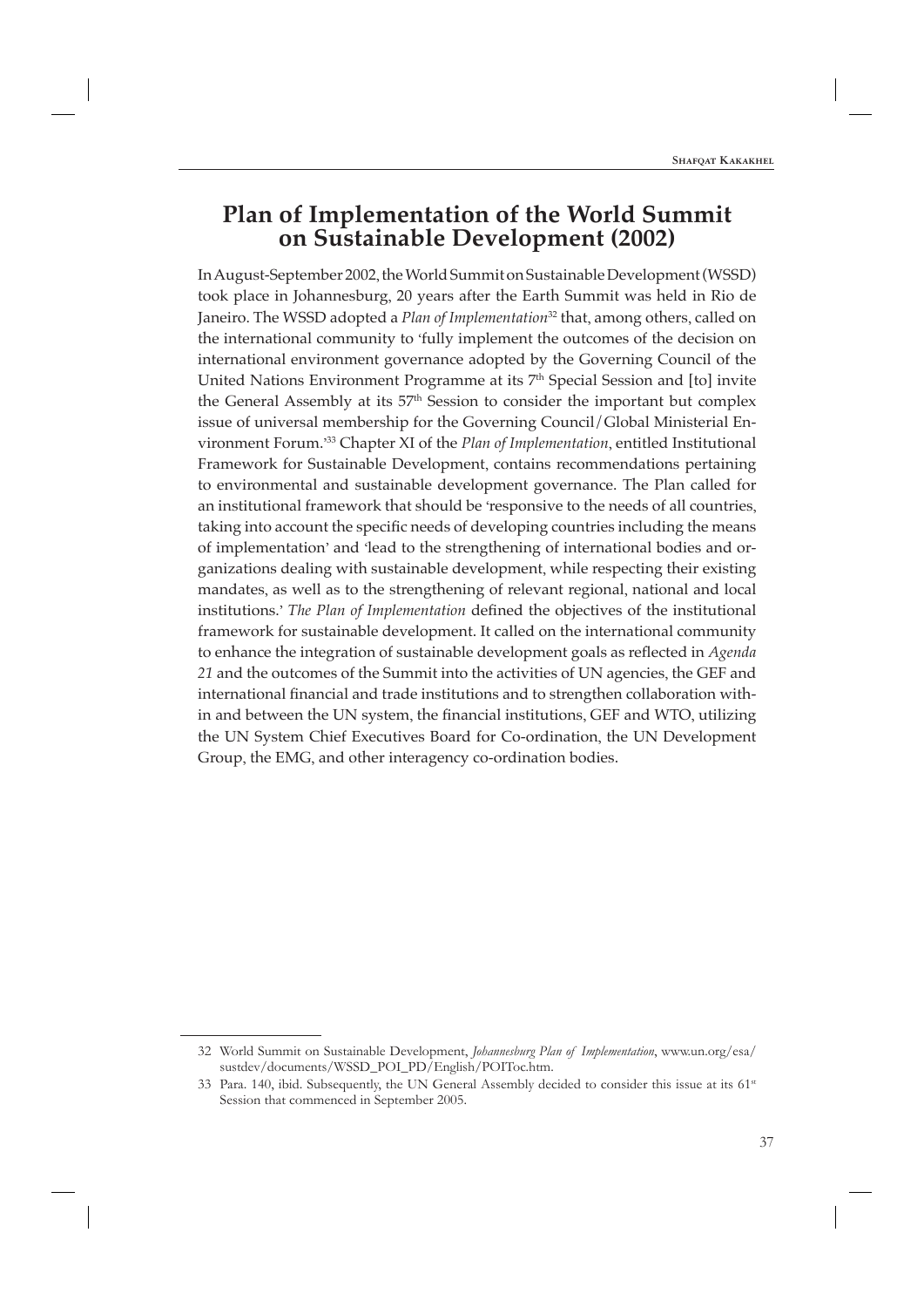## **8th Special Session of UNEP Governing Council/ Global Ministerial Environment Forum (2004)**

The 8th Special Session of the Governing Council held in Jeju, Republic of Korea, in March 2004 witnessed detailed discussions on IEG matters. The conclusions are contained in Decision SSVIII/1.34 Elements of the decision on international environmental governance pertain to universal membership of GC/GMEF, strengthening UNEP's scientific base, strengthening UNEP's financing, MEAs and enhanced coordination across the UN system and EMG. Perhaps the most important decision of the  $8<sup>th</sup>$  Special Session was the setting up of an open-ended intergovernmental working group of the GC/GMEF to prepare a strategic plan on technology support and capacity-building for consideration by the 23rd GC/GMEF in 2005. The Council invited governments and relevant organizations and stakeholders active in the field of capacity-building, such as UN bodies and organizations, international financial institutions as well as MEA Secretariats, to contribute to the work of the open-ended working group. During 2004 UNEP's Executive Director convened, and provided several documents to, three meetings of the open ended working group. The last meeting held in Bali in December 2004 unanimously adopted the Bali Strategic Plan on Technology Support and Capacity-Building.<sup>35</sup>

## **23rd Session of UNEP Governing Council/Global Ministerial Environment Forum (2005)**

The 23rd UNEP GC/GMEF held in Nairobi in February 2005 adopted a decision formally approving the Bali Plan.<sup>36</sup> The Executive Director was requested to 'give high priority to the effective and immediate implementation of the Bali Plan, [...]as a matter of priority, to undertake the necessary steps regarding co-ordination mechanisms' contained in the Plan and to 'work out a resource mobilization strategy and co-ordinate with other funding agencies […] to ensure the immediate and sustained implementation' of the Plan. Governments are requested to provide necessary additionial financial resources for the full implementation of the Plan. The Bali Plan is a unique and unprecedented contribution to international environment governance. It represents the first ever exercise undertaken by governments to comprehensively consider the technology support and capacity-building

<sup>34</sup> Proceedings of the Governing Council/Global Ministerial Environment Forum at its eighth special session, UNEP/GCSS.VIII/8 (17 May 2004), www.unep.org/GC/GCSS-VIII/K0471312 Proc-E.doc.

<sup>35</sup> International Environmental Governance: Bali Strategic Plan for Technology Support and Capacity-Building, UNEP/GC. 23/6/Add.1 (23 December 2004), www.unep.org/GC/GC23/ documents/GC23-6-add-1.pdf.

<sup>36</sup> Proceedings of the Governing Council/Global Ministerial Environment Forum at its twenty-third sessions, UNEP/GC.23/1 (7 April 2005), www.unep.org/gc/gc23/documents/GC23- Proceedings.doc.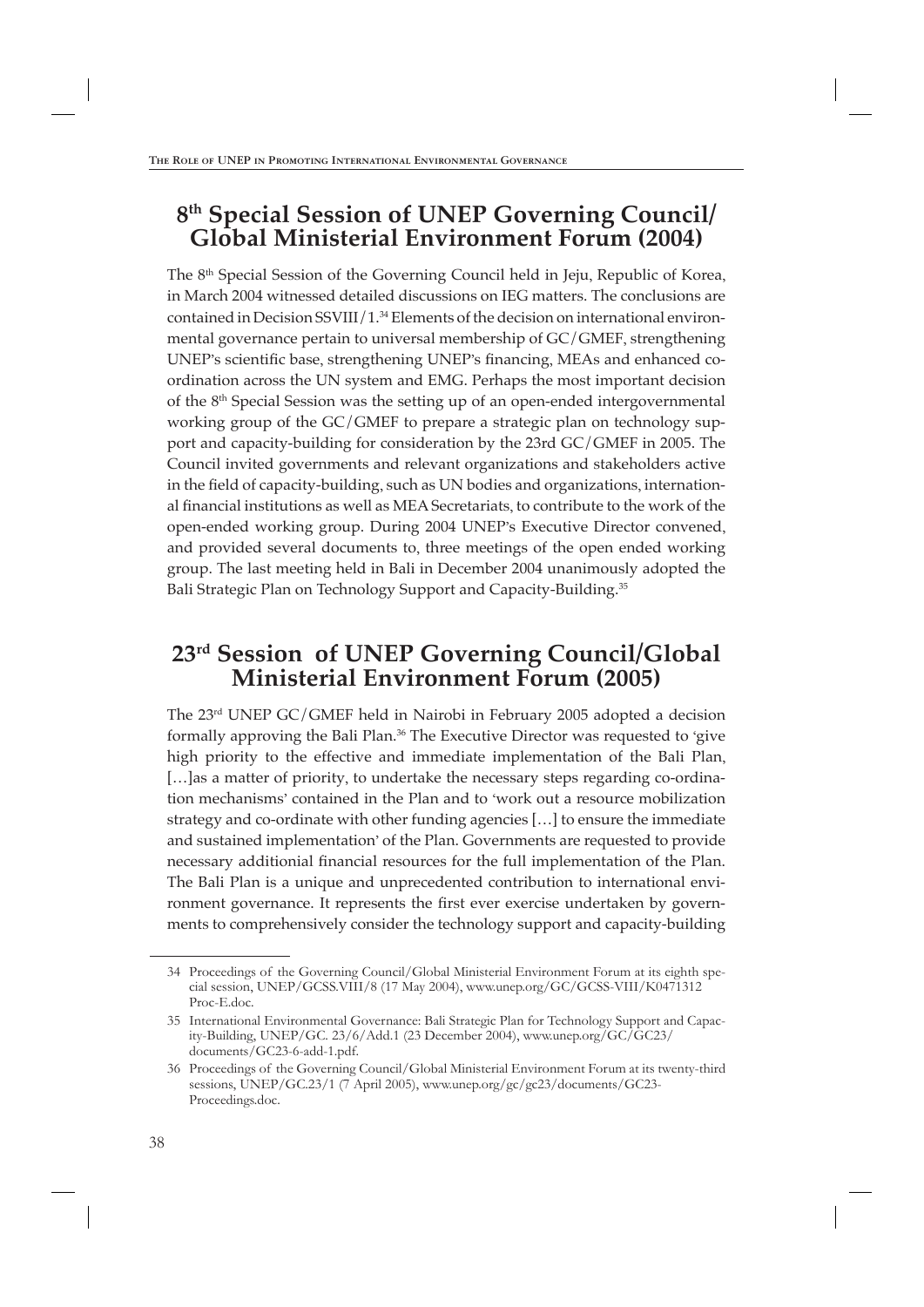needs of developing countries and countries with economies in transition and to identify precisely the areas in which UNEP, together with other UN bodies, multilateral financial institutions and major groups should focus efforts to support developing countries. Hitherto, UN bodies responded to the needs of developing countries sporadically and in an ad hoc manner and through measures agreed bilaterally with governments, or through implementation of ad hoc decisions of their governing bodies. The Bali Plan, therefore, can claim a legitimacy and ownership far greater than any other intergovernmental decision on technology support and capacity-building in the field of the environment in the larger context of sustainable development.

The thematic areas mentioned in the Bali Plan include biological diversity; climate change; desertification, drought, and land degradation; forests; freshwater resources; oceans, seas and coastal aeas; chemicals; waste management; pollution; health and environment; etc. The cross-cutting issues covered by the Bali Plan include strengthening of national and regional environmental or environment-related institutions such as government institutions, the judiciary and enforcement institutions; development of national environmental laws; co-operation with the private sector and civil society; poverty and environment; integration of environmental imperatives in national sustainable development strategies; promotion of sustainable consumption and production; development of gender mainstreaming strategies in environmental policies; etc. The Bali Plan calls for co-operation between UNEP and the UN system in general and the UNDP in particular, and calls for UNEP's work to promote South-South co-operation. The Plan's implementation will be based on a bottom-up approach whereby national authorities and regional bodies will articulate demands for support to be met by UNEP. The Plan does not call for the establishment of a special funding mechanism and instead provides for utilization of a combination of sources including the UNEP Environment Fund, the Global Environment Facility and public-private partnerships.

## **The Proposal for Transforming UNEP into a UN Specialized Agency (2003- )**

Parallel to the above developments is the call for the establishment of a United Nations Environment Organization (UNEO). Since President Jacques Chirac called for the establishment of UNEO, the French Government has taken a number of measures to mobilize support for the proposal. It has been able to secure the support of the European Union for the eventual transformation of UNEP into a specialized agency. France has also secured the support of French-speaking countries through the francophone forum. In 2003, the French Government subsequently clarified its initiative in terms of implementation of 'the specific recommendations adopted in Cartagena in February 2002' and the recommendations on 'institutional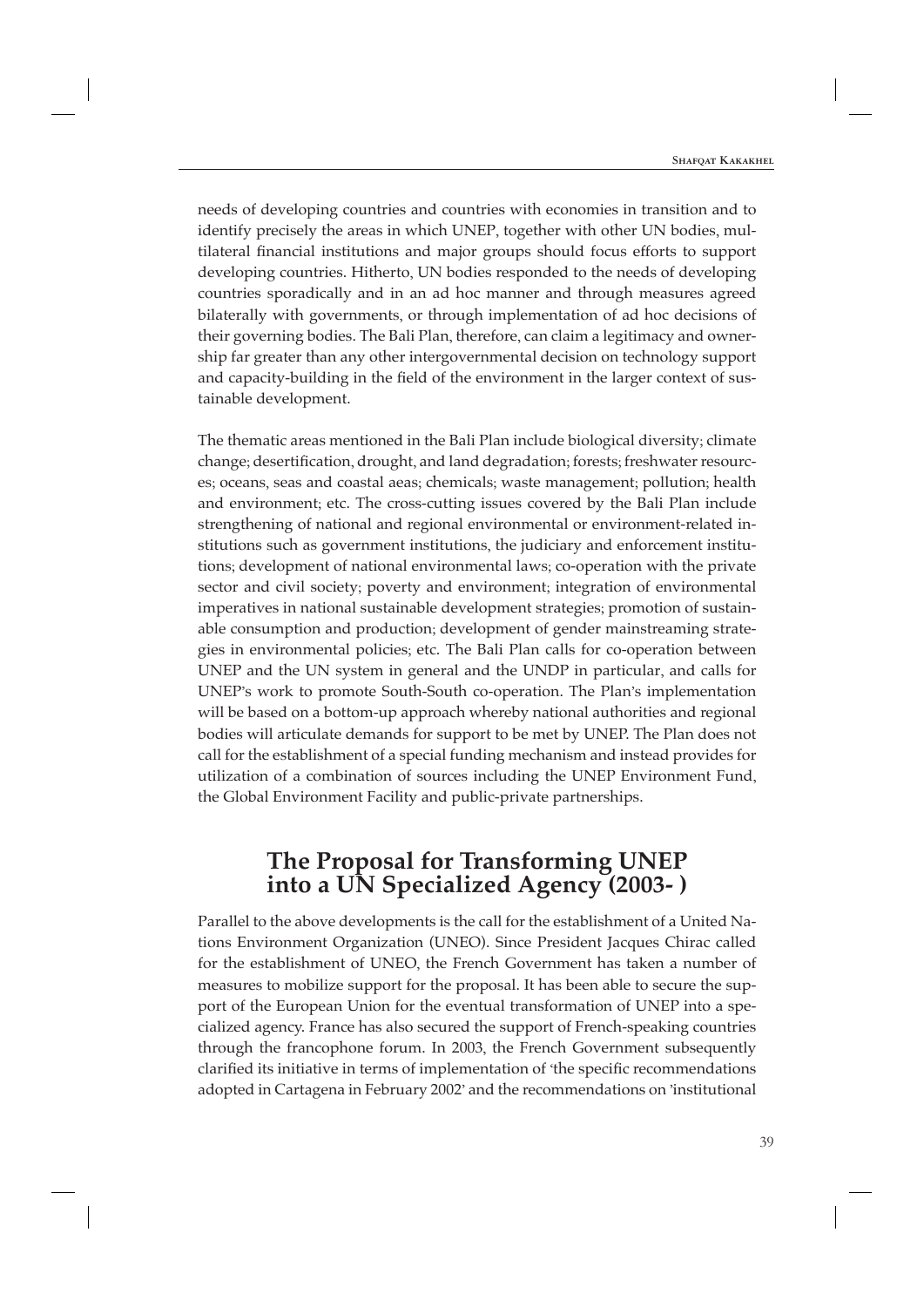framework for sustainable development' contained in the *Plan of Implementation*  adopted by WSSD.

A Working Group, chaired by France and comprising of 26 UN member states, big and small, rich and poor, pro- and anti-UNEO, from different parts of the world, was convened by the French Government in New York and Nairobi in 2004 and concluded its work in April 2005. It has done significant work in undertaking an in-depth review of the different aspects of environmental governance. In April 2005, Michel Barnier, Foreign Minister of France, conveyed to Klaus Töpfer, Executive Director of UNEP, a progress report containing the summary prepared by the chair of the Informal Working Group on the Transformation of the United Nations Environment Programme into a specialized institution (UNEO) of the discussions held by the Group.<sup>37</sup> The Chair's summary mentioned that France's proposal for the establishment of an informal working group to consider the transformation of UNEP into UNEO was based on the recognition of the degradation of the environment as 'one of the most serious threats, not just for the future of the earth and its natural resources but also to the survival of humankind.' This point had been alluded to in the Millennium Declaration and was reiterated by the conclusion of the High-Level Panel on Threats, Challenges and Change set up by the UN Secretary-General, which described the degradation of the environment as one of the main threats to collective security, and stressed the lack of coherence in the efforts to protect the environment. The point had also been made in the report of the Millennium Project recommending structural changes in order to attain Millennium Development Goal Number 7: environmental sustainability.<sup>38</sup> The Chair's summary noted that the French initiative was inspired by three guidelines, namely: the preservation of the environment, which has become a key factor in the collective security for our planet; the degradation of the environment as a threat to development; and the need for a multilateral response and the central role of the United Nations in that regard.

The working group's 'assessment of the weaknesses and opportunites of the current situation' highlighted the following: problems of coherence and effectiveness caused by the multiplicity of MEAs and fragmentation; gaps in scientific expertise, early warning and information; insufficient attention to the specific needs of developing countries; and the complexity of funding sources caused by uncertain, unstable and unsystematic financing of the environment. Many of the recommendations address the issues of coherence of governance, including increased and improved co-operation and co-ordination among UN entitities. The proposed

<sup>37</sup> See www.diplomatie.gouv.fr/en/france-priorities\_1/international-organizations\_1100/united nations-environment-organization-uneo\_1966/french-non-papers\_1970/progress-report\_1361. html.

<sup>38</sup> For more information on the Millennium Project, see www.unmillenniumproject.org/. For more information on the Millennium Development Goals see www.un.org/millenniumgoals/.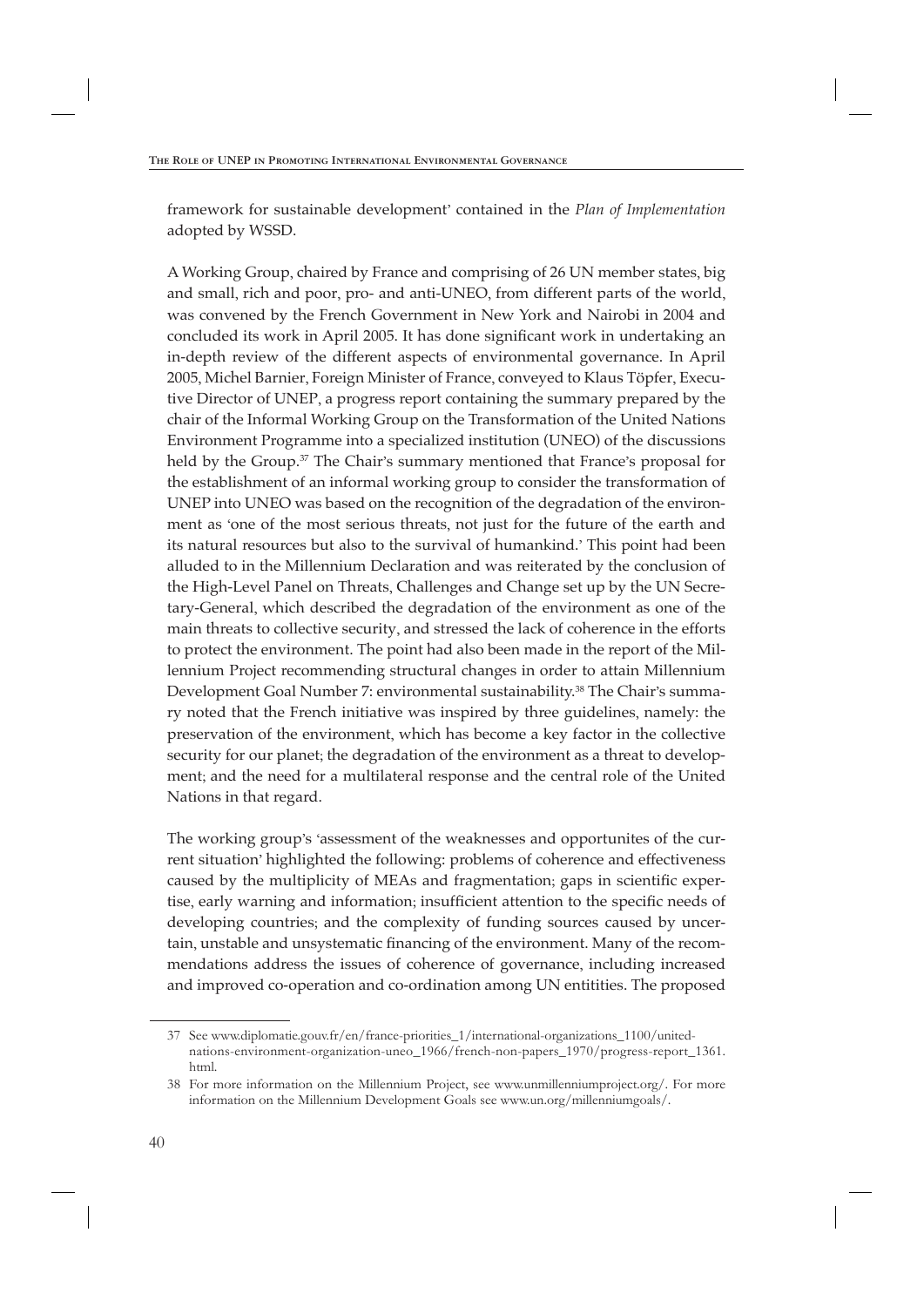institutional models identified by the Group 'pending a deeper study' provided for an Assembly with universal membership, a Director-General elected by the Assembly or designated by the UN Secretary-General, an Executive Body, a Secretariat to be formed from the UNEP Secretariat, and strengthened regional offices.

## **Conclusion**

This narrative highlights the significant contribution of the United Nations Environment Programme's Governing Council and Secretariat in facilitating discussions and negotiations on refocussing and reforming, as well as enlarging the structure of international environmental governance, especially since the adoption of the Nairobi Declaration in 1997. Among the most important changes in the governance structure since 1973 is the holding of annual sessions of the Global Ministerial Environment Forum since 2000. With participation by ministers and senior officials from over 130 countries, the GC/GMEF has become an effective forum for discussing important and emerging environmental issues. The GMEF undertakes highly focussed deliberations on topical issues which are often led by ministers of environment from both developed and developing countries. Also, the establishment of the Environmental Management Group (EMG), whose membership includes UN organizations and MEA secretariats is a significant mechanism of global governance, even though the full potential of this interagency instrument has yet to be fully realized.

Since the 2002 WSSD, UNEP has made much progress in implementing and operationalizing the Cartagena package on IEG, with the exception of UNEP's universal membership, which will be considered by the UN General Assembly. The significance of the Cartagena IEG package has also been underlined by the informal working group convened by the French Government to facilitate intergovernmental discussion on the need for a specialized agency for addressing the continued degradation of the environment and related global environmetnal challenges. There is a striking convergence between the Cartagena IEG package and the findings of the working group convened by the French Government.

UNEP Secretariat's efforts to implement the IEG package have helped in enhancing the role of GC/GMEF as the principal forum for environmental policy-making. This is evidenced by discussions and decisions on issues such as the strategic approach to the management of chemicals, where UNEP has successfully spearheaded negotiations leading to the Convention on Prior Informed Consent<sup>39</sup> and

<sup>39</sup> Convention on the Prior Informed Consent Procedure for Certain Hazardous Chemicals and Pesticides in International Trade, Rotterdam, 11 September 1998, in force 24 February 2004, 38 *International Legal Materials* (1999) 1, www.pic.int/en/ViewPage.asp?id=104.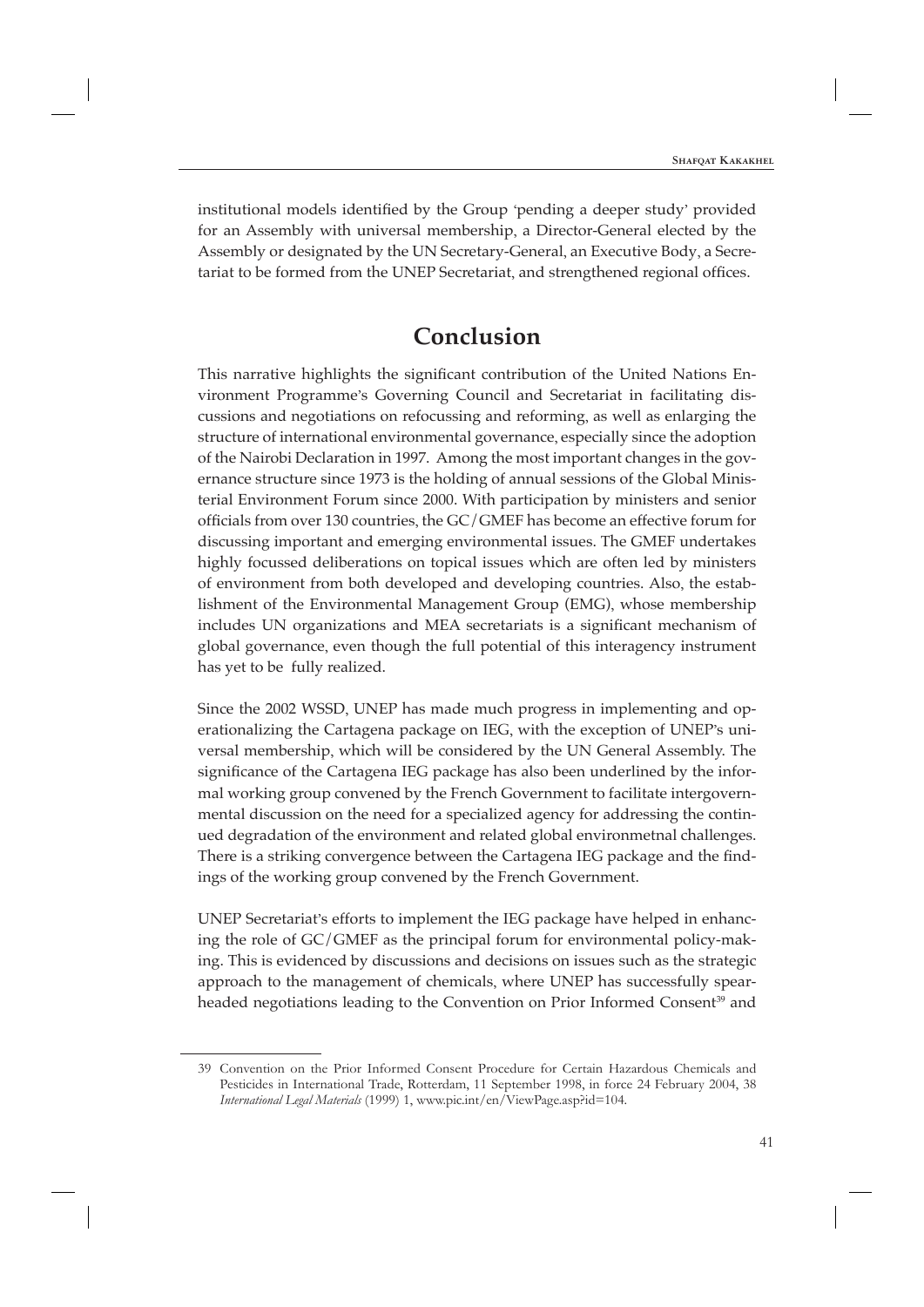the Convention on Persistent Organic Pollutants, 40 and their susequent ratifi cation and entry into force. Other areas include assessment and monitoring of environmental trends and challenges at global, regional and national levels; post-conflict and post-disaster assessments; UNEP's water policy and strategy; energy efficiency and renewable energy; trade and environment; the environment and security linkage; the protection of oceans and marine resources; gender and environment; the poverty – environment nexus; etc. UNEP has also made unprecedented and unrivalled progress in encouraging regional and sub-regional co-operation, especially in the developing world, as well as in enlisting the participation of NGOs and civil society in the deliberations of GC/GMEF.

The adoption of the Bali Strategic Plan on Technology Support and Capacity-Building will help in UN system-wide collaboration for meeting the capacitybuilding needs of developing countries for improved handling of environmental issues. This is especially the case with the promising marriage between UNDP's enormous presence at the national level and its experience and expertise in capacity-building and UNEP's substantial assets in addressing environmental issues, especially assessment and monitoring of environmental change, development of environmental law, support for implementation of MEAs and awareness enhacement as well as with better co-ordinated use of GEF resources. The clear mandate given by governments through the IEG process for activities at the national level and UNEP's membership of the United Nations Development Group also represent steps in the direction of strengthening international environmental governance. The newly forged consensus on the co-ordinated and coherent work of the UN system at country-level is expected to help reduce transaction costs, obviate duplication and waste of resources, and enable the UN system as a whole to help address the needs and priorities of developing countries.

<sup>40</sup> Stockholm Convention on Persistent Organic Pollutants, Stockholm, 22 May 2001, in force 17 May 2004, 40 *International Legal Materials* (2001) 532, www.pops.int/.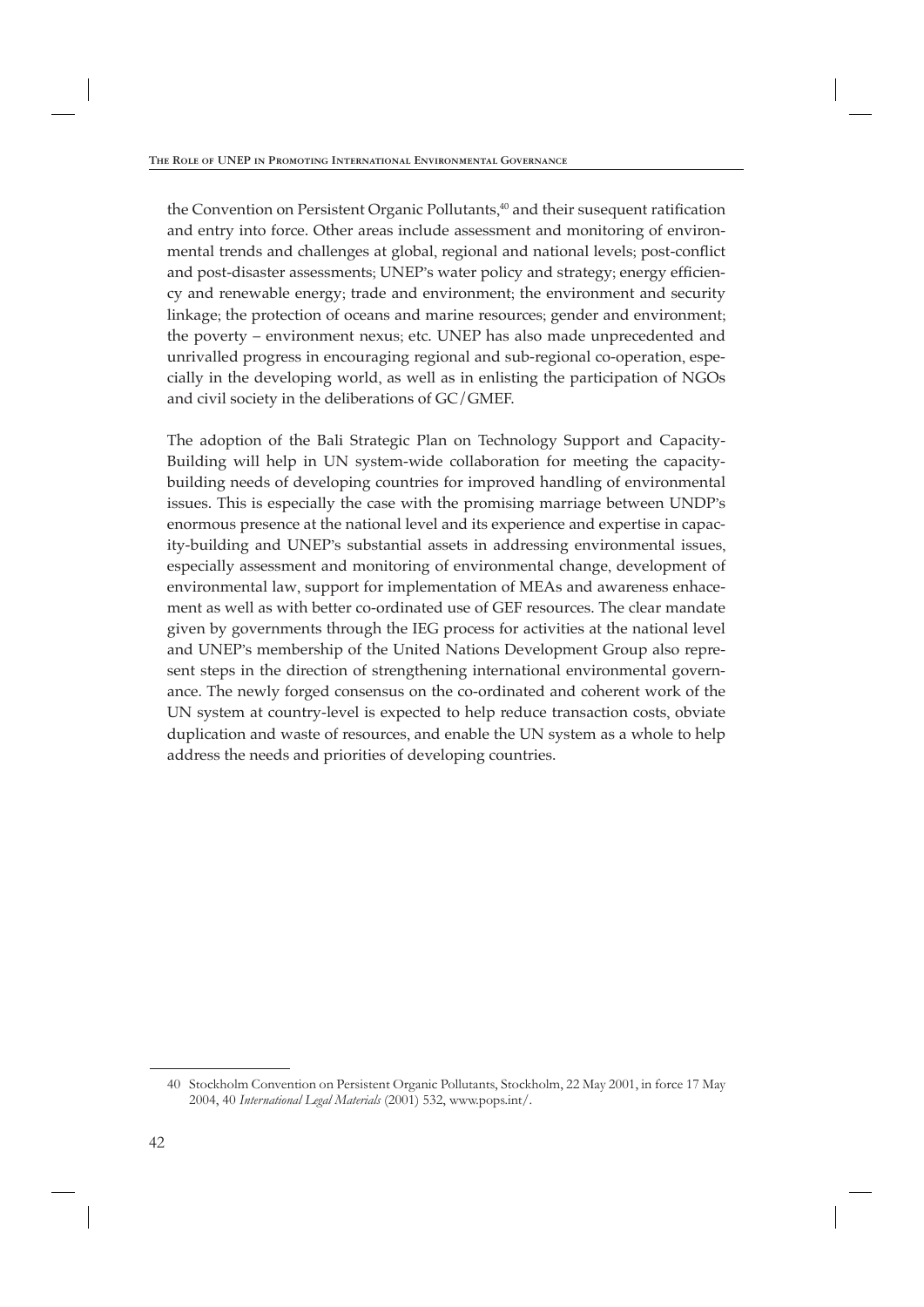# **Financing for Sustainable Development: The Global Environment Facility**<sup>1</sup>

*Ahmed Djoghlaf 2*

## **Introduction**

With almost 6 billion people on Earth and a global GDP approaching USD 30 trillion, human activities are threatening the global life support system. Human activity is putting such strain on the natural functions of the Earth that the ability of the planet's ecosystems to sustain future generations can no longer be taken for granted. This is the main message and the waking call of the recently released *Millennium Ecosystem Assessment*, which is the first attempt by the scientific community to describe and evaluate, on a global scale, the full range of services people derive from nature.3

The findings of the study, carried out by 1360 experts from 95 countries during the last four years and supported by the United Nations Environment Programme (UNEP) are loud and clear: worldwide, two-thirds of the services provided by nature to humankind are in decline. Humans have made unprecedented changes to ecosystems in recent decades to meet growing demand for food and other ecosystems services. These changes have weakened nature's ability to deliver its vital services. Over the past 50 years, humans have changed nature more rapidly and extensively than in any comparable period of time in human history. This has resulted in a substantial and largely irreversible loss in the diversity of life on Earth.

This paper is based on a lecture given by the author on 15 August 2005.

<sup>2</sup> Former Assistant Executive Director, UNEP, and Director, Division of GEF Co-ordination, UNEP. As of 1 January 2006, Executive Secretary of the UN Convention on Biological Diversity.

<sup>3</sup> For the *Millennium Ecosystem Assessment* and related information, see www.millenniumassessment. org/en/index.aspx.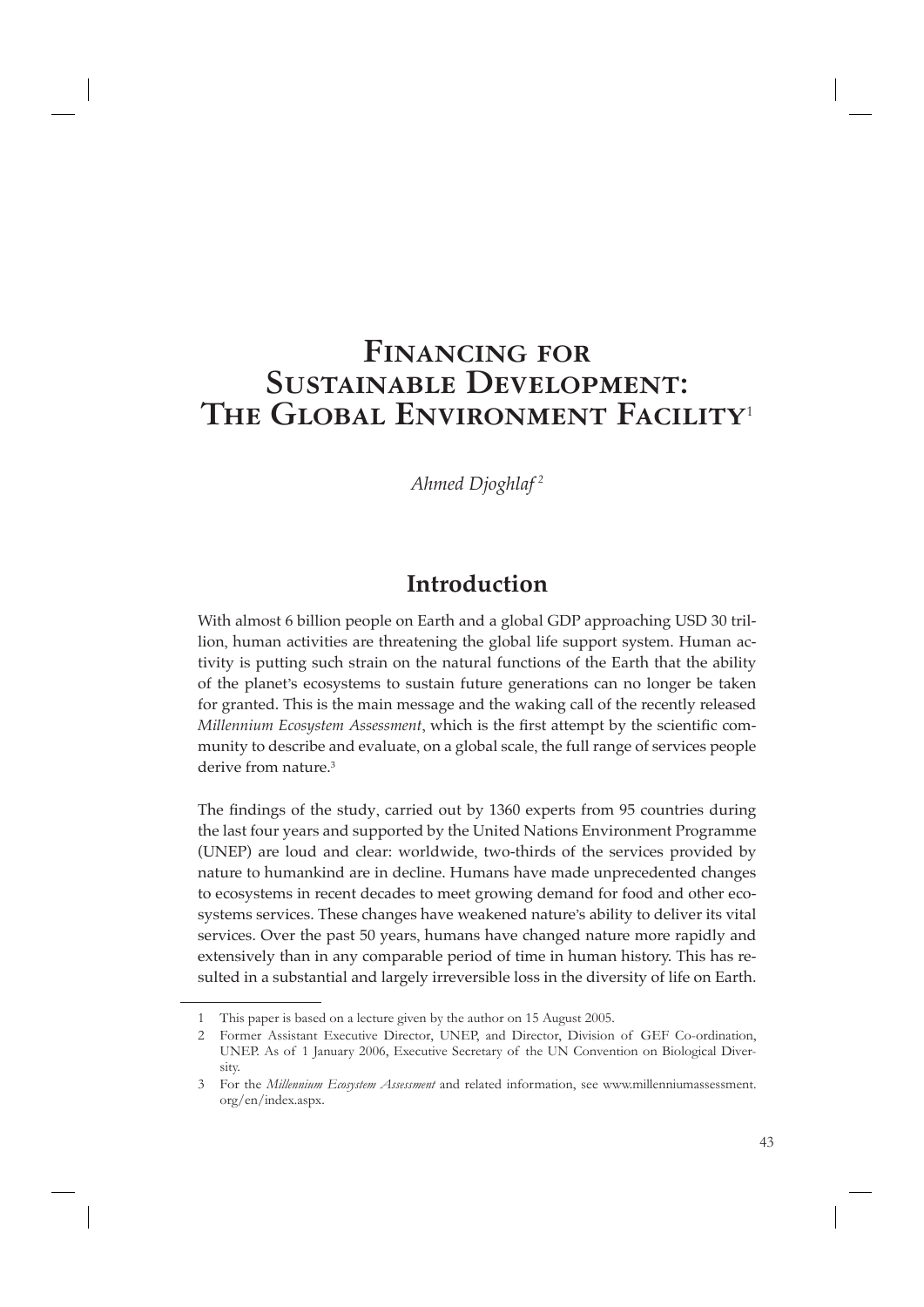More land was converted to cropland since 1945, than in the 18<sup>th</sup> and 19<sup>th</sup> Centuries combined. Over the last 100 years, human-caused species extinction has multiplied as much as 1,000 times. Some 12 percent of birds, 23 percent of mammals, 25 percent of conifers and 32 percent of amphibians are threatened with extinction. The world fish stock has been reduced by an astonishing 90 percent since the start of industrial fishing. Humans are destroying their capital asset. This landmark study concludes that to attain the 2010 biodiversity target of a substantial reduction in the rate of loss of biological diversity will require an unprecedented effort. Securing additional financial resources is the key for achieving this strategic objective.

Money has always been considered the engine of war. It is also the engine of peace and of prosperity. Environmental protection is part and parcel of achieving the new dimension of collective peace and security in the world. Accordingly, securing the financing of environmental action has been at the heart of negotiations in multilateral environmental diplomacy. Indeed, in establishing UNEP in 1972, the international community agreed on a financial mechanism to support international efforts aimed at protecting the environment. United Nations General Assembly Resolution 2997(XXVII), which established UNEP, recognized in its Preamble that 'in order to be effective, international co-operation in the field of the environment requires additional financial and technical resources.'<sup>4</sup>

To this end, the UN General Assembly decided to establish an Environment Fund with a view to financing the costs of the new environmental initiatives undertaken to implement the *Action Plan for the Human Environment*, 5 adopted by the United Nations Conference on the Human Environment held in Stockholm in June 1972. It decided that

the Environment Fund shall be used for financing such programmes of general interest as regional and global monitoring, assessment and data-collecting systems, including, as appropriate, costs for national counterparts; the improvement of environmental quality management; environmental research; information exchange and dissemination; public education and training; assistance for national, regional and global environmental institutions; the promotion of environmental research and studies for the development of industrial and other technologies best suited to a policy of economic growth compatible with adequate environmental safeguards; and such other programmes as the Governing Council may decide upon, and that in the implementation of such programmes due account should be taken of the special needs of the developing countries.

The modest amount allocated to UNEP's Environment Fund as well as the failure to operationalize the special account established under the 1977 Plan of Action to

<sup>4</sup> Institutional and Financial Arrangements for International Environmental Co-operation, GA Res. 2997 (XXVII), 15 December 1972.

<sup>5</sup> United Nations Conference on the Human Environment, *Action Plan for the Human Environment*, www.unep.org/Documents/Default.asp?DocumentID=97&ArticleID=1492.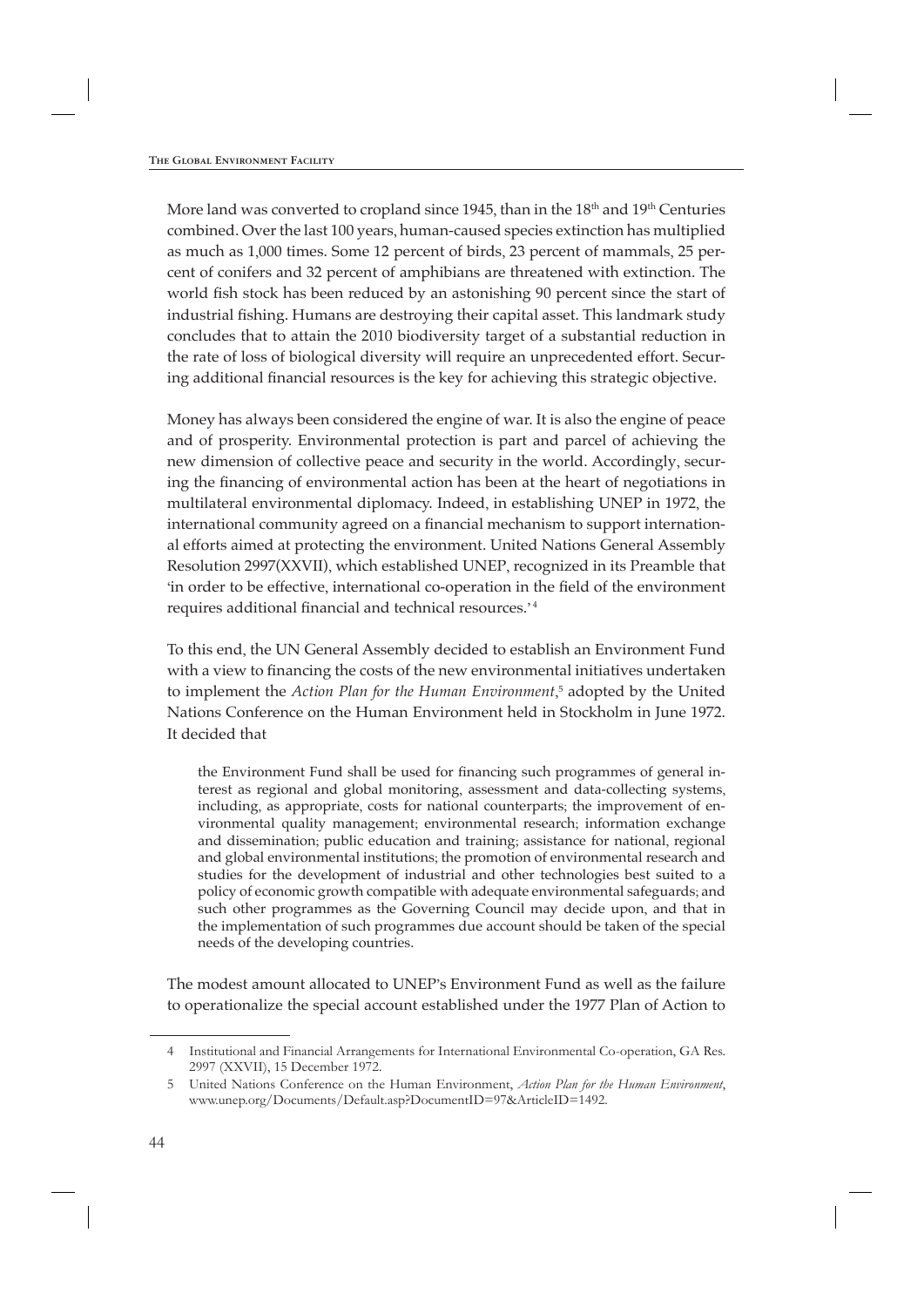combat desertification minimized the effectiveness of the actions aimed at protecting the environment. The 1987 report of the World Commission on Environment and Development, *Our Common Future*, 6 known also as the Brundtland Report, underlined the seriousness of the state of the environment and promoted the concept of sustainable development. The report stressed therefore the need to increase the financial resources for new multilateral efforts and programmes of action for environmental protection and sustainable development.

## **History of the Global Environment Facility**

The Brundtland Report advocated a significant increase in financial support from international sources. The report recommended that serious consideration be given to setting up a 'special international banking program or facility  $[...]$  to finance investments in conservation projects and national strategies' that would enhance the resource base for development. In the same year that *Our Common Future* was published, the Prime Ministers of India and Sweden called for the establishment of a Green Fund. In July 1987, the United Nations Development Programme (UNDP) called a meeting to explore possible support for a feasibility study for a financial mechanism along the lines suggested by the Brundtland Report. As a result, UNDP commissioned the World Resources Institute (WRI) to undertake such a study. The study was launched in 1988 and involved more than 200 experts. The WRI report, *Natural Endowments: Financing Resource Conservation for Development*, 7 was published in 1989. One of the suggested proposals was the establishment of one or more International Environment Facilities (IEFs). The report suggested that such a facility would need funds in the order of USD 3 billion over a five-year period. It proposed that the facility should draw on the comparative advantage of existing organizations, governments, bilateral agencies, multilateral banks and others. It argued that the facility might be hosted by a sponsoring organization such as a multilateral institution.

In February 1989, Sweden suggested that the United Nations Economic Commission for Europe (UNECE) study the possibility of establishing a European Environment Fund with a view to reducing transboundary emissions. In March 1989, the first ever meeting of heads of state on the environment, convened at the initiative of President François Mitterand of France, adopted the Hague Declaration on the Environment.<sup>8</sup> The Declaration, adopted by 24 countries, called on the

<sup>6</sup> World Commission on Environment and Development (WCED), *Our Common Future* (Oxford University Press, 1987), UN Doc. A/42/47 (1987)(The Brundtland Report).

<sup>7</sup> World Resources Institute, *Natural Endowments: Financing Resource Conservation for Development*, International Conservation Financing Project Report (World Resources Institute: Washington D.C., 1989).

<sup>8</sup> The Hague Declaration on the Environment, The Hague, 11 March 1989.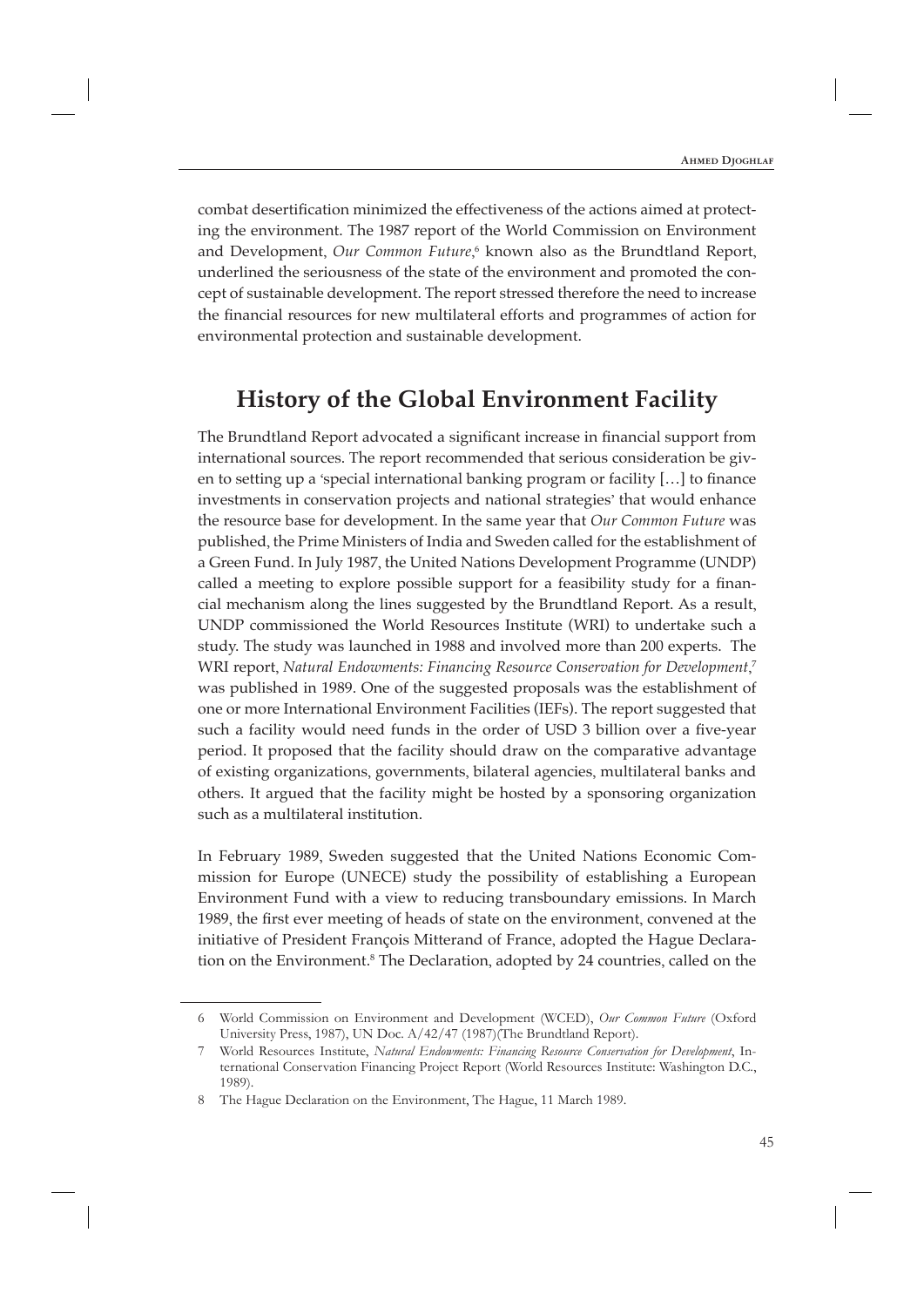United Nations to strengthen existing institutions and establish a special authority to protect the atmosphere. In May 1989 Enrique V. Iglesias, then President of the Inter-American Development Bank (IADB), referring to the growing interest in environmental protection declared his enthusiasm for the establishment of an international fund in the Bank. On 6 June 1989, at the occasion of the celebration of World Environment Day, the Executive Director of UNEP called for a fund of not millions but billions of dollars to prevent global warming. In July 1989, at the G-7 summit Germany, with the support of France, suggested the establishment of an international authority to protect the planet.

In September 1989, at the Non-aligned Summit held in Belgrade, the Prime Minister of India Rajiv Gandhi proposed a Planet Protection Fund under the aegis of the United Nations. The fund was to protect the environment by developing or purchasing conservation-compatible technologies in critical areas. The Belgrade Declaration<sup>9</sup> adopted by the Non-aligned Summit concluded that the creation of a special international fund to promote international co-operation in the field of the environment to finance research and development of alternative technologies and to bring these technologies within easy reach of developing countries should be seriously considered. In the autumn of the same year, the non-aligned proposal inspired and guided the developing country representatives of the UN General Assembly's Second Committee on Economic and Financial Issues during the negotiation of Resolution 44/222.10 Furthermore, Resolution 44/228 on the convening of the United Nations Conference on Environment and Development, known also as the Rio Summit, decided that one of the objective of the Rio Conference would be '[t]o identify ways and means of providing additional financial resources for measures directed towards solving major environmental problems of global concern and […] to consider various funding mechanisms, including the possibility of a special international fund and other innovative approaches.<sup>11</sup>

In September 1989, at the annual meeting of the World Bank, the French government suggested the establishment of a special environmental envelope which would enhance the normal resources of the International Development Association. In presenting this initiative, the French Finance Minister, Mr. Pierre Beregovoy, stated that

industrial countries have key responsibilities for reducing the greenhouse effect and the spread of pollutant waste. Each country must mobilize its own resources, but France believes that the World Bank must also be provided with specific additional resources so it can encourage large-scale programmes. I therefore suggested yesterday to the World Bank that it should study a special programme for the environ-

<sup>9</sup> The Non-aligned Countries Declaration, Belgrade, 5 September 1989.

<sup>10</sup> Economic and technical co-operation among developing countries, GA Res. 44/222, 22 December 1989.

<sup>11</sup> UN Conference on Environment and Development, GA Res. 44/228, 22 December 1989.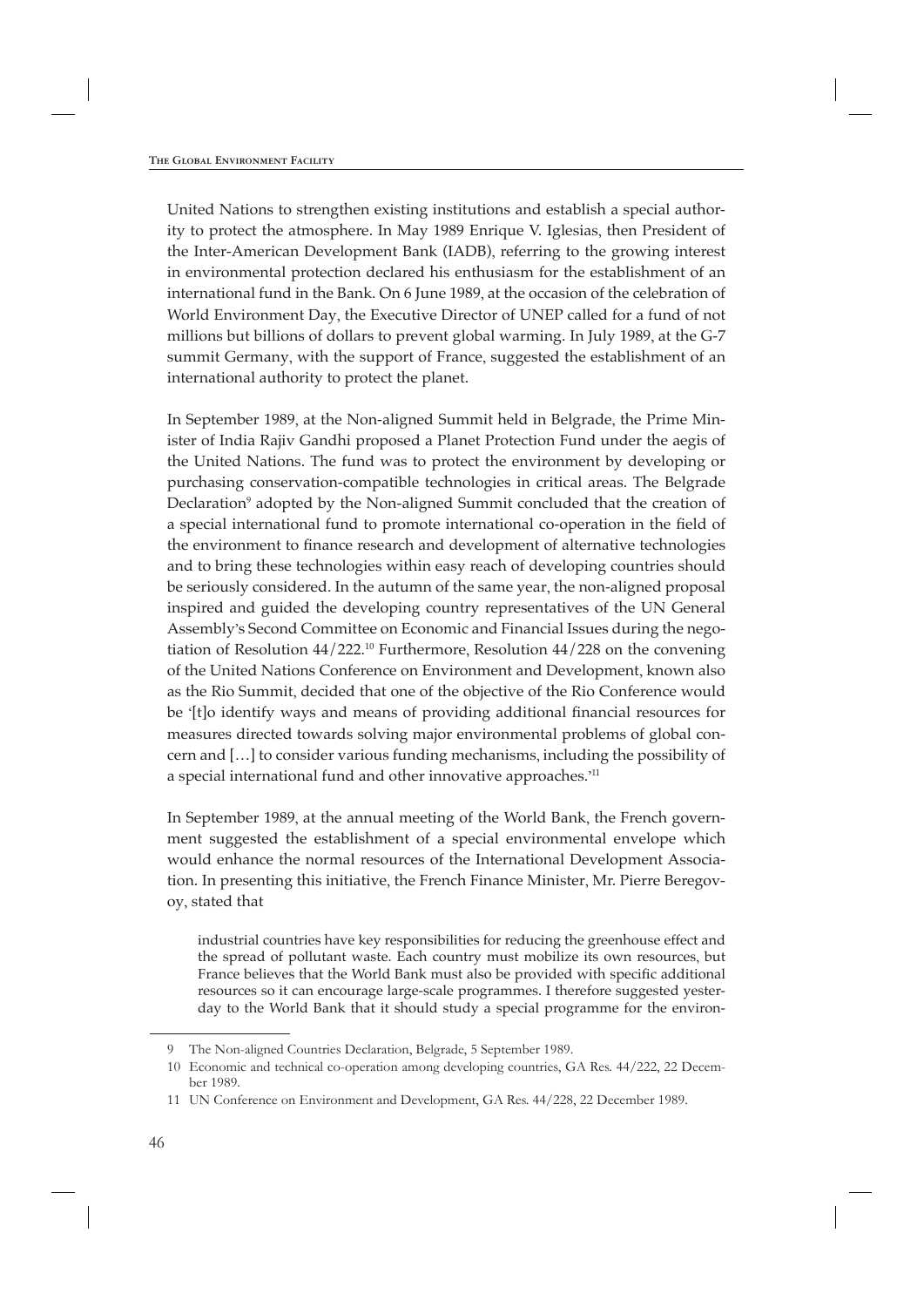ment, financed by voluntary contributions that would be additional to IDA's normal resources. The sum of SDR [Special Drawing Rights] 1 billion would be required, and for its part France is ready to provide 900 million over three years.

This statement can be considered to mark the birth of the Global Environment Facility (GEF). The French proposal was subsequently endorsed by Germany, which indicated its readiness to contribute an amount similar to that of France.

## **From the Pilot Phase to the Restructured GEF**

The establishment in June 1990 of an Interim Multilateral Fund, aimed at providing financial and technical support for developing countries to comply with the Montreal Protocol on Substances that Deplete the Ozone Layer, foreshadowed the negotiations for the establishment of the Global Environment Facility. It prompted the heads of UNDP, UNEP and the World Bank to sign in New York, on September 17 1990, a Joint Declaration on the Global Environment advocating a speedy launch of a fund. In November 1990 in Paris, 27 countries agreed to establish the Global Environment Facility as a pilot project within the World Bank.

GEF was formally established in March 1991 by Resolution 91-5 of the World Bank Board of Executive Directors<sup>12</sup> as a pilot facility to protect the global environment. In October 1991, the tripartite agreement entitled Operational Co-operation under the Global Environment Facility was signed, indicating the responsibility of the three implementing agencies: UNEP, UNDP and the World Bank. GEF was established as three-year initiative (June 1991 – June 1994) funded at one billion Special Drawing Rights, roughly USD 1.2 billion. The mandate of the pilot phase was to develop a work programme that would explore in practice how global environmental problems could be effectively addressed. The four following focal areas were selected: climate change, biodiversity, international waters and the protection of the ozone layer. The funds would be additional to regular development assistance and be provided as untied grants on highly concessional terms to countries with a per capita GNP of under USD 4,000. It would be guided by an international Scientific and Technical Advisory Panel (STAP). Funds would be limited to financing the incremental costs required to achieve global benefits. In its first two years, GEF authorized USD 712 million for 112 projects in 63 countries. Two-thirds of these projects and 80 percent of the fund were authorized before the convening of the Rio Summit.

At their meeting in Geneva in February 1992, GEF participants had before them an option paper. The document, entitled *Global Environment Facility (GEF): Beyond*

<sup>12</sup> World Bank, Resolution of the Executive Directors No. 91-5, 14 March 1991.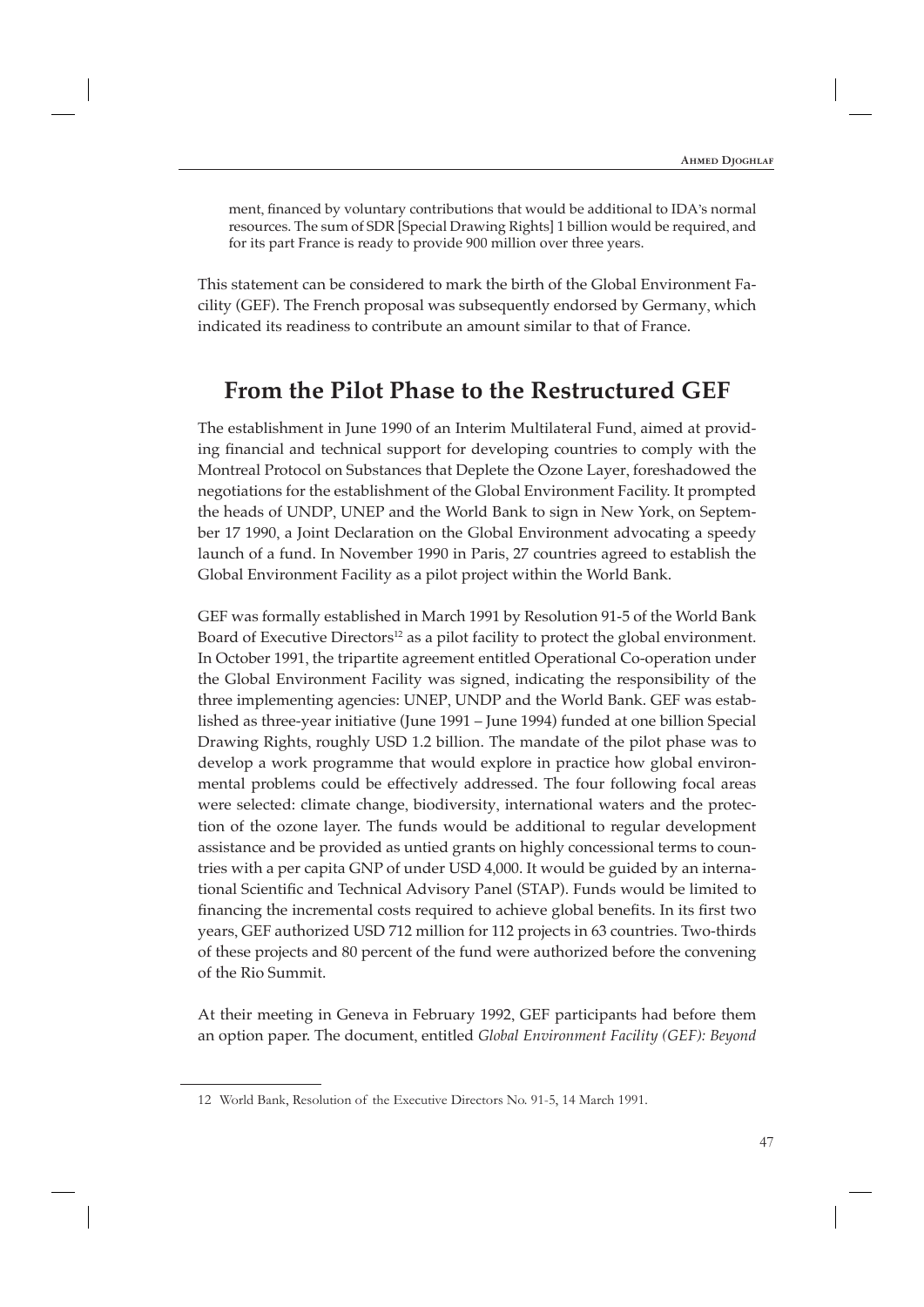*the Pilot Phase*, 13 outlined the three following options: continuing the pilot phase for another 3 to 5 years, creating a modified and incrementally evolving GEF or creating a full-blown independent institution. The second of these options was preferred. As a result, the participants of the Rio Summit called for the restructuring of GEF to allow it to finance the incremental costs of implementing *Agenda* 21.<sup>14</sup> Concerns had been raised on issues related to membership, decision-making and managing GEF operations. Immediately after Rio, the process of restructuring GEF began in Abidjan, in December 1992. At that meeting, the participants requested an independent evaluation of the Pilot Phase to be completed in time for their meeting in December 1993. A panel of seven independent experts visited 22 countries as well as 31 projects, and reviewed 62 other projects. The main conclusion of the panel was that

the GEF is a promising, and presently the only significant, mechanism for funding programmes relevant to the protection of the environment. However, the promise of this significant new fund will not be realized unless there are fundamental changes in the GEF strategies, the functions and relationships of its organizational components, and operating procedures.

The restructuring of GEF was to achieve the following: encourage universal membership; have sufficient flexibility to expand its scope and coverage to relevant programme areas of *Agenda 21*; ensure a governance that is transparent and democratic including in terms of decision-making and operations; ensure new and additional financial resources; ensure predictability of funds; and ensure access to funds without introducing new forms of conditionality.

After seven meetings, 73 countries adopted the Instrument for the Establishment of the Restructured GEF,<sup>15</sup> and agreed on the replenishment of GEF for its first phase (1994-1998) with a capital of USD 2 billion. It was agreed that

the GEF shall operate, on the basis of collaboration and partnership among the implementing agencies, as a mechanism for international co-operation for the purpose of providing new and additional grant and concessional funding to meet the agreed incremental costs of measures to achieve agreed global environmental benefits in the following focal areas: a) climate change; b) biological diversity; c) international waters; and d) ozone layer depletion.<sup>16</sup>

<sup>13</sup> United Nations Development Programme, *Global Environment Facility (GEF): Beyond the Pilot Phase* (UNDP: New York, 1992).

<sup>14</sup> *Agenda 21: Environment and Development Agenda*, UN Doc. A/CONF.151/26, www.un.org/esa/ sustdev/documents/agenda21/index.htm.

<sup>15</sup> Instrument for the Establishment of the Restructured GEF, Geneva, 14 March 1994, www.gefweb. org/public/instrume/instrume.htm.

<sup>16</sup> Paragraph 2, GEF Instrument, *ibid*.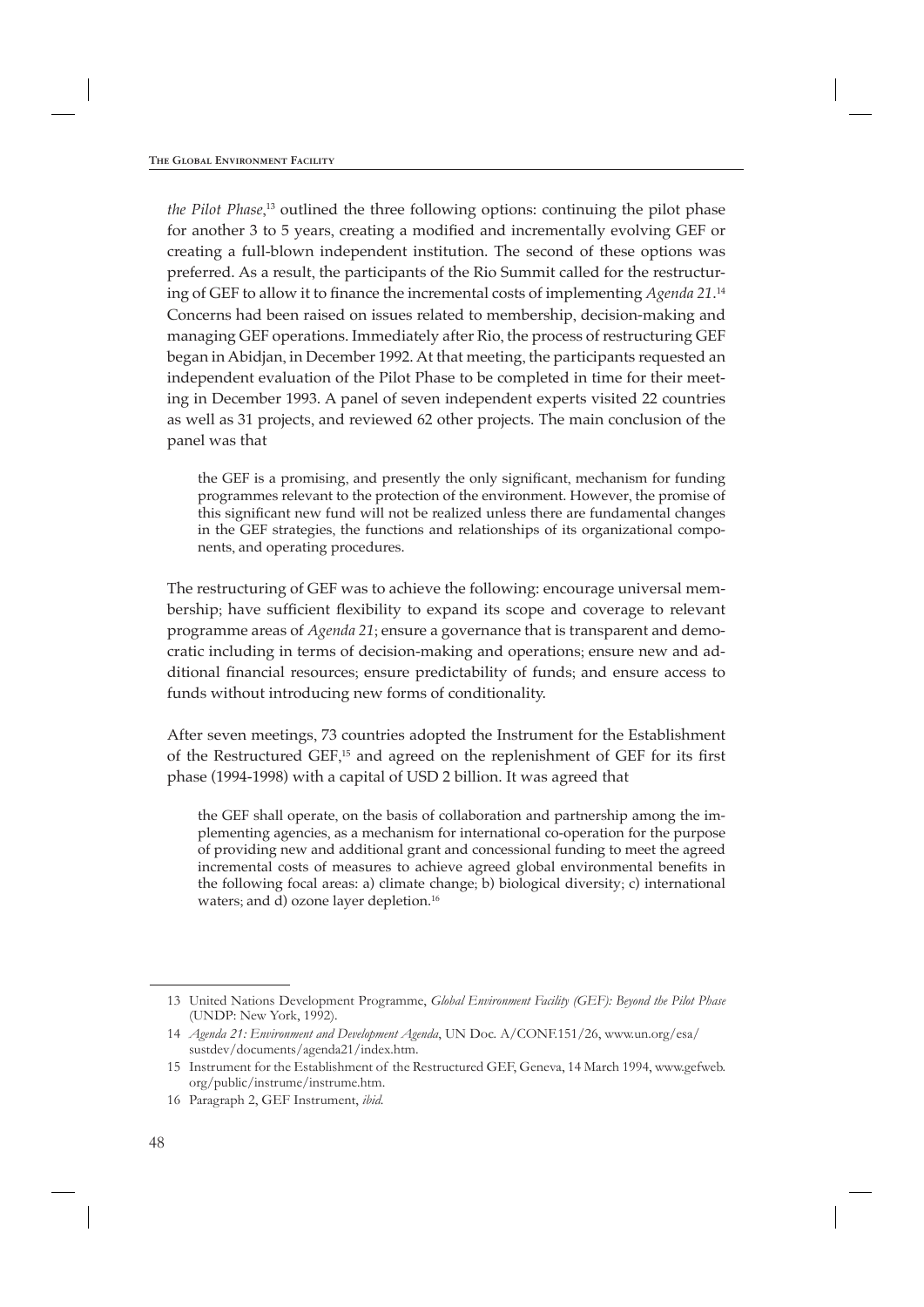The 2nd GEF Assembly, held in Beijing in October 2002, amended the Instrument to include persistent organic pollutants (POPs) and land degradation as two additional GEF focal areas.

GEF was replenished for a second phase (1998-2002) with a capital of USD 2.75 billion and for a third phase (2002-2006) with a capital of almost USD 3 billion. The negotiation for replenishing GEF for its fourth phase (2006-2010) started in June 2005, and will be finalized in November 2005, well in advance of the  $3<sup>rd</sup> GEF As$ sembly, scheduled to be held during the second part of 2006. After 13 years of existence, GEF has been elevated to the position of the main financial mechanism for protection of the global environment as well as the specific financial mechanism of the Convention on Biological Diversity, 17 the United Nations Framework Convention on Climate Change<sup>18</sup> and the Stockholm Convention on Persistent Organic Pollutants.<sup>19</sup> It is also a financial mechanism of the Convention to Combat Desertification.<sup>20</sup> Since 1991, GEF has committed more than USD 4 billion of its own resources, and mobilized an additional USD 16 billion in support of more than 1,600 projects aimed at protecting the global environment. Through its GEF Small Grant Programme implemented by UNDP, more than 6,000 projects have benefited local communities in 92 countries. Launched in 1992, the GEF Small Grant Programme is rooted in the belief that global environmental problems can best be addressed if local people are involved and direct community benefits and ownership are generated.

## **GEF Governance Structure**

GEF's governance structure comprises an Assembly, a Council, a Secretariat, three implementing agencies and the Scientific and Technical Advisory Panel.

#### **The GEF Assembly**

In adopting the GEF Instrument, participating countries agreed that a GEF Assembly comprising all the participants would meet once every three years to perform the following functions: review the general policy of the Facility; review and evaluate the operations of the Facility; keep under review the membership of the

<sup>17</sup> Convention on Biological Diversity, Rio de Janeiro, 5 June 1992, in force 29 December 1993, 31 *International Legal Materials* (1992) 822, www.biodiv.org/doc/legal/cbd-en.pdf.

<sup>18</sup> United Nations Framework Convention on Climate Change, New York, 9 May 1992, in force 21 March 1994, 31 *International Legal Materials* (1992) 849, unfccc.int/files/essential\_background/ background\_publications\_htmlpdf/application/pdf/conveng.pdf.

<sup>19</sup> Stockholm Convention on Persistent Organic Pollutants, Stockholm, 22 May 2001, in force 17 May 2004, 40 *International Legal Materials* (2001) 532, www.pops.int/.

<sup>20</sup> United Nations Convention to Combat Desertification in those Countries Experiencing Serious Drought and/or Desertification, particularly in Africa, Paris, 17 June 1994, in force 26 December 1996, 33 *International Legal Materials* (1994) 1309, www.unccd.int/convention/menu.php.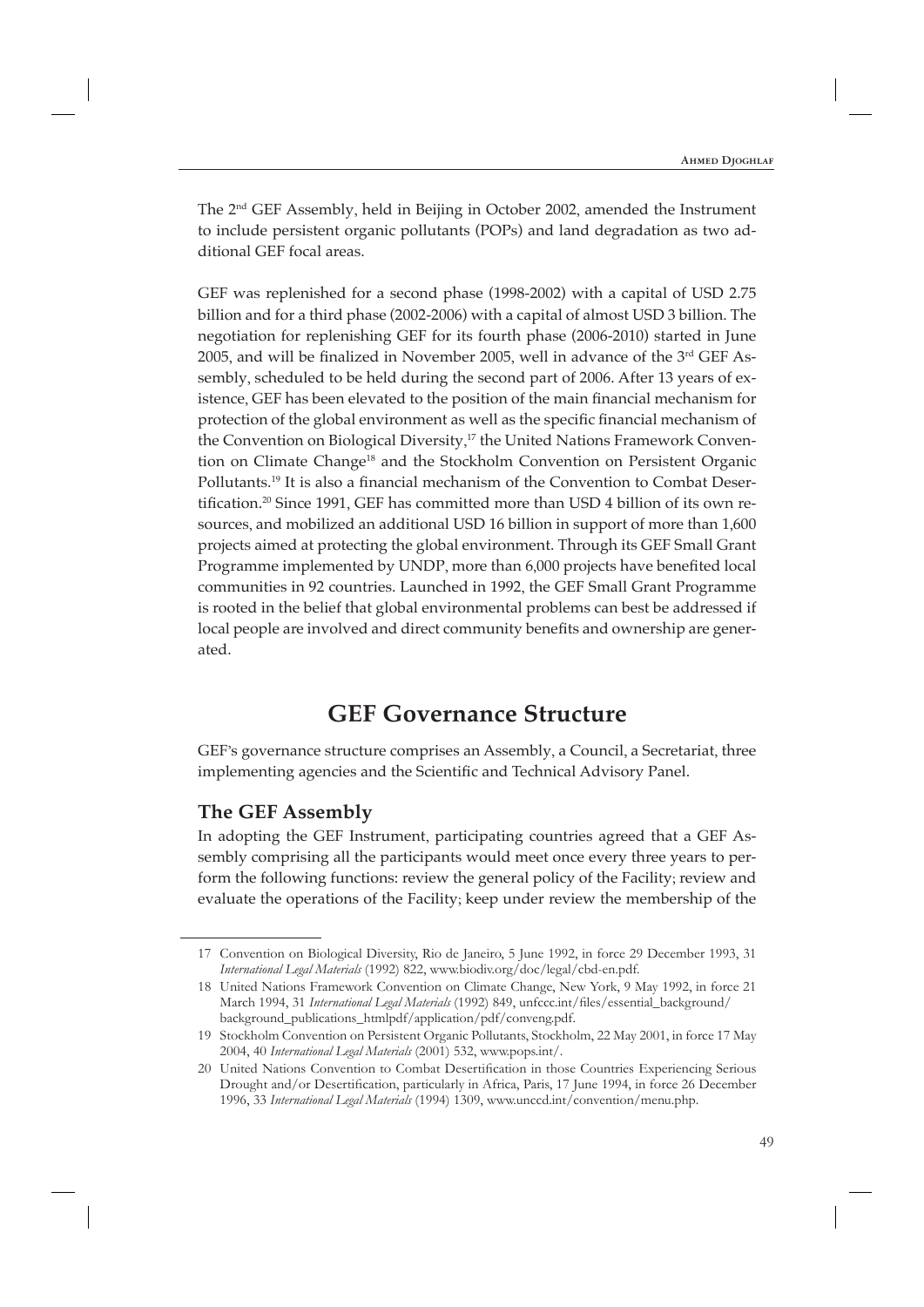facility; and consider, for approval by consensus, amendments to the Instrument. The Assembly comprises  $176$  member states. The  $1<sup>st</sup> GEF$  Assembly was held in New Delhi, India, on 1-3 April, 1998, and led to the adoption of the New Delhi Statement. The Assembly called on GEF to be country-driven and to strengthen country ownership by responding to countries' needs and priorities; streamline its project cycle with a view to making project preparation simpler, transparent and more nationally-driven; simplify the incremental cost principle and make its definition more understandable; and expand opportunities with regional development banks and other specialized agencies.

The 2nd GEF Assembly was held in Beijing, China, on 16-18 October, 2002. The Assembly decided to amend the GEF instrument to include POPs and land degradation as two additional focal areas. It adopted a number of measures to enhance GEF activities at the country level, including the strengthening of GEF operational focal points. The Assembly stressed the need to enhance the capacity of recipient countries and agreed that their capacity needs and priorities should be identified and addressed in a systematic way. The participants called on GEF to continue its efforts to make more understandable the concept of agreed incremental costs and global benefits. The Assembly called on GEF to enhance its catalytic role and its efforts related to technological transfer by strengthening public-private partnerships. The 3<sup>rd</sup> GEF Assembly will coincide with the fourth phase of the GEF and will be held during the second part of 2006, most probably in Africa.

#### **The GEF Council**

The GEF Council comprises 32 members, representing constituency groupings of participating countries. Each member represents a constituency made up of countries from a particular region or sharing particular concerns. There are 16 representatives from developing countries, 14 from developed countries and two from countries with economies in transition. The Council meets twice a year in Washington D.C., and has met on an exceptional basis in New Delhi and Beijing in conjunction with the GEF Assembly meetings. As of September 2005, the Council has had 21 meetings and one special session. The Council is responsible for developing, adopting and evaluating GEF's operational policies and programmes. In accordance with the Instrument, the Council has the following mandate: keep under review the operation of GEF; ensure that GEF policies, programmes, operational strategies and projects are monitored and evaluated on a regular basis; review and approve the work programme; approve and periodically review operational modalities for the Facility; act as the focal point for the purpose of relations with the Conferences of the Parties of GEF-related Conventions; review and adopt GEF's administrative budget; and appoint the Chief Executive Officer.<sup>21</sup> The Council meetings are co-chaired by the CEO and one Council member. The co-

<sup>21</sup> Paragraph 20, GEF Instrument, *supra* note 15.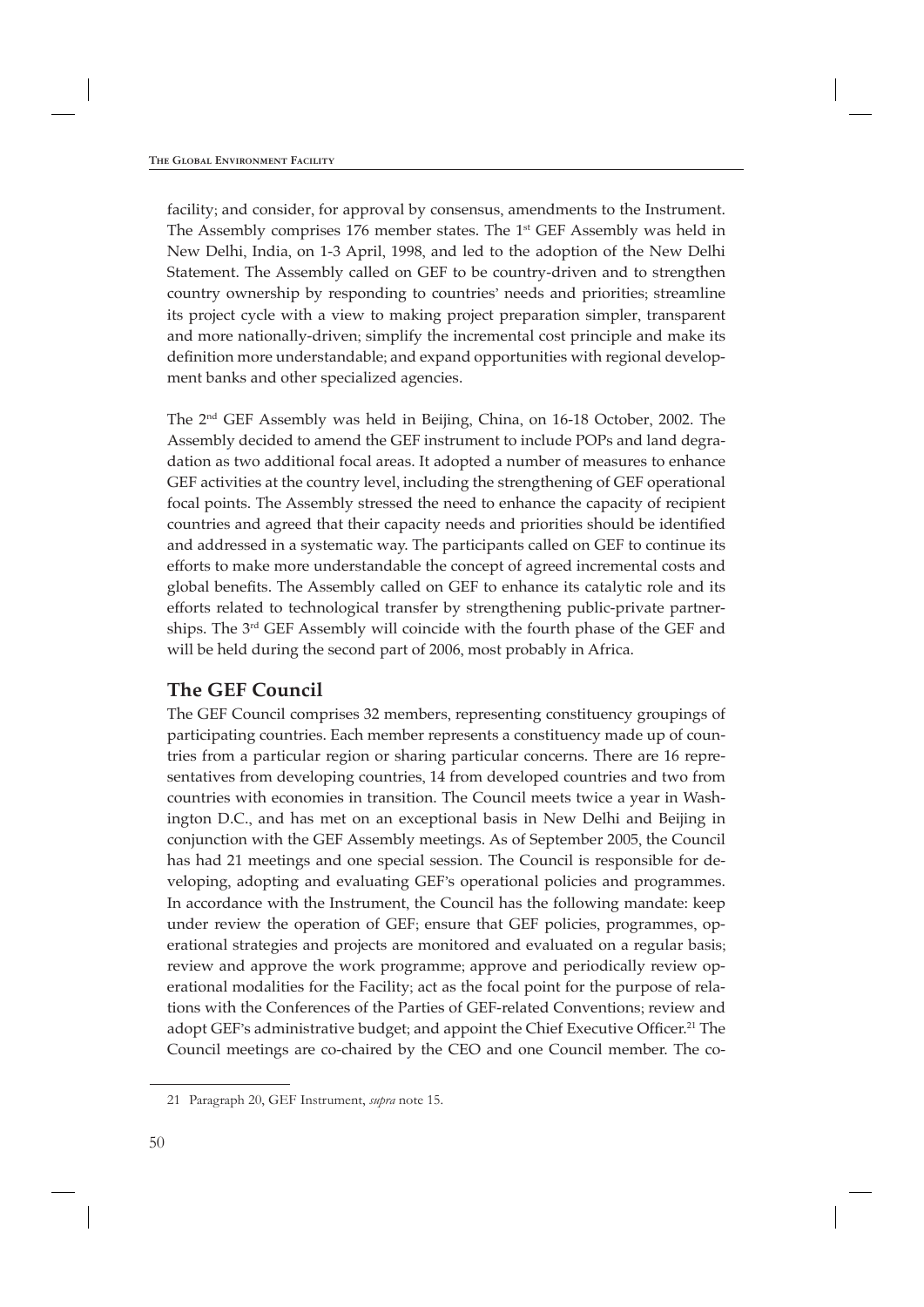chair is elected based on a rotation between recipients and donors. At the end of each meeting, the Council adopts a summary recording both the discussion and the decisions.

#### **GEF Secretariat**

The Instrument established a Secretariat supported administratively by the World Bank and operating in a functionally independent and effective manner. The Secretariat has been established to perform on behalf of the Council the following functions: implement effectively the decisions of the Assembly and the Council; co-ordinate the formulation and oversee the implementation of programme activities; ensure the implementation of the operational policies adopted by the Council; review and report to the Council on the adequacy of arrangements made by the implementing agencies; chair inter-agency group meetings; and co-ordinate with the secretariats of other relevant international bodies.

The Secretariat is headed by a Chief Executive Officer/Chairman appointed for a three year mandate by the Council, based on a recommendation of the heads of the three implementing agencies. In July 1994 at its first meeting, the Council of the restructured GEF appointed Mohamed El-Ashry as the CEO of the Facility. He was replaced in July 2003 by Len Good. The CEO also chairs the Heads of Agencies. The GEF Instrument provides that '[t]he CEO shall periodically convene meetings with the heads of the implementing agencies to promote interagency collaboration and communication, and to review operational policy issues regarding the implementation of GEF-financed activities. The CEO shall transmit their conclusions and recommendations to the Council for its consideration.' 22 Since GEF's establishment, 19 meetings of Heads of Agencies have been convened. In accordance with the Instrument, the conclusions of the Heads of Agencies are transmitted by the CEO to the GEF Council. The Deputy CEO chairs the weekly meetings of the Executive Co-ordinators of the implementing agencies, as well as the GEF Operational Committee. The GEF Secretariat has an annual budget of around USD 10 million.

#### **The Implementing agencies**

GEF was established as a partnership between the three following implementing agencies, based on their distinct and complementary comparative advantages: UNDP, UNEP and the World Bank. Annex D of the Instrument contains the principles of co-operation among the three implementing agencies as well as the areas of their particular emphasis. UNDP was requested to play the primary role in ensuring the development and management of capacity-building programmes and technical assistance. UNEP was given the task of catalyzing the development of scientific and technical analysis and to advance environmental management, as well as to provide guidance on relating GEF activities to global, regional and

<sup>22</sup> Paragraph 23, GEF Instrument, *supra* note 15.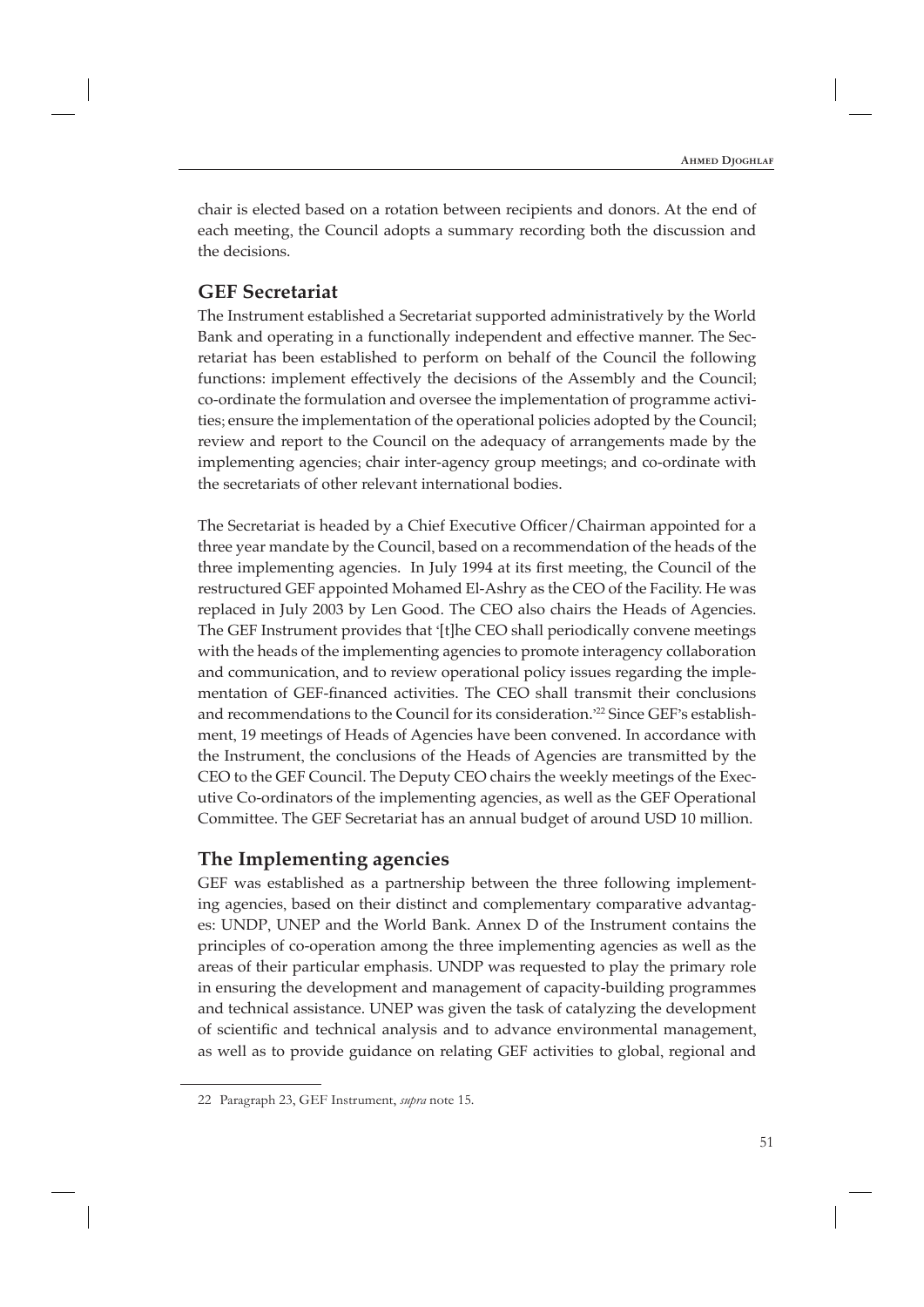national environmental assessments, policy frameworks and plans, and to international environmental agreements. UNEP was also requested to provide secretariat support to GEF's Scientific and Technical Advisory Panel. The World Bank was requested to play the primary role in ensuring the development and management of investments projects. The three implementing agencies have an annual corporate budget of around USD 9 million for fulfilling the following roles and responsibilities: implement GEF operations at country level; undertake country dialogue on mainstreaming GEF operations within overall country programming and sector policies; prepare project concepts; develop, prepare and supervise the implementation of projects; mobilize the co-financing of projects; undertake midterm reviews, project monitoring and evaluation; and disseminate project-level information including lessons learned.

#### **Executing agencies**

The collaboration of other relevant organizations is the key to achieving GEF's objectives. The GEF Instrument calls on the implementing agencies to make arrangements for the preparation and execution of GEF projects by multilateral development banks and by specialized agencies and programmes of the United Nations.<sup>23</sup> The first overall performance study, conducted in 1997, concluded that 'increasing the number of implementing agencies could result in an increase in the number of project proposals submitted to the GEF and […] that increased competition among implementing agencies would help reduce the transaction cost.<sup>24</sup> The 1<sup>st</sup> GEF Assembly reinforced this statement by recommending that GEF should expand opportunities for the execution of activities to those entities referred to in Paragraph 28 of the GEF Instrument, and in particular to regional development banks.

As a result, in May 1999 the GEF Council adopted its policy on expanded opportunities for executing agencies. The objectives of the policy were to increase GEF's capacity to address strategic operational needs and the diversity of experience, with a view to leveraging additional resources for the protection of the global environment. Accordingly, the four following regional development banks have been granted direct access to the GEF Secretariat for determinations on project eligibility: the African Development Bank, the Asian Development Bank, the European Bank for Reconstruction and Development (EBRD) and the Inter-American Development Bank (IADB). In May 2000 the Council decided to grant the United Nations Food and Agriculture Organization (FAO) and the United Nations Industrial Development Organization (UNIDO) expanded opportunities in recognition of their experience with POPs. At its meeting in May 2001, the Council approved criteria for selecting new executing agencies, including the following three main

<sup>23</sup> Paragraph 28, GEF Instrument, *supra* note 15.

<sup>24</sup> Global Environment Facility, *Study of GEF's Overall Performance* (GEF: Washington D.C., 1997), www.gefweb.org/ResultsandImpact/Monitoring\_\_\_Evaluation/Overall\_Performance\_Studies/ ops.pdf.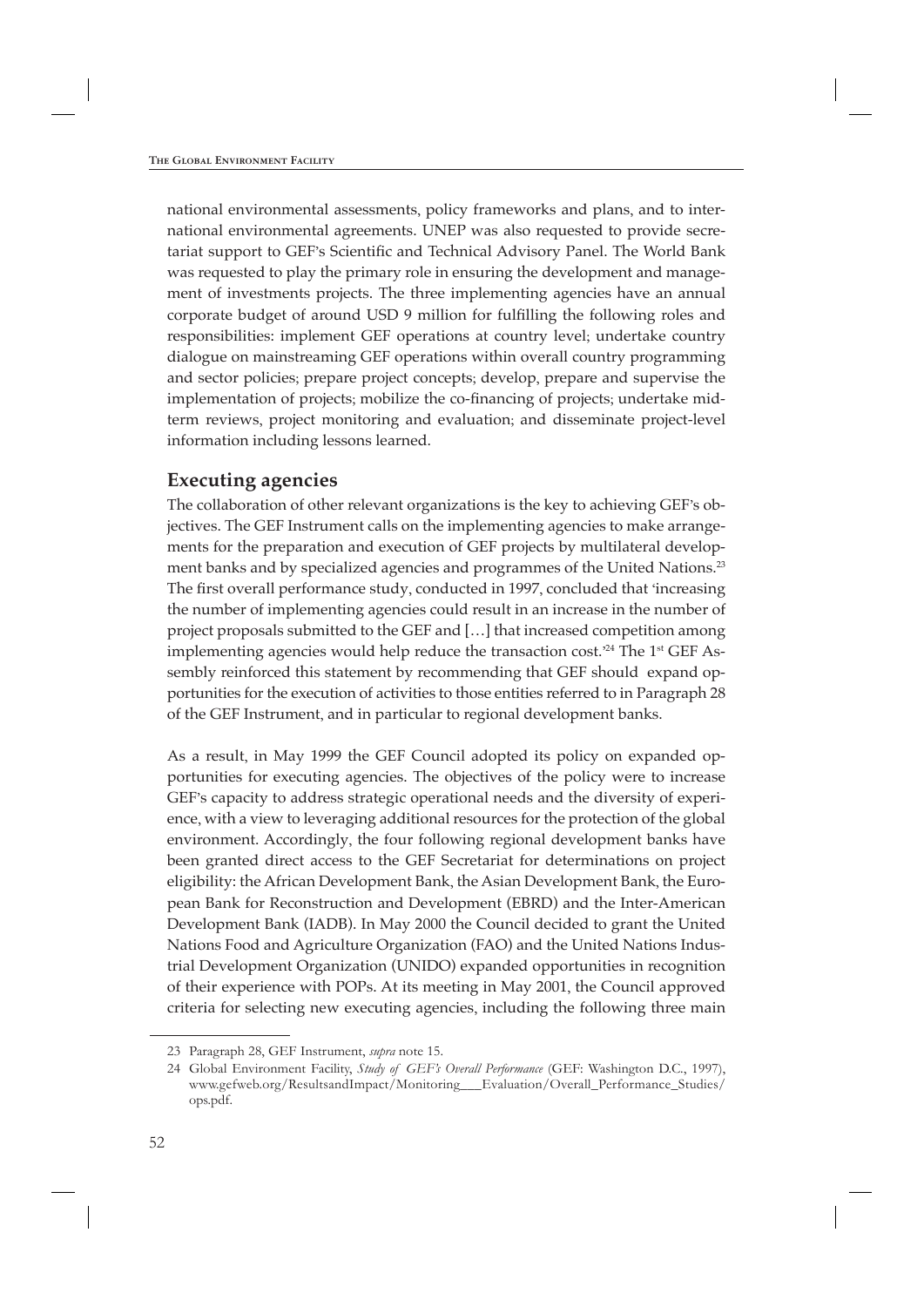criteria: strategic match, capacity and complementarity. At the same meeting, the Council granted the International Fund for Agricultural Development (IFAD) expanded opportunities to act in the domain of land degradation, and provided direct access to GEF resources to UNIDO and FAO for implementing enabling activities on POPs.

The second overall performance study, finalized in 2002, recommended that the comparative strengths of the executing agencies for GEF activities

be carefully examined with respect to areas where the agencies demonstrated fully satisfactory GEF relevance [and] operational capacities to help countries produce effective implementation results. However, once the GEF has ascertained their specific operational capacity the new executing agencies should be entitled to access the GEF work programme and become directly accountable to the GEF.25

The participants to the third replenishment reinforced this recommendation by stating that the Asian Development Bank and the Inter-American Development Bank should benefit from direct access to GEF funding and that the experiences of the other executing agencies should be reviewed annually to determine whether they should also receive direct access. At its November 2003 meeting the Council approved direct access for executing agencies within the scope of their agreed comparative advantage and also agreed that on a case-by-case basis, the CEO may approve Proposal Development Fund Block A (PDFA) grants for the development of eligible concepts. In November 2004, the Trustee reported that the Asian Development Bank, IADB and UNIDO had finalized their arrangements for direct access to GEF resources.

#### **The Scientific and Technical Advisory Panel**

Serviced by UNEP, GEF's Scientific and Technical Advisory Panel (STAP) was established during the Pilot Phase and was charged with developing project eligibility criteria as well as advising GEF on generic technical issues related to project implementation, including technological options. During the Pilot Phase, STAP's major emphasis was therefore to review individual project proposals as well as the project portfolio. Following the restructuring of GEF, STAP's mandate was adjusted to reflect the institutional changes made. In accordance with the terms of reference adopted in October 1995 by the Council, STAP shall provide objective, strategic, scientific and technical advice on GEF policies, operational strategies, and programmes, conduct selective reviews of projects and maintain a roster of experts.

<sup>25</sup> Global Environment Facility, *Focusing on the Global Environment: The First Decade of the GEF: Second Overall Performance Study (OPS2)*, at 104, para. 398 (GEF: Washington D.C., 2002), www.gefweb. org/1Full\_Report-FINAL-2-26-02.pdf.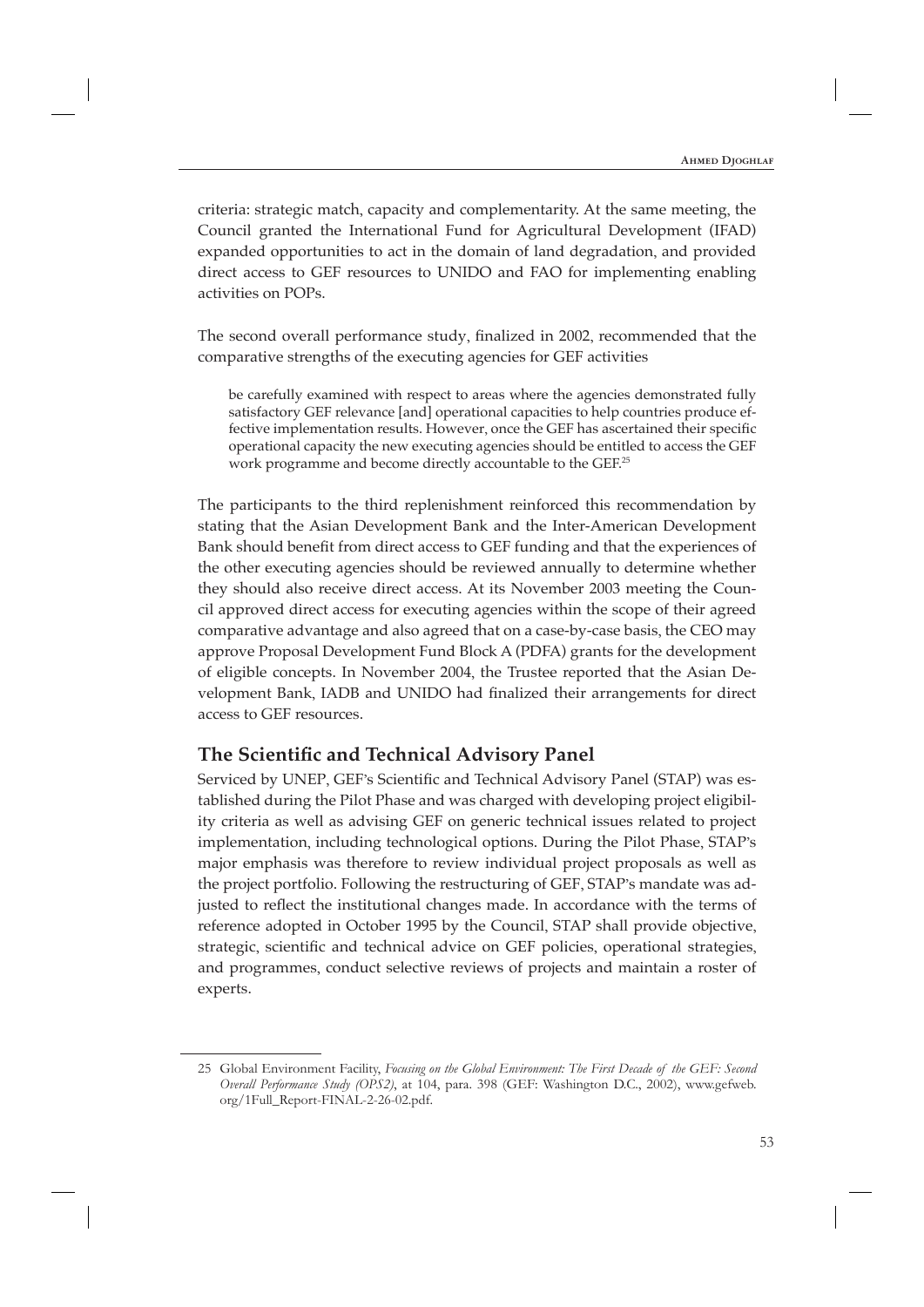In accordance with STAP's Rules of Procedure, 26 adopted in 2004 by the GEF Council, STAP's role in providing strategic advice to GEF shall be to: advise on the state of scientific, technical and technological knowledge related to each GEF focal area; advise on the scientific and technical aspects of specific strategic matters such as cross-cutting issues and the emerging interlinkages between the conventions; and advise on research, by identifying targeted research, which would improve the design and implementation of GEF projects.<sup>27</sup>

STAP comprises 15 eminent scientists appointed on a part-time basis by the Executive Director of UNEP, after consultation with the other GEF partners and with the approval of the GEF Council. The Chair and the Vice-Chair are appointed for the duration of the GEF phase and the other members are appointed for a renewable term of two years. With the view of ensuring continuity, one-third of STAP members is replaced every two years. Yolanda Kakabadze, from Equatorial Guinea, was appointed in January 2005 as Chairperson of STAP III, replacing Julia Carabias from Mexico. STAP meets twice a year in Washington D.C. or Nairobi. In fulfilling its mandate, STAP convenes brainstorming sessions and technical workshops on a regular basis. STAP has an annual budget of around USD 1.8 million.

## **GEF Operational Procedure**

Immediately after GEF's restructuring the GEF Council adopted in October 1995 the GEF Operational Strategy, 28 which to a large extent continues to guide its operations. The Strategy revolves around the ten following operational principles for development and implementation of GEF's work programme: for the purposes of the financial mechanisms for the implementation of GEF related conventions, the GEF will function under the guidance of, and be accountable to, the Conference of the Parties; the GEF will provide new, and additional, grant and concessional funding to meet the agreed incremental costs of measures to achieve global environmental benefits; the GEF will ensure the cost-effectiveness of its activities to maximize global environmental benefits; the GEF will fund projects that are country-driven and based on national priorities designed to support sustainable development, as identified within the context of national programs; the GEF will maintain sufficient flexibility to respond to changing circumstances, including evolving guidance of the Conference of the Parties and experience gained from monitoring and evaluation activities; GEF projects will provide for full disclosure

<sup>26</sup> Rules of Procedure of the Scientific And Technical Advisory Panel (STAP) of the Global Environment Facility, GEF/C.23/Inf.11, 16 April 2004, www.thegef.org/Documents/Council\_ Documents/GEF\_C23/C.23.Inf.11\_STAP\_Rules\_of\_Procedure\_FINAL.doc.

<sup>27</sup> Article 4, STAP Rules of Procedure, *ibid*.

<sup>28</sup> Operational Strategy of the Global Environment Facility, GEF/C.6/3, 27 October 1995, www. gefweb.org/Operational\_Policies/Operational\_Strategy/op\_stat/op\_stat.html.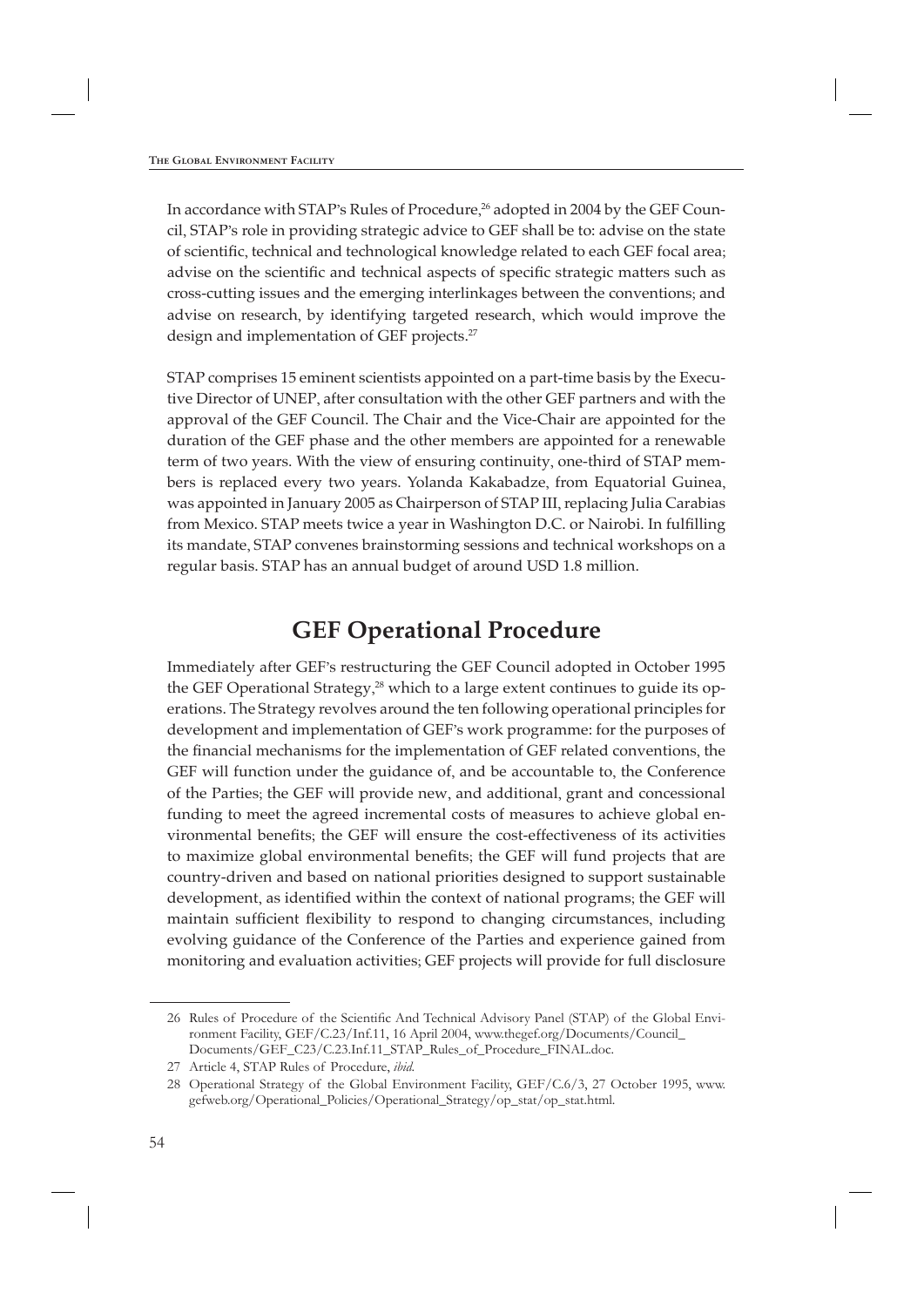of all non-confidential information; GEF projects will provide for consultation with, and participation as appropriate of, the beneficiaries and affected groups of people; GEF projects will conform to the eligibility requirements set forth in the Instrument; in seeking to maximize global environmental benefits, the GEF will emphasize its catalytic role and leverage financing from other sources; and the GEF will ensure that its programmes and projects are monitored and evaluated on a regular basis.

The Operational Strategy provides that GEF activities will be designed to be consistent with national and, where appropriate, regional initiatives; strive to ensure sustainability of global environmental benefits; reduce the risk caused by uncertainties; complement traditional development funding; facilitate effective responses by other entities to address global environmental issues; be environmentally, socially and financially sustainable; and avoid transfer of negative environmental impacts between focal areas. The Council also initially adopted the following ten operational programmes: arid and semi-arid ecosystems; coastal, marine and freshwater ecosystems (including wetlands); forest ecosystems; mountain ecosystems; removing barriers to energy conservation and energy efficiency; promoting the adoption of renewable energy by removing barriers and reducing implementation costs; reducing the long-term costs of low greenhouse gas-emitting energy technologies; waterbody-based programme; integrated land and water multiple focal area; and contaminant-based programme. Subsequently, the following five additional operational programmes have been adopted: promoting environmentally sustainable transport; integrated ecosystem and resource management; conservation and sustainable use of biological diversity important to agriculture; persistent organic pollutants; and sustainable land management.

GEF Operations are guided by a three-year rolling plan as well as an annual business plan coinciding with a given GEF fiscal year. The business plan is a three-year plan of operations based on the mandate derived from the Instrument, the guidance received from the COPs of GEF-related conventions, decisions and policy directions adopted by the GEF Council, as well as policy recommendations associated with GEF's replenishment. The GEF III business plan consists of the four following pillars: strategic business planning to direct resources towards enhancing impacts on the ground; strengthening country ownership and enhancing country performance; building on the partnership and performance of the GEF entities; and maintaining institutional effectiveness. As a result, the Council adopted 22 strategic priorities for the six GEF focal areas. As an example, in the area of biodiversity, the four following strategic priorities were adopted: catalyzing sustainability of protected areas; mainstreaming biodiversity in production landscapes and sectors; capacity-building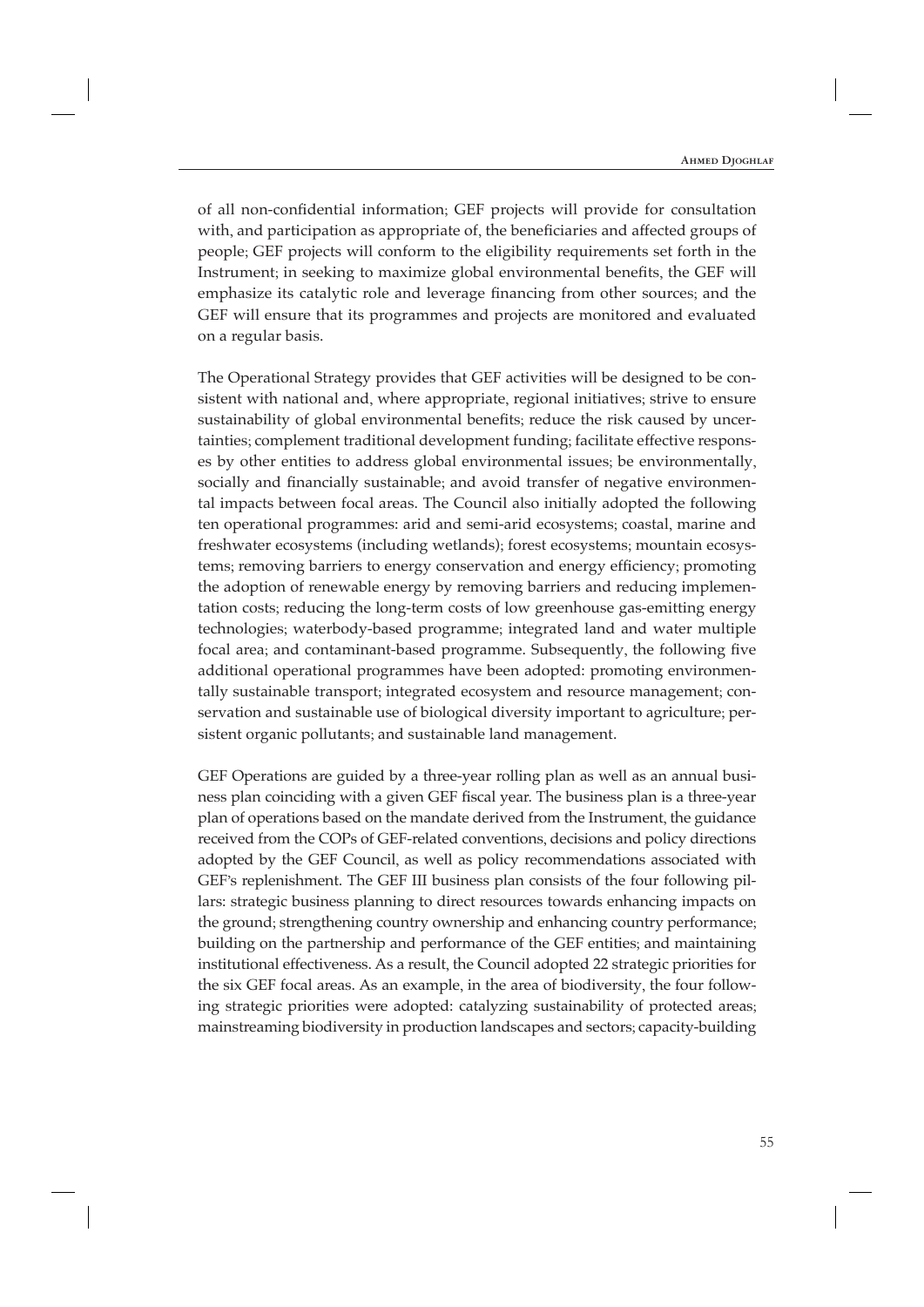for the Cartagena Protocol on Biosafety; 29 and generation and dissemination of best practices for addressing current and emerging biodiversity issues.

## **Resource Allocation Framework**

In adopting the policy recommendations associated with the agreement reached for the third replenishment of the GEF Trust Fund, participants requested the

GEF Secretariat to work with the Council to establish a system for allocating scarce GEF resources within and among focal areas with a view towards maximizing the impact of these resources on global environmental improvements and promoting sound environmental policies and practices worldwide.<sup>30</sup>

Furthermore, the policy recommendations stated that

the system should establish a framework for allocations to global environmental priorities and to countries based on performance. Such a system would provide for varied levels and types of support to countries based on transparent assessments of those elements of country capacity, policies and practices most applicable to successful implementation of GEF projects. This system should ensure that all member countries could be informed as to how allocation decisions are made.<sup>31</sup>

It was therefore decided that GEF will have in place an operational performancebased allocation system by autumn 2004.

At the first ever Special Session of the GEF Council, held on 31 August – 2 September 2005 in Washington D.C., the Council agreed by consensus to adopt a GEF Resource Allocation Framework (RAF) to be implemented for the biodiversity and climate change focal areas during the fourth GEF phase.32 Country allocations will be based on a combined assessment of the potential of each country to generate global environmental benefits in a particular focal area and of its performance.

To this effect, a GEF Benefits Index (GBI) and a GEF Performance Index (GPI) have been established. The GPI seeks to measure each country's capacity to successfully implement GEF programmes and projects based on its current and past perform-

<sup>29</sup> Cartagena Protocol on Biosafety to the Convention on Biological Diversity, Montreal, 29 January 2000, in force 11 September 2003, www.biodiv.org/doc/legal/cartagena-protocol-en.pdf.

<sup>30</sup> Recommendation 16, Policy Recommendations Agreed as Part of the Third Replenishment of the GEF Trust Fund, Global Environment Facility, *Summary of Negotiations on the Third Replenishment of the GEF Trust Fund*, Annex C (GEF: Washington D.C., 2002), www.gefweb.org/replenishment/ Summary\_of\_negotiations\_-\_ENGLISH\_Revised\_11-5.doc.

<sup>31</sup> Recommendation 18, Policy Recommendations Agreed as Part of the Third Replenishment of the GEF Trust Fund, *ibid*.

<sup>32</sup> The GEF Resource Allocation Framework, GEF/C.27/Inf.8/Rev.1, 17 October 2005, www.gefweb.org/Documents/Council\_Documents/GEF\_C27/C.27.Inf.8.Rev.1\_RAF.pdf.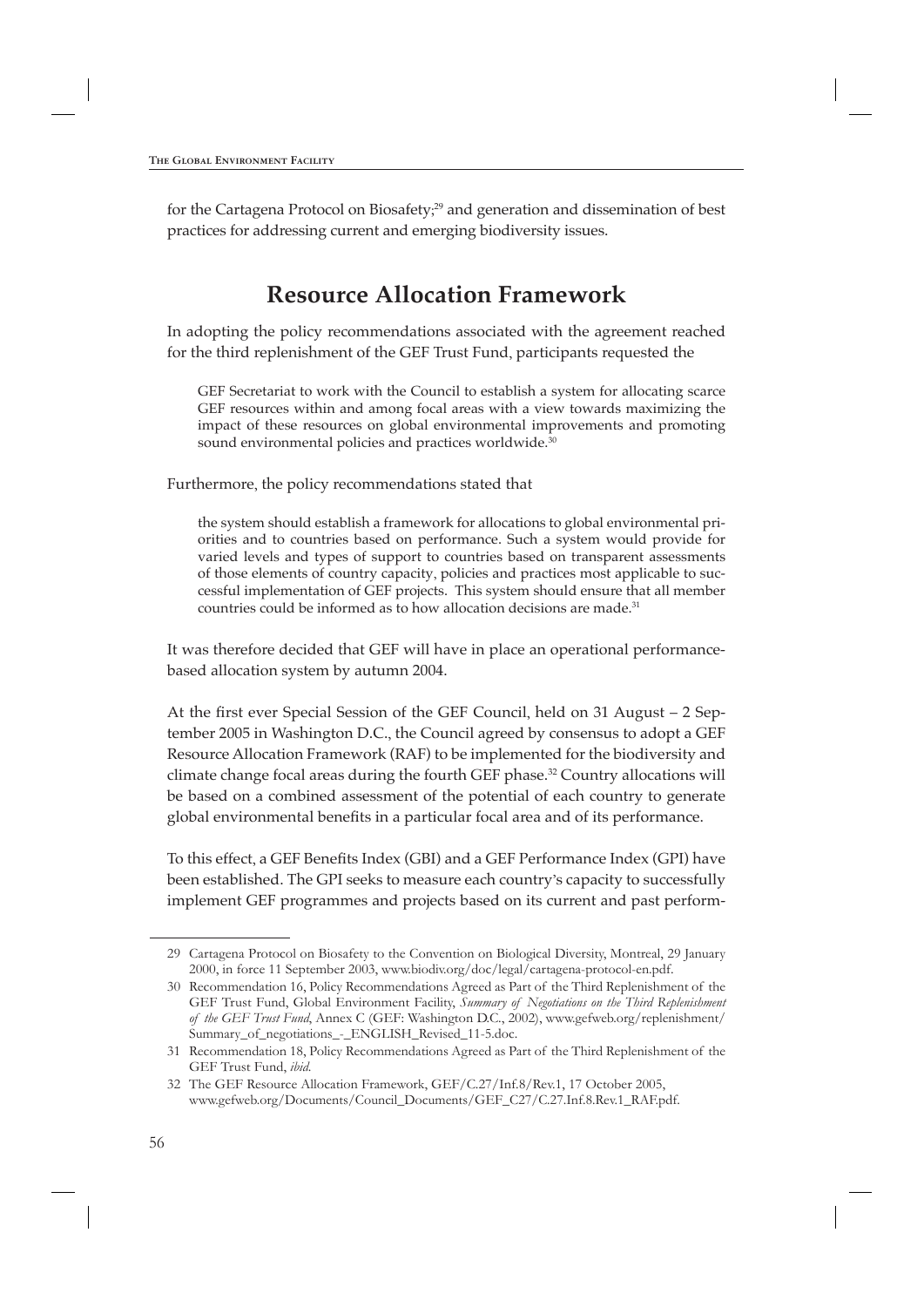ance. It is composed of the three following indicators: Portfolio Performance Indicator (PPI); Country Environmental Policy and Institutional Assessment Indicator (CEPIA); and Broad Framework Indicator (BFI). Allocations to each eligible country will be calculated through a mathematical formula based on the GBI and the GPI. For each focal area, all eligible countries are listed in decreasing order of allocation preference. The highest-ranked countries, whose cumulative allocations equal 75 percent of the total resources in the focal area, will receive specific country allocations. The remaining countries will be placed in a group with collective access to the total allocations for the group. For each country with a preliminary country allocation of less than USD 1 million, the ceiling for biodiversity is ten percent of the resources available for the focal area during the replenishment period; the ceiling for climate change is 15 percent. GEF is faced with the challenge of operationalizing RAF in advance of its fourth phase (2006-2010) and well in advance of financial year 2007, which starts on 1 July 2006.

## **The Role of UNEP in GEF**

Under the Instrument for the Restructured Global Environment Facility, endorsed by the 4th Special Session of UNEP's Governing Council, UNEP is assigned the primary role within GEF for: catalyzing the development of scientific and technical analyses; advancing environmental management in GEF-financed activities; and providing guidance on relating the GEF-financed activities to global, regional and national environmental assessments, policy frameworks and plans and to international environmental agreements.33 UNEP is also responsible for establishing and supporting the Scientific and Technical Advisory Panel (STAP) as an advisory body to GEF. The role of UNEP in GEF was further clarified at a meeting of the GEF Heads of Agencies, held in Washington D.C. on 19 June 1996. The following priorities for UNEP as an implementing agency were agreed: assessments along the lines of the Global Assessment of Biodiversity; backstopping the Scientific and Technical Advisory Panel; regional efforts, in collaboration with the other implementing agencies, on transboundary issues in the international waters and biodiversity focal areas; and enabling activities to assist countries in preparing their action plans and strategies for implementing global environmental conventions.

At its meeting held in October 1998, the GEF Council requested the implementing agencies to continue their efforts to develop a strategic approach to the integration of global environmental issues into their regular programmes, and to ensure complementarity between GEF activities and those of their regular programmes of work. To this end, UNEP was requested to prepare an action plan; the *Action Plan on Complementarity* was adopted by the 20<sup>th</sup> Session of UNEP's Governing

<sup>33</sup> Annex D, Paragraph 11, GEF Instrument, *supra* note 15.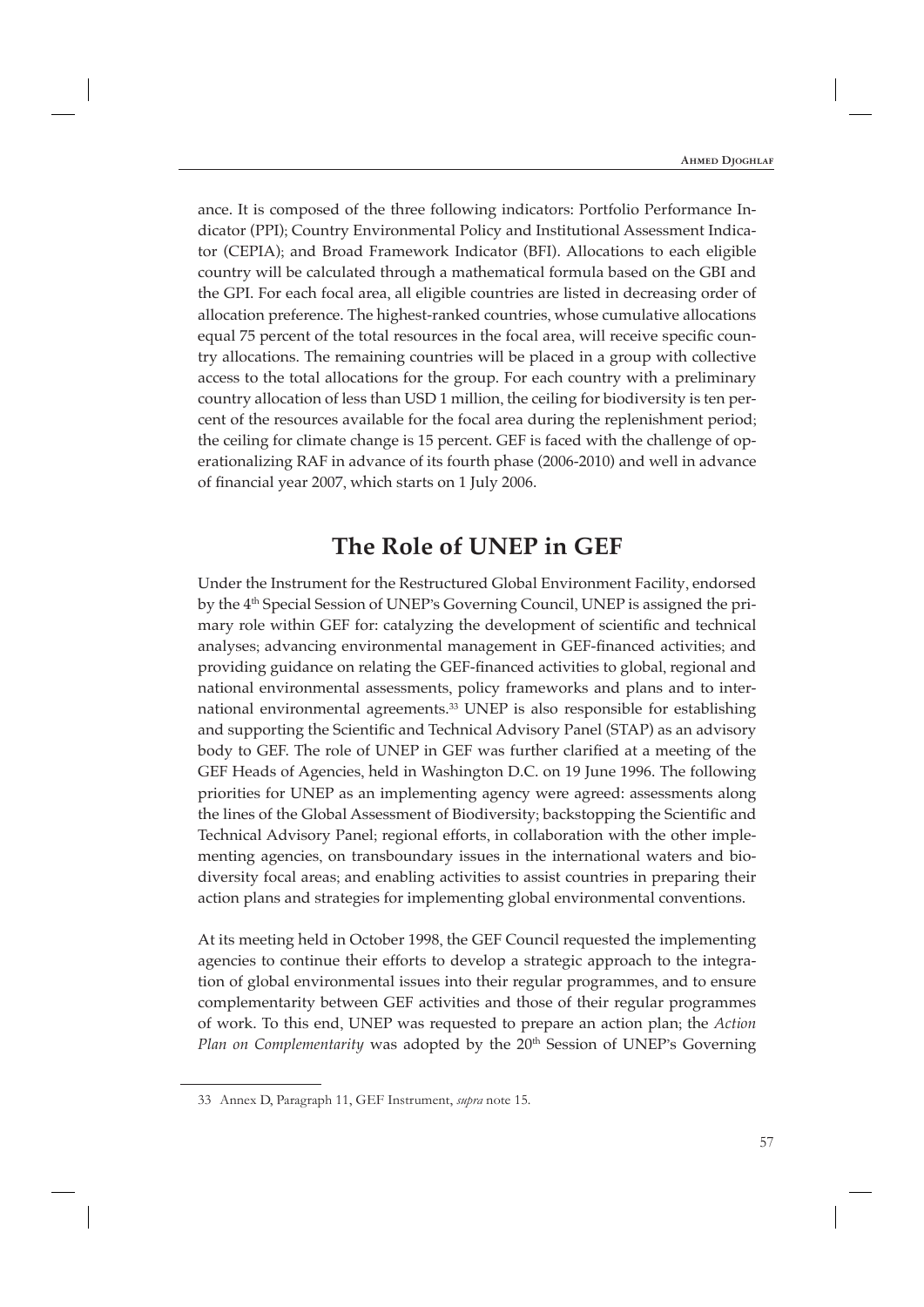Council and the 13<sup>th</sup> Session of the GEF Council, held on 5-7 May 1999.<sup>34</sup> Based on UNEP's programme of work as well as its role as a GEF implementing agency, and with a view of ensuring complementarity, the following five strategic objectives for UNEP's GEF work programme were agreed and reflected in the *Action Plan on Complementarity*: contributing to the ability of GEF and countries to make informed strategic and operational decisions on scientific and technical issues in the GEF focal areas; relating national and regional environmental priorities to the global environmental objectives of GEF; promoting regional and multi-country co-operation to achieve global environmental benefits; catalyzing responses to environmental emergencies in the GEF focal areas through short-term measures, in accordance with the Operational Strategy; and supporting STAP, as the interface between GEF and the scientific and technical community at the global, regional and national levels.

The *Action Plan on Complementarity* recognizes that one of the best opportunities for advancing complementarity between UNEP and GEF lies in UNEP's role as the Secretariat of the STAP. The *Action Plan* reiterates UNEP's commitment to strengthen these links, particularly with the scientific work of the UNEP's sub-programmes by generating the necessary information and analysis that STAP might need to carry out its advisory and review role in GEF; developing UNEP's institutional structure to implement STAP's recommendations for mobilizing the scientific and technical community; following up actively in priority areas for targeted research identified by STAP and drawing on STAP's advice on mobilizing scientific and technical expertise for such initiatives; and seeking STAP's advice in the preparation of UNEP's outputs at the strategic level, including peer review, identification of experts, and convening of working groups for specialized technical opinions.

In last ten years, UNEP's work programme in GEF has grown from 6 projects totalling USD 28 million, to 534 projects totalling USD one billion, including USD 492 million in GEF resources. In June 2005, the portfolio of GEF projects implemented by UNEP in 155 countries comprised 75 full-size projects, 35 72 mediumsized projects $36$  and 327 national activities, known as enabling activities, aimed at assisting parties to prepare their nationals strategies, plans and reports to the COPs of GEF-related conventions. Under this last category of activities, through its GEF-financed biosafety programme which is worth more than USD 60 million, UNEP is assisting 127 countries to prepare their national biosafety frameworks for the implementation of the Cartagena Protocol on Biosafety, and is also assisting

<sup>34</sup> United Nations Environment Programme, *Action Plan on Complementarity between the Activities Undertaken by the United Nations Environment Programme under the Global Environment Facility and its Programme of Work*, GEF/C.13/5, 30 March 1999, www.gefweb.org/COUNCIL/GEF\_C13/pdf/ c13\_5.pdf.

<sup>35</sup> Projects of more than USD one million.

<sup>36</sup> Projects of less than USD one million.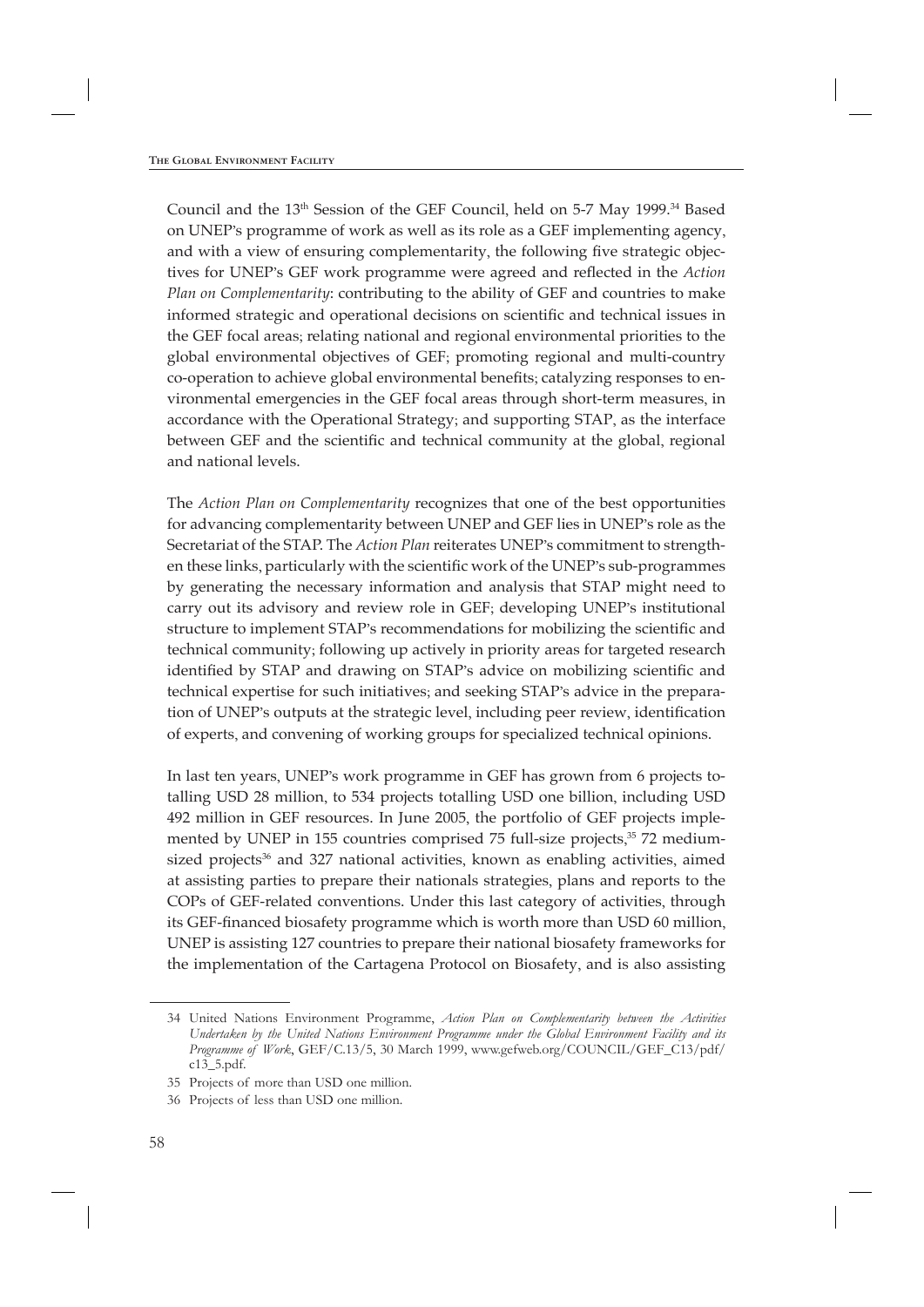145 countries to access the Biosafety Clearing House. The pipeline of UNEP-GEF projects over the next three years is estimated at over USD 600 million in GEF funding. Of this, an estimated USD 285 million, representing 16 percent of the current GEF pipeline, will support full-size projects that have been officially entered into the pipeline. This includes the confirmed pipeline of 25 category B Project Development Facility grants worth USD 350,000 each, and 35 category A Project Development Facility grants worth USD 25,000 each. Most of UNEP's activities are of a regional or global nature. However, taking into account the national nature of GEF interventions, UNEP has succeeded during the last couple of years to develop a vibrant national work programme comprising 33 single country projects. Through enabling activities, UNEP is working at the national level in 143 countries and is currently implementing over 330 national project activities.

The adoption of the Bali Plan for Technical Support and Capacity-Building adopted by the 23rd Session of UNEP's Governing Council offers a unique opportunity for promoting synergies and complementarities between UNEP's interventions and its GEF operations. The Bali Plan is comparable to the Stockholm Declaration in its importance. Indeed, for the first time since its establishment in 1972, UNEP, through this strategic plan, has been entrusted with a clear mandate to promote capacity-building at all levels, including national levels. The signature in December 2004 of the Memorandum of Understanding between UNEP and UNDP offers an ideal framework for inter-agency collaboration in support of the capacity development needs of developing countries for the protection of the environment.

## **Conclusion**

Since the establishment of GEF in 1991 as a unique and innovative financial mechanism of sustainable development it has continuously evolved. Indeed, GEF has committed itself to maintaining sufficient flexibility to respond to changing circumstances as stated in one of its 10 operational principles. As the recently released third overall performance study noted, GEF is an incrementally evolving institution expected to learn from and adapt to evolving circumstances.<sup>37</sup>

GEF was established as a unique partnership between the Bretton Woods Institutions, represented by the World Bank Group and including the International Finance Corporation, and the United Nations Organization, represented by UNEP and UNDP. It is the first time in the history of multilateral environmental co-operation that such a partnership has been forged. GEF was also established based

<sup>37</sup> Global Environment Facility, *OPS3: Progressing Towards Environmental Results. Third Overall Performance Study of the Global Environment Facility* (GEF: Washington D.C., 2005), www.gefweb.org/ MonitoringandEvaluation/MEPublications/MEPOPS/documents/Publications-OPS3\_complete\_ report.pdf.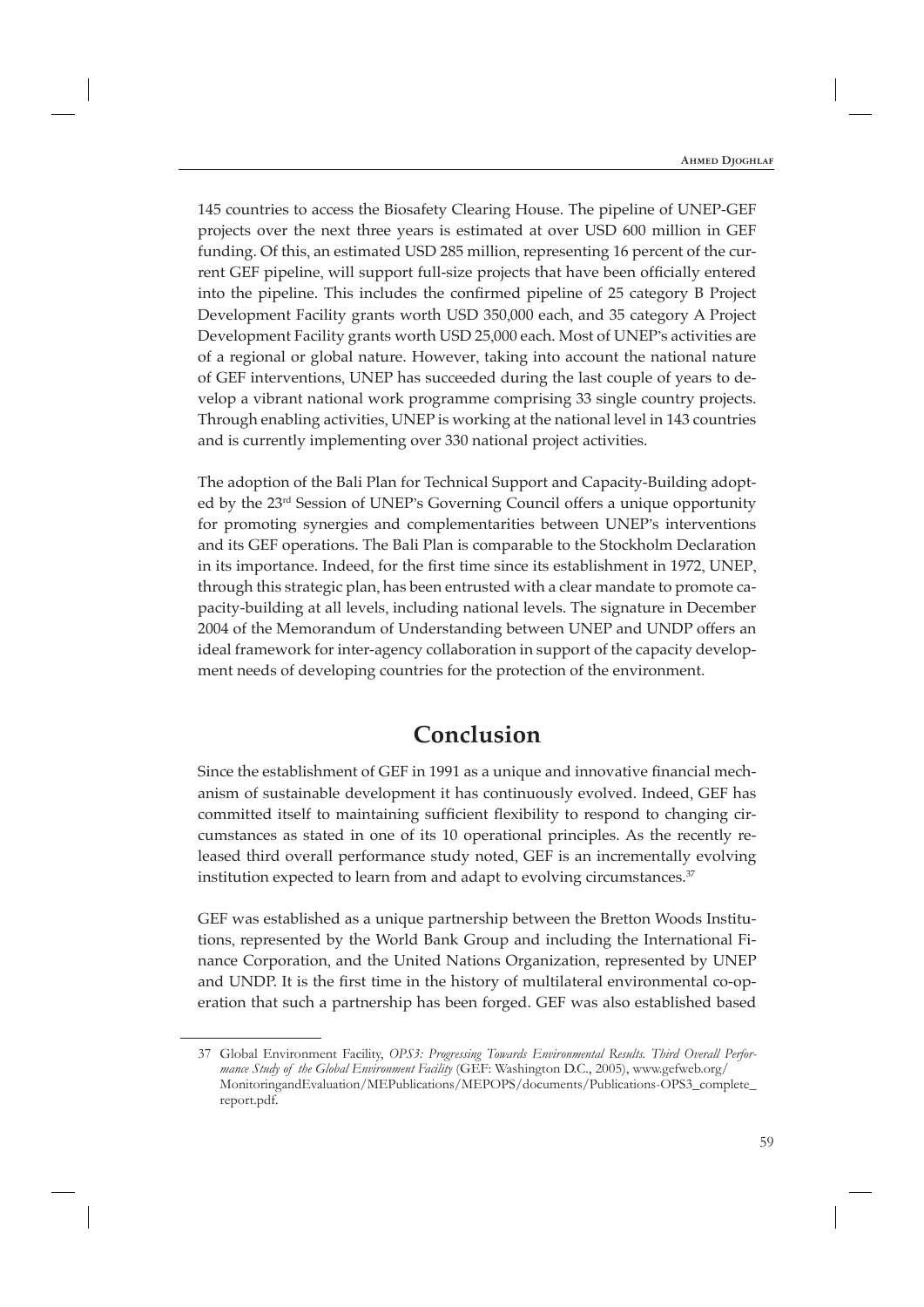on a novel approach to addressing emerging challenges facing the international community. The second overall performance study mandated to assess the results and impacts of GEF intervention concluded that 'the GEF is a novel multilateral organization arrangement that embodies institutional partnerships at different levels and dimensions […] and builds on the comparative strengths of the different partner entities. The first level of partnership is among the Council, GEF Secretariat and the three Implementing Agencies.' 38 Indeed, the contribution of the three implementing agencies is key to GEF's success.

Instead of establishing a new institution, GEF built on the existing international organizations and their demonstrated comparative advantage. GEF's structure and operations reflect this unique characteristic of the Facility. The third overall performance study noted that 'the designers of the GEF purposely decided, during restructuring, to avoid the creation of a new hierarchical organization structure. Instead the Instrument establishes the GEF as a network of collaborative partners.'<sup>39</sup>

It is must be noted that all the three global evaluations of GEF have provided ample evidence that the GEF has been able to produce very significant project results aimed at improving global environmental problems and that the GEF is moving in the right direction and therefore deserves continuing support for its operational programmes and activities. The second overall performance study noted that '[g]iven GEF's relatively short existence and the limited amount of funds made available it is unrealistic to expect its results to be able to halt or reverse the current deteriorating global environmental trends. What is clear is that the GEF has produced a wide array of important project results – results that can be considered important process indicators towards achieving future positive environmental impacts.' 40

The progress achieved by GEF since its establishment can be measured through its role in and contribution to two landmark environmental events: the Rio and Johannesburg Summits. At the United Nations Conference on Environment and Development held in June 1992, GEF was not fully acknowledged as the financial mechanism of sustainable development. One reference to GEF, calling on the restructuring of the Facility and its support to finance incremental costs of its activities was, however, included in *Agenda 21*. Ten years later, at the World Summit on Sustainable Development in Johannesburg, GEF's role and contribution was fully acknowledged and more than seven references were made to GEF in the *Johannesburg Plan of Implementation*. In addition, GEF was a partner during the preparatory process leading to the Johannesburg Summit. GEF reports were submit-

<sup>38</sup> GEF, *OPS2*, *supra* note 25, at 101, para. 381.

<sup>39</sup> GEF, *OPS3*, *supra* note 37, at 134.

<sup>40</sup> GEF, *OPS2*, *supra* note 25, at xi.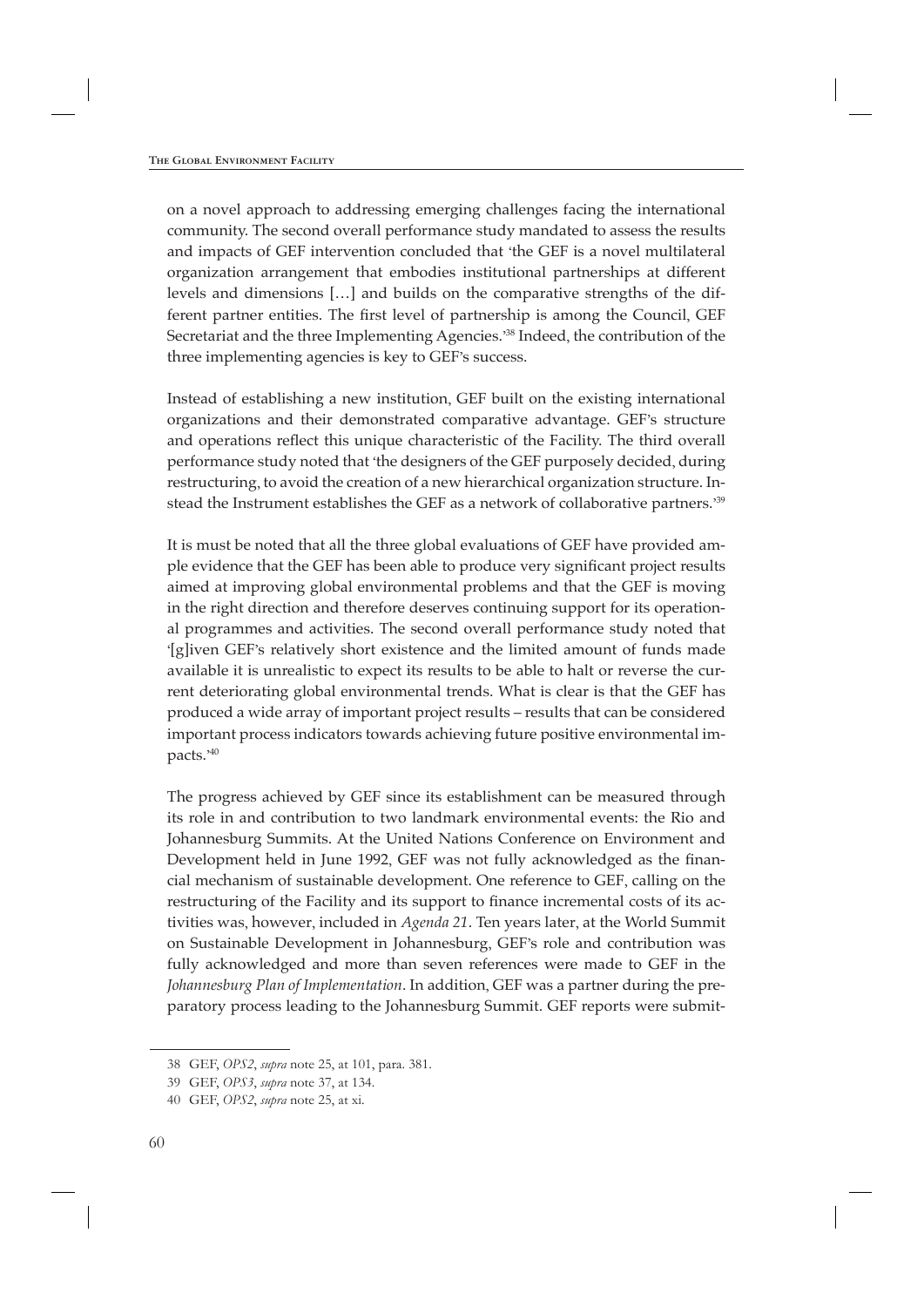ted to the regional preparatory meetings and four round tables were organized. These included a ministerial round table on Financing the Environment and Sustainable Development, which was held in Bali in June 2002, at the last Johannesburg Summit preparatory meeting.

GEF's achievements since its birth can also be measured by its now established status as the financial mechanism of both the Climate Change and Biodiversity Conventions. The enlargement of its mandate to new focal areas by the 2nd GEF Assembly is another testimony of its success. However, the challenges ahead associated with its fourth phase, and in particular with the operationalization of the Resource Allocation Framework, are of an unprecedented nature. The world needs a vibrant and operational financial mechanism for sustainable development and GEF has no choice but to meet these new challenges associated with a difficult but exciting phase of its existence. Immediately after his appointment as GEF CEO in 2003, Len Good declared:

As I visited GEF projects over the past months, I was struck by how the GEF and its partners target the root causes of people's suffering and steer a course toward strengthening political stability, alleviating poverty and preventing disease. As we go forward, I see the GEF becoming even more rooted in the realities of people's needs in the developing countries that we serve. I am proud to be part of this effort.

Having been part of this effort for the last ten years in the capacity of Assistant Executive Director of UNEP and Director of the Division of GEF, the author would like to join Len Good in this sentiment.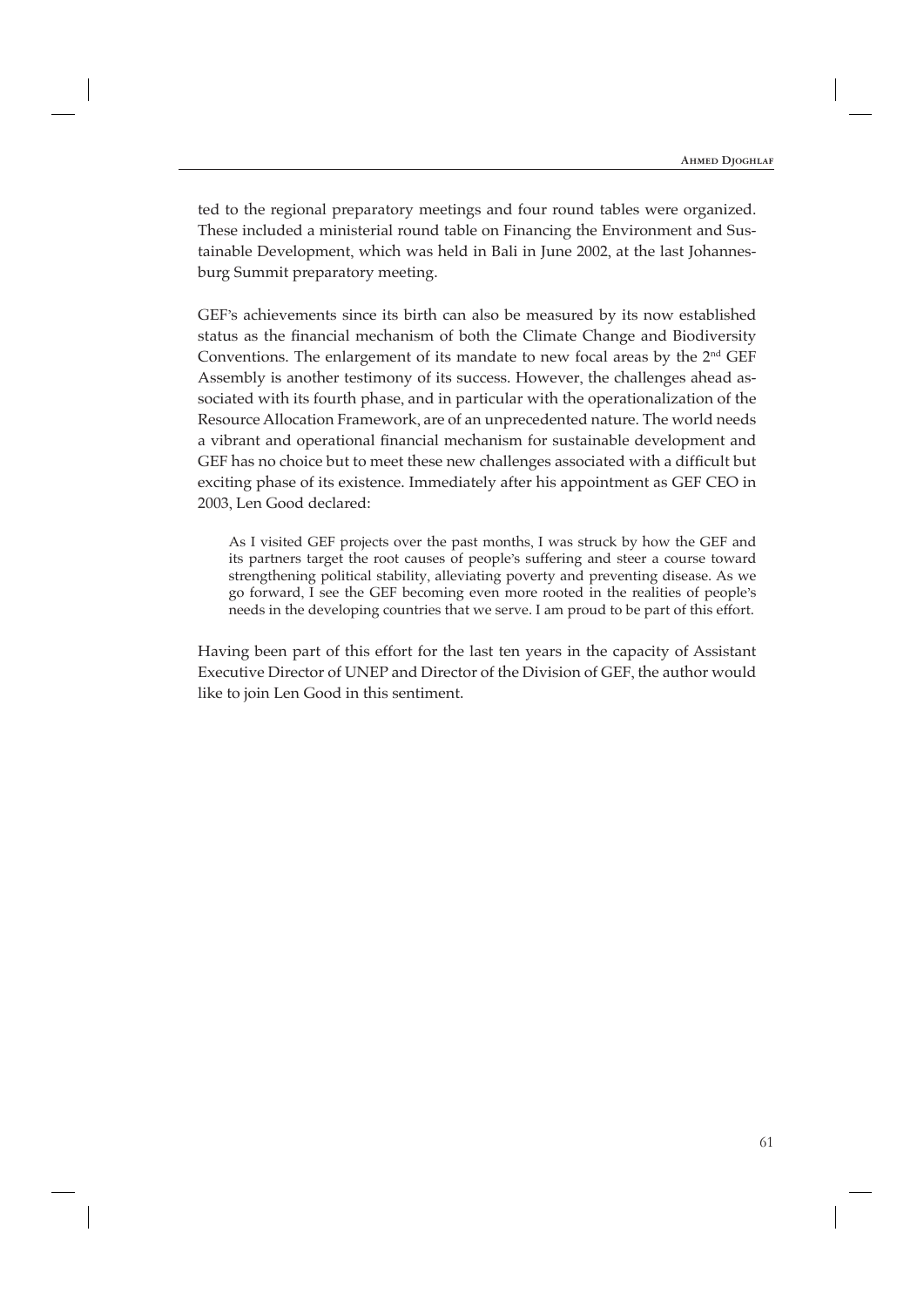$\frac{1}{\sqrt{2}} \int_{-\infty}^{\infty} \frac{1}{\sqrt{2}} \, d \mu \, d \mu$  $\frac{1}{2}$  $\begin{array}{c} - \\ | \end{array}$  $\frac{1}{\sqrt{2}}$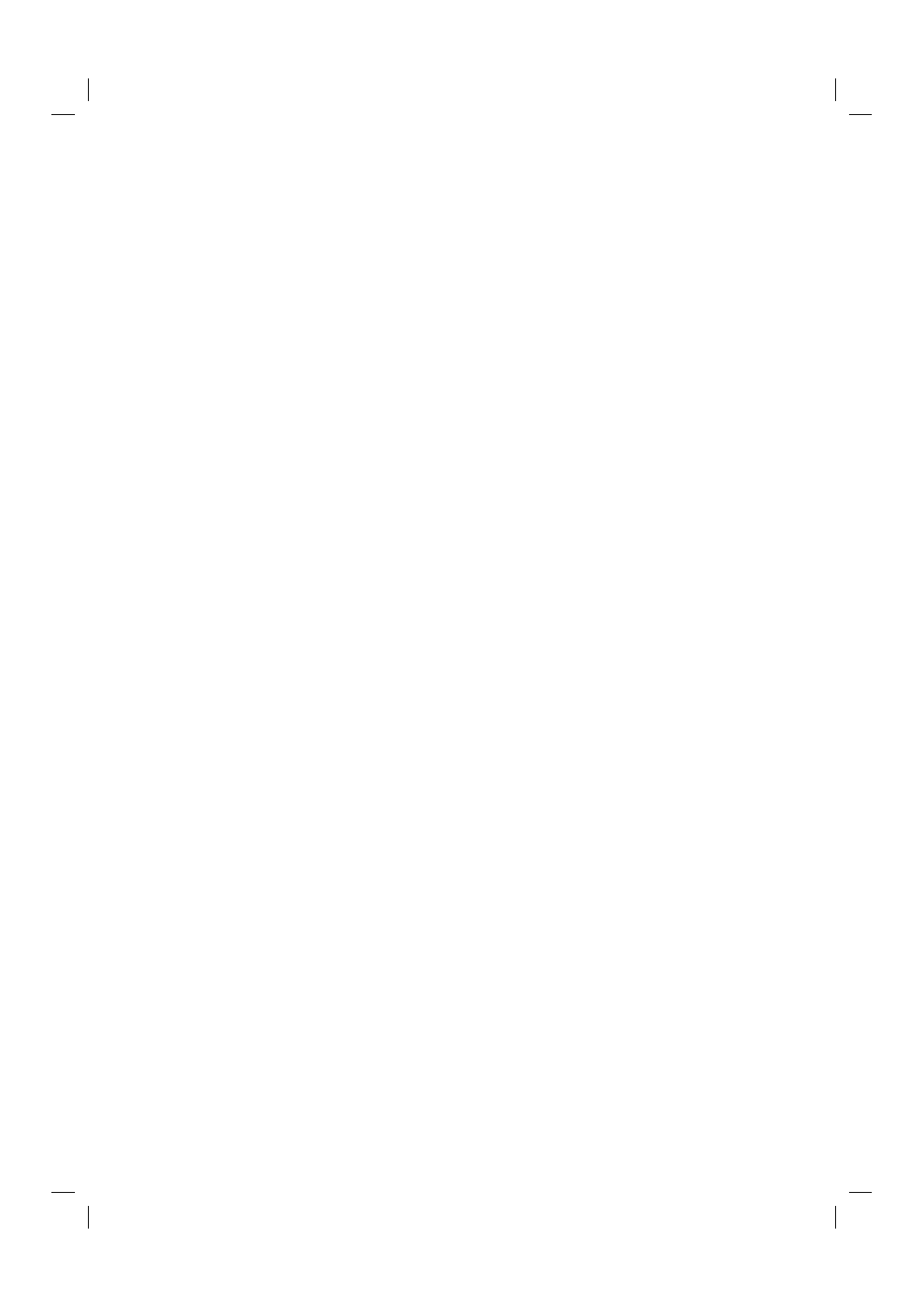# **The Environment and Security Initiative: An introduction**<sup>1</sup>

*Frits Schlingemann2*

## **The Environment and Security Linkage**

Today, it is common knowledge that environmental decline poses security risks. Increasing desertification due to unsustainable land management and global warming creates environmental refugees. Improper mining practices bring the danger of hazardous waste and transboundary pollution. Environmentally unsound river basin practices cause downstream pollution, water shortages or flooding. Uncontrolled hunting and poaching destroy tourist attractions and deprive people of income and livelihoods. All these developments put stress on human relations and bear the risk of conflict.

This situation and the risks environmental decline pose can be illustrated by the following example. On 30 January 2000 a tailings dam at the Aurul mine in Romania overflowed and released 100,000 cubic metres of effluent containing cyanide into the Tisza River system. By the time the overflow was detected, the alarm was raised and emergency measures were taken to staunch the flow, heavily contaminated wastewater had reached the Tisza River and was on its way to Hungary and beyond. Traces of cyanide, albeit at a very low level, were still detected in the waters of the Danube River when it reached the Black Sea two weeks later.

A storm of protest arose over the large quantities of cyanide in the drinking water of numerous towns and settlements in seven countries, and in the water supplies servicing thousands of people and agriculture. Accusations, denials, assurances and recriminations flew in all directions and it did not help that some of the reas-

<sup>1</sup> This paper is based on a lecture given by the author on 16 August 2005.

<sup>2</sup> Director, Regional Office for Europe, United Nations Environment Programme.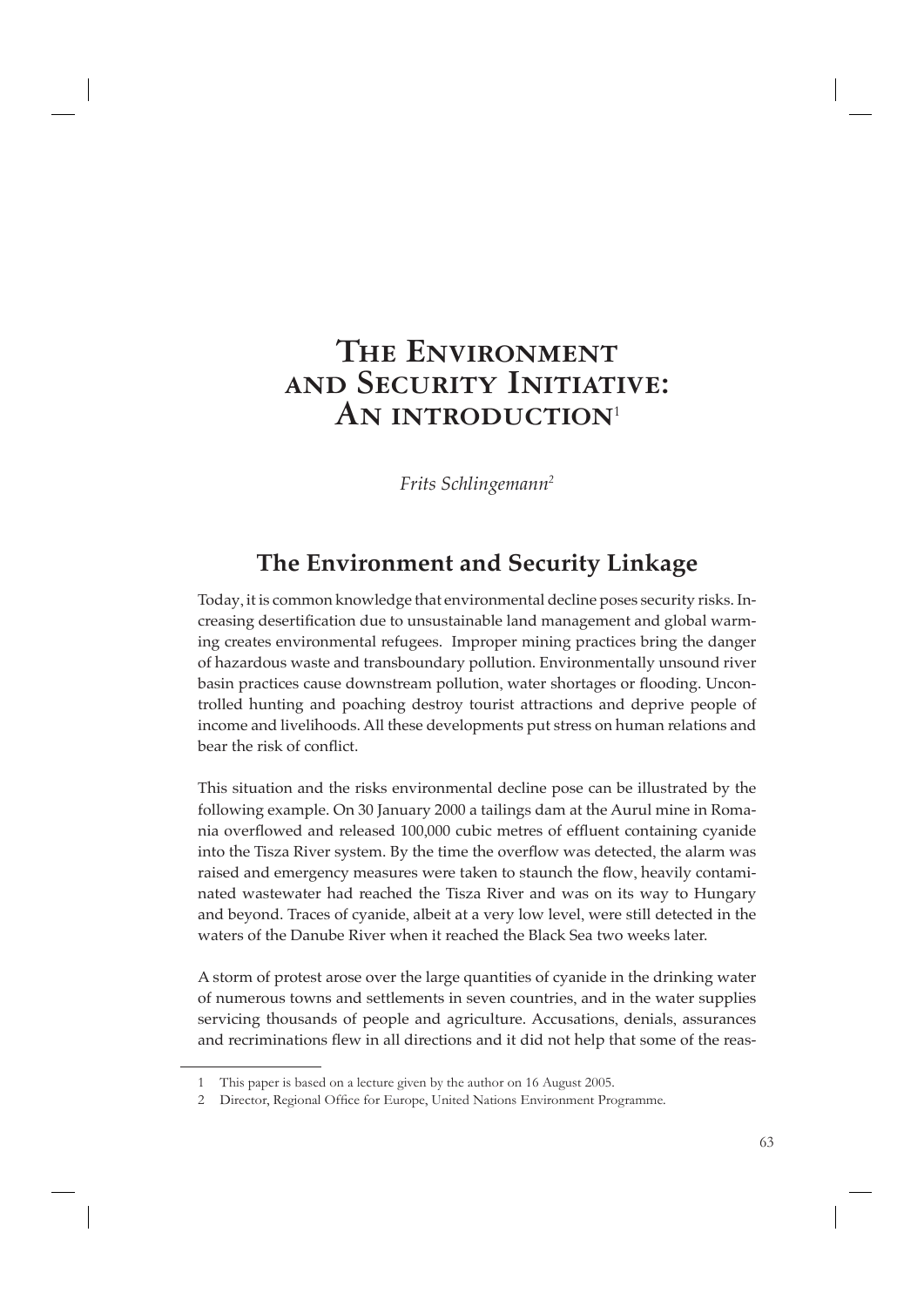suring statements given by experts about the actual impact of cyanide and other traces of heavy metals in the flow proved incorrect. The fact that the ecology of the affected rivers began to recover just a few weeks after the incident was also of less interest to the media. What counted was the 70 tonnes of cyanide and the over 1,000 tonnes of dead fish in the river, which deprived local fishermen of their livelihood and led to a shattered tourist industry. The cyanide spill in the Tisza River not only had an adverse ecological and economic impact but also put severe strains on the political relationship between the riparian countries for some time to come. Security risks from environmentally unsound mining practices or legacies are, and continue to be, a source of tension between the countries of the region.

That the state and management of nature and natural resources have an impact on political stability has probably never been disputed. At the same time, the interdependency may never have been as clearly articulated as it has been recently. Already during the negotiations in preparation of the Environment for Europe Conference in Kiev in May 2003, a proposal was made to give the conference the name Conference on Environment and Security. What is more, in Oslo on 10 December 2004, an environmental activist, Wangari Maathai, was awarded the Nobel Peace Prize. In the same month, the High-level Panel on Threats, Challenges and Change, established by the UN Secretary General to devise a stronger role and performance of the UN in the field of collective security, stressed the need 'to develop norms governing the management of natural resources for countries emerging from or at risk of conflict.<sup>3</sup>

Environmental change affects socio-economic conditions and in turn is often a consequence of them. The longstanding debate on environment and development resulted in Rio de Janeiro in 1992 in the recognition that reducing, redressing and preventing environmental decline requires addressing the social and economic conditions in which the decline occurs. In turn, only a social and economic development process, which is environmentally sound in the long term, can secure our sustainable livelihood. The political reality of today is that environmental change is related to socio-economic development, which is in turn related to peace and stability.

## **The UNDP, UNEP, OSCE Environment and Security Initiative**

This almost natural connection between conflict prevention and care for the environment, both of which are crucial for safeguarding the life and well-being of

<sup>3</sup> *A More Secure World: Our Shared Responsibility*, Report of the Secretary General's High-Level Panel on Threats, Challenges and Change, UN Doc. A/59/565, para 92., www.un.org/secureworld/ report.pdf.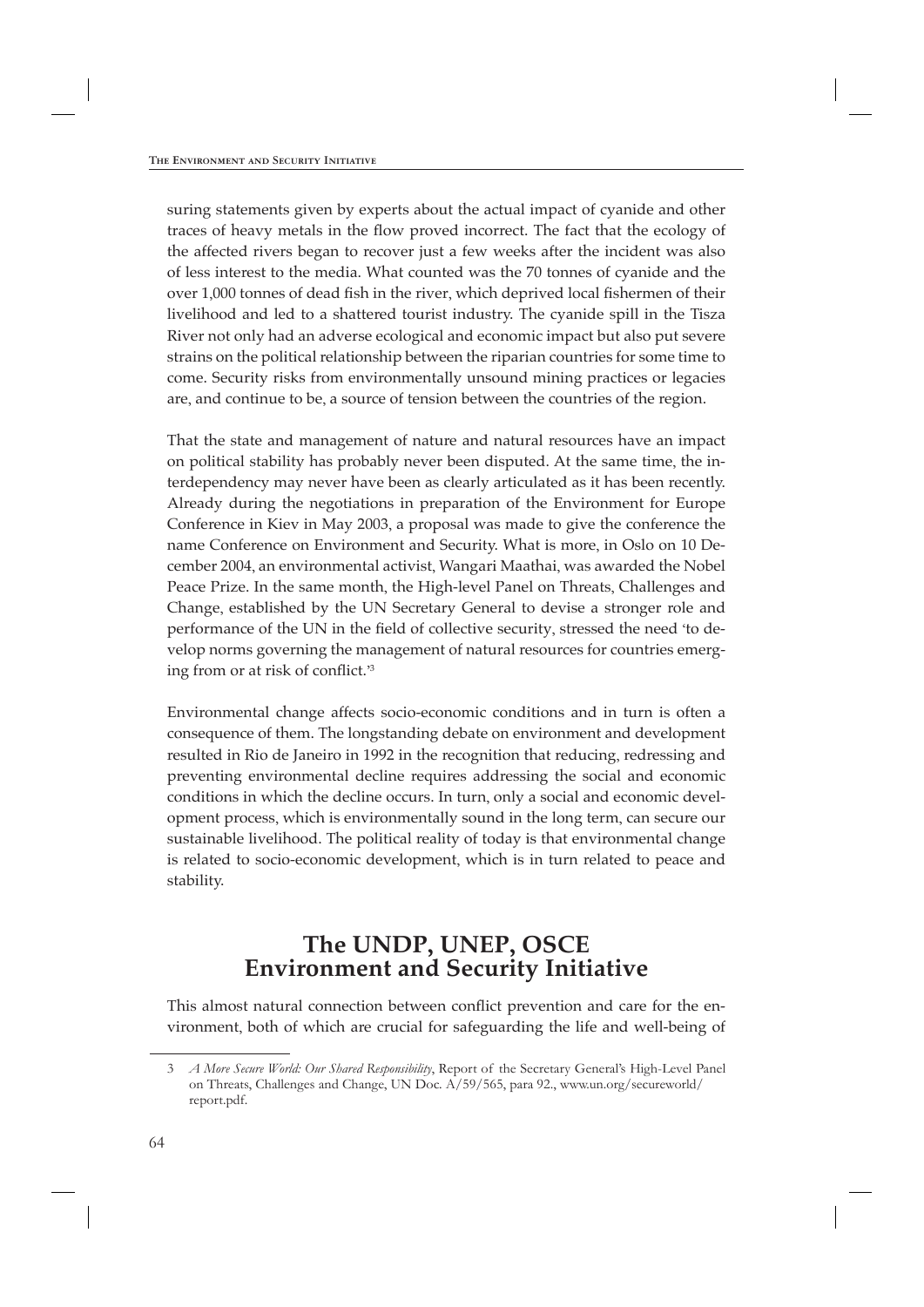present and future generations, cries as it were for one united front. For a united front which has discovered the advantages of using the environmental arena for conflict prevention work, and vice versa. For a united front which knows how to create and implement win-win opportunities which advance and protect peace and the environment at the same time.

It is this notion which led to an alliance between the Organization for Security and Co-operation in Europe (OSCE), the United Nations Environment Programme (UNEP) and the United Nations Development Programme (UNDP): OSCE with its mandate for co-operation and security; UNDP with its country-level lobby for sustainable livelihoods; and UNEP, the guardian and custodian of the world environment. Building on extensive country-level consultations and using the occasion of the Environment for Europe Conference in Kiev and the OSCE Economic Forum in Prague in May 2003, the organizations launched what is now known as the Environment and Security Initiative (EnvSec).<sup>4</sup>

The North Atlantic Treaty Organization (NATO) joined the Initiative as an associated member in 2004. NATO's possibility to respond to partner country needs with projects within its Security through Science Program, allows EnvSec, together with the partner countries, to produce concrete environmental relief. Repacking, analyzing and destroying stocks of obsolete pesticides and assisting in destroying rocket fuel components left over from Soviet times are examples of NATO financed activities co-ordinated and facilitated by EnvSec in several Eastern European countries.

The Initiative first started to operate in Central Asia and South Eastern Europe. The first phase was relatively simple and the results were obvious. Directly affected members of civil society identified environmental problems with security risks, politicians expressed their concerns and the Initiative assisted in making the risks visible, embedded in the social and economic realities of today. Water shortages and hazardous waste problems scored high in Central Asia; South Eastern Europe showed great concern for the adverse impacts of mining practices and the loss of biodiversity. The hot spots and their environmental footprints were captured in maps and in a publication, which also made recommendations for future work.

That work is ongoing. In Central Asia the Ferghana Valley, which covers territory in Kyrgyzstan, Tajikistan and Uzbekistan, was visited and based on an in-depth assessment, a range of interventions to help prepare for and mitigate transboundary risks of industrial accidents and hazardous waste is being put into place. Political support has been obtained and local participation has been secured. Italy has developed and helped introduce a system for Rapid Environment and Health As-

<sup>4</sup> For more information on the Environment and Security Initiative, see www.envsec.org.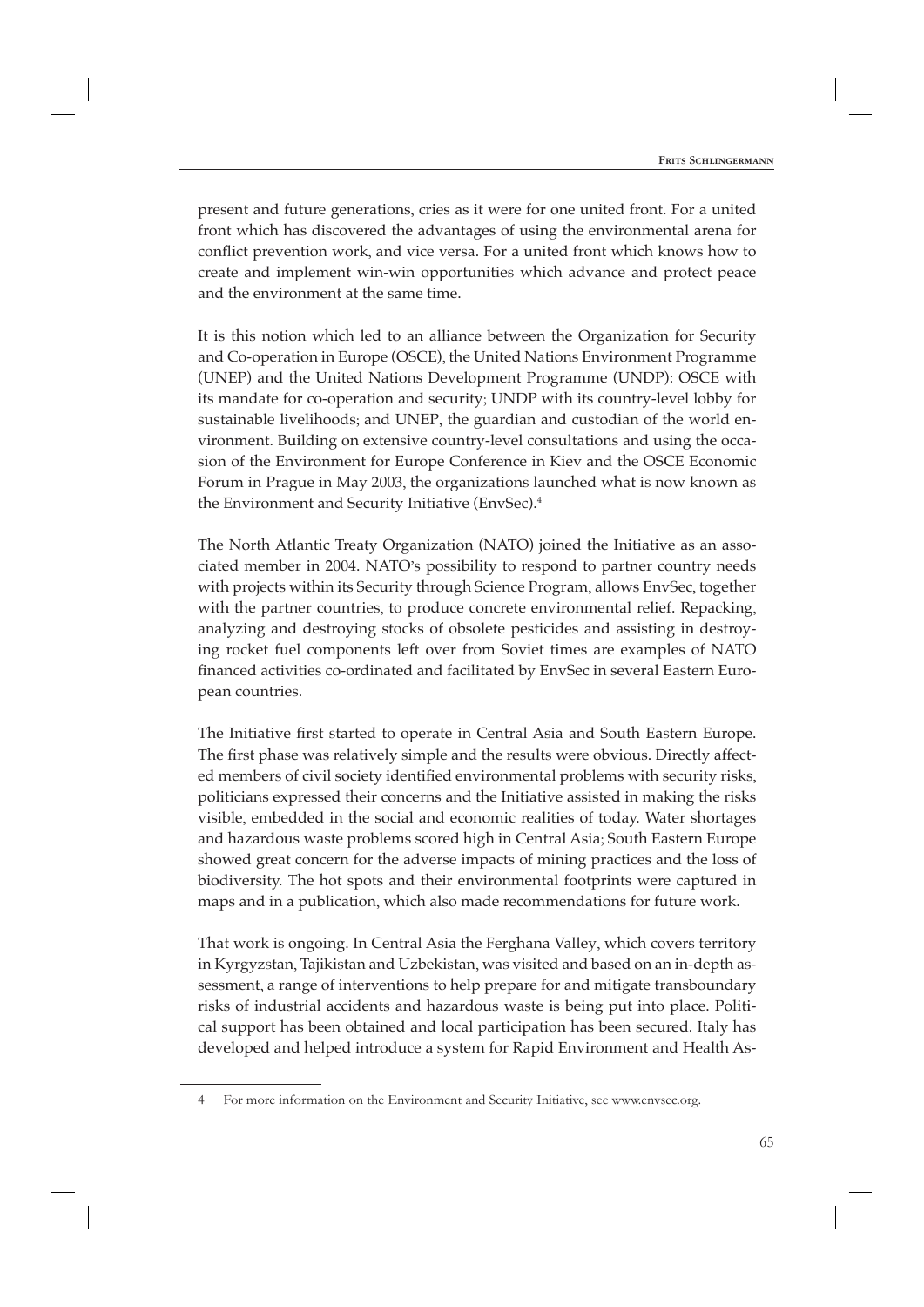sessments. Discussions are underway with NATO and several governments to second additional staff for field work on specific issues, for example nuclear waste.

The work programme for Southeast Europe, developed and sanctioned by a meeting of stakeholders in Skopje, the Former Yugoslav Republic of Macedonia, in September 2004, includes finalizing the inventory of unsound mining practices, selecting and conducting an in-depth assessment of those mines with a clear risk for transboundary pollution, developing recommendations for mitigating risks and turning potential tensions into interstate co-operation to that effect. At the Subregional Conference on Mining for Closure in Cluj Napoca, Romania, in May 2005, the mining plans and practices in the region were reviewed and ways and means to strengthen the responsibility and public accountability of governments and the mining sector for minimizing the adverse impact of these practices on the natural environment and human health were highlighted and agreed upon.

At the request of the Caucasus countries, during the Tbilisi conference of the environment ministers of the EECCA countries and their partners, on 22 October 2004 the Initiative assisted the governments and other stakeholders of Armenia, Azerbaijan and Georgia in preparing and launching an assessment report highlighting environment and security risks in the Southern Caucasus region. A work programme has been put together, focusing on field assessments in areas of frozen conflict (Abkhazia, Ossetia, Nagorny Karabakh), on policy support and training in addressing shared water resources, and on analysis of the fast-growing capital cities which endanger regional stability. The potential for promoting the negotiation and conclusion of sub-regional agreements on the Kura-Aras River basin and on mountain protection is being further explored.

In the meantime, requests for assistance have reached the Initiative from Belarus, Moldova and Ukraine. An initial overall assessment of hot spots will be made followed by selected in-depth assessments of the environmental problems and their political and socioeconomic context. A portfolio of activities will then be developed to promote co-operation and apply sustainable solutions to the problems identified.

The Initiative is governed by a Management Board, which consists of representatives of the four partner agencies. EnvSec activities are co-ordinated by the EnvSec Secretariat consisting of two bodies: (i) a co-ordination unit comprised of a Co-ordination Officer and Regional Desk Officers from the partner organizations, and (ii) an administrative unit hosted by UNDP Regional Centre for Europe and the CIS. An Advisory Board comprised of donors, recipients and other stakeholders provide scientific and policy advice for the Initiative through ad hoc meetings.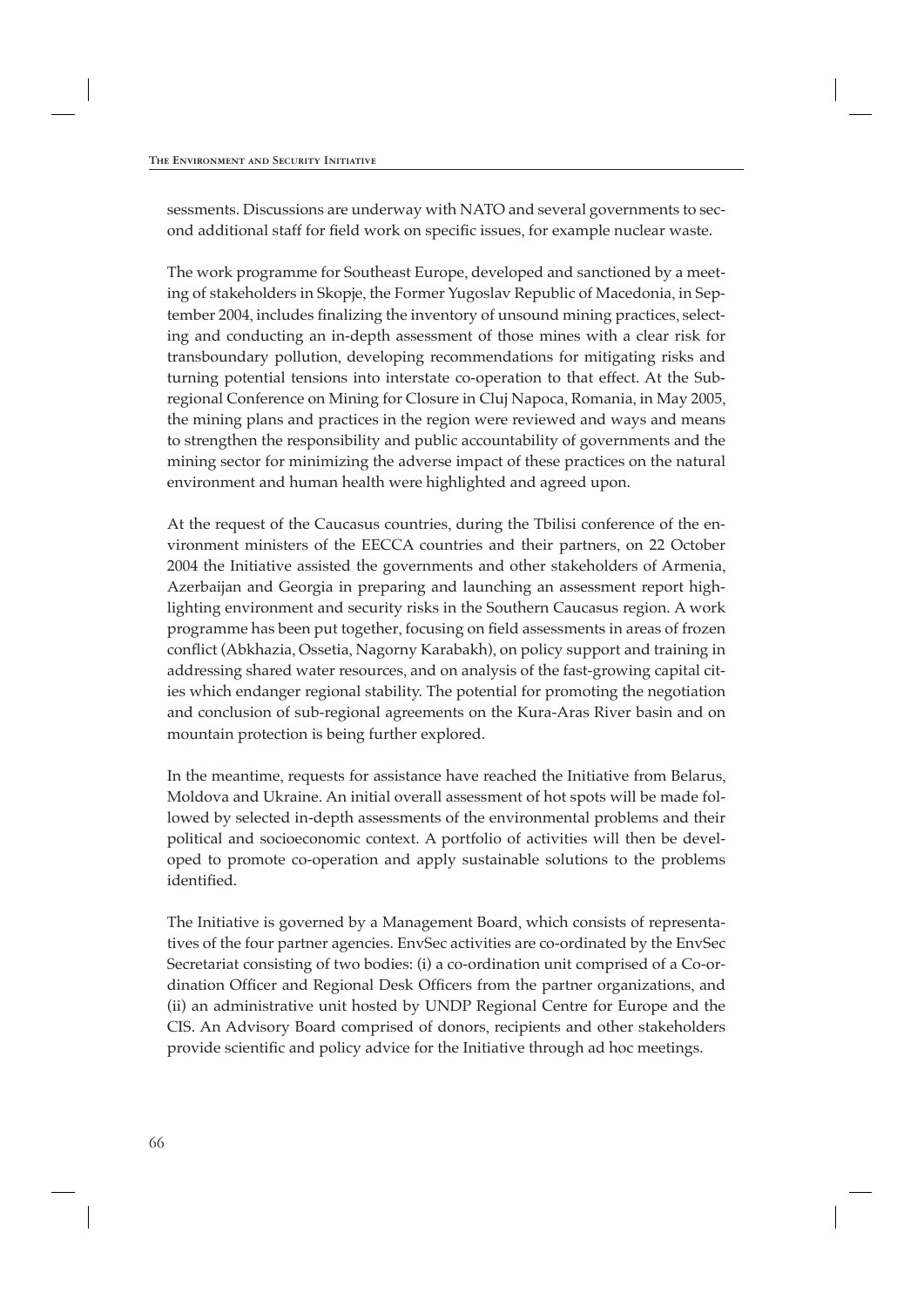The strength of the Initiative has been that it is a joint venture of three, in fact four organizations which complement each other and which can benefit from the field presence of both OSCE and UNDP. That makes both policy development and operations comprehensive and cost effective, permitting for minimal overhead requirements. What is more, in terms of clients and donors the Initiative can count on a broad base of interest and support of ministries of environment, development and foreign affairs. Given the quite extensive network of alliances which each of the partners brings into the exercise, the programme and activities link to, build upon and integrate almost all the related work on the areas of focus in the countries concerned. With that the Initiative has become an important tool for catalysing development processes, which are sustainable and environmentally sound in the long run, in the regions where it is active.